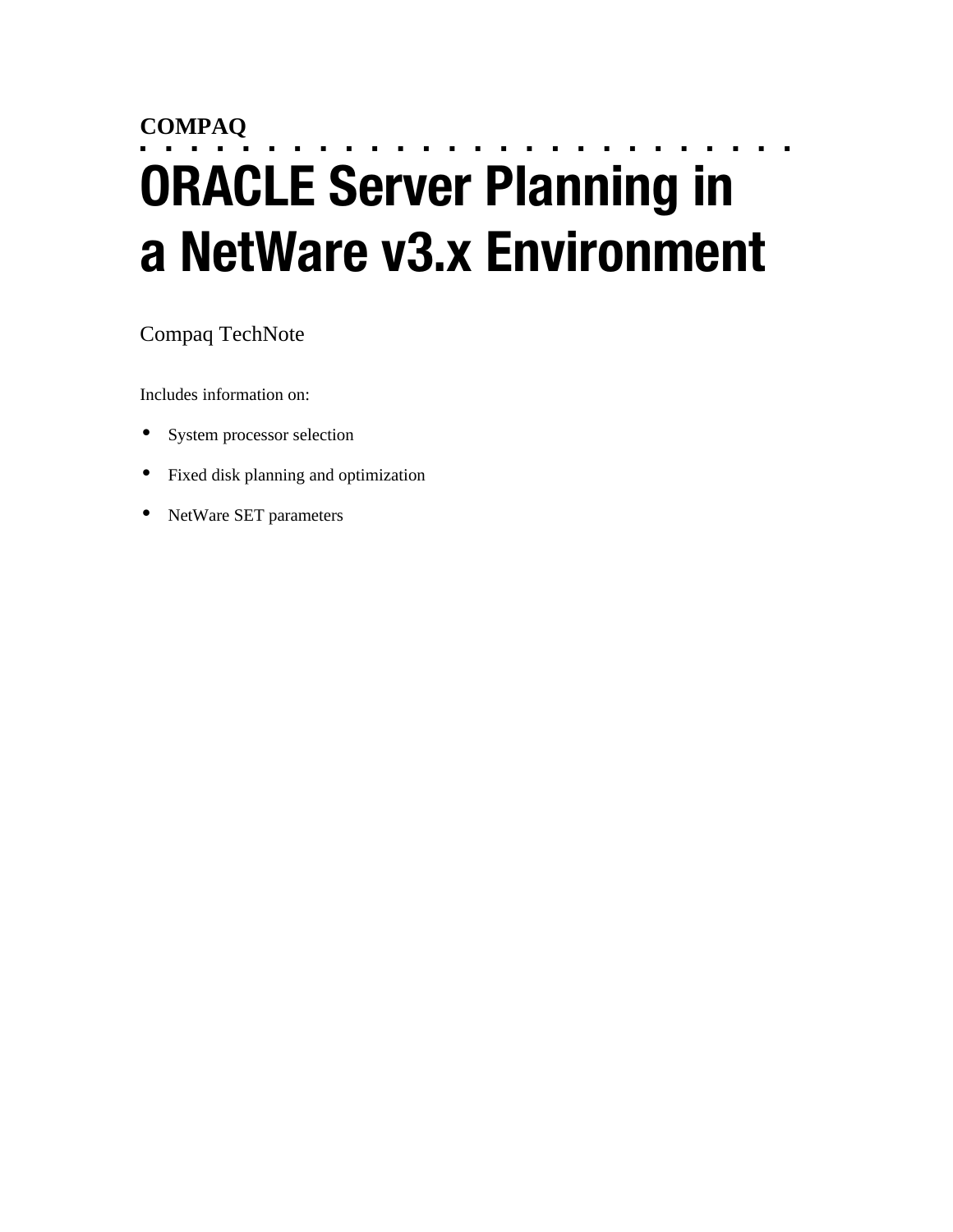# NOTICE

The information in this publication is subject to change without notice.

COMPAQ COMPUTER CORPORATION SHALL NOT BE LIABLE FOR TECHNICAL OR EDITORIAL ERRORS OR OMISSIONS CONTAINED HEREIN, NOR FOR INCIDENTAL OR CONSEQUENTIAL DAMAGES RESULTING FROM THE FURNISHING, PERFORMANCE, OR USE OF THIS MATERIAL.

This publication contains information protected by copyright. No part of this publication may be photocopied or reproduced in any form without prior written consent from Compaq Computer Corporation.

This publication does not constitute an endorsement of the product or products that were tested. The configuration or configurations tested or described may or may not be the only available solution. This test is not a determination of product quality or correctness, nor does it ensure compliance with any federal, state, or local requirements. Compaq does not warrant products other than its own strictly as stated in COMPAQ product warranties.

Product names mentioned herein may be trademarks and/or registered trademarks of their respective companies.

> 1993 Compaq Computer Corporation. All rights reserved. Printed in the U.S.A.

COMPAQ, DESKPRO, SYSTEMPRO, SLT, LTE, FASTART Registered U.S. Patent and Trademark Office.

EZ Help and INSIGHT Manager are trademarks of Compaq Computer Corporation.

## *COMPAQ TECHNOTE FOR NETWARE*

## *ORACLE SERVER PLANNING IN A NETWARE v3.11 ENVIRONMENT*

Second Edition (May 1993) Part Number 145143-002

#### **Compaq Computer Corporation**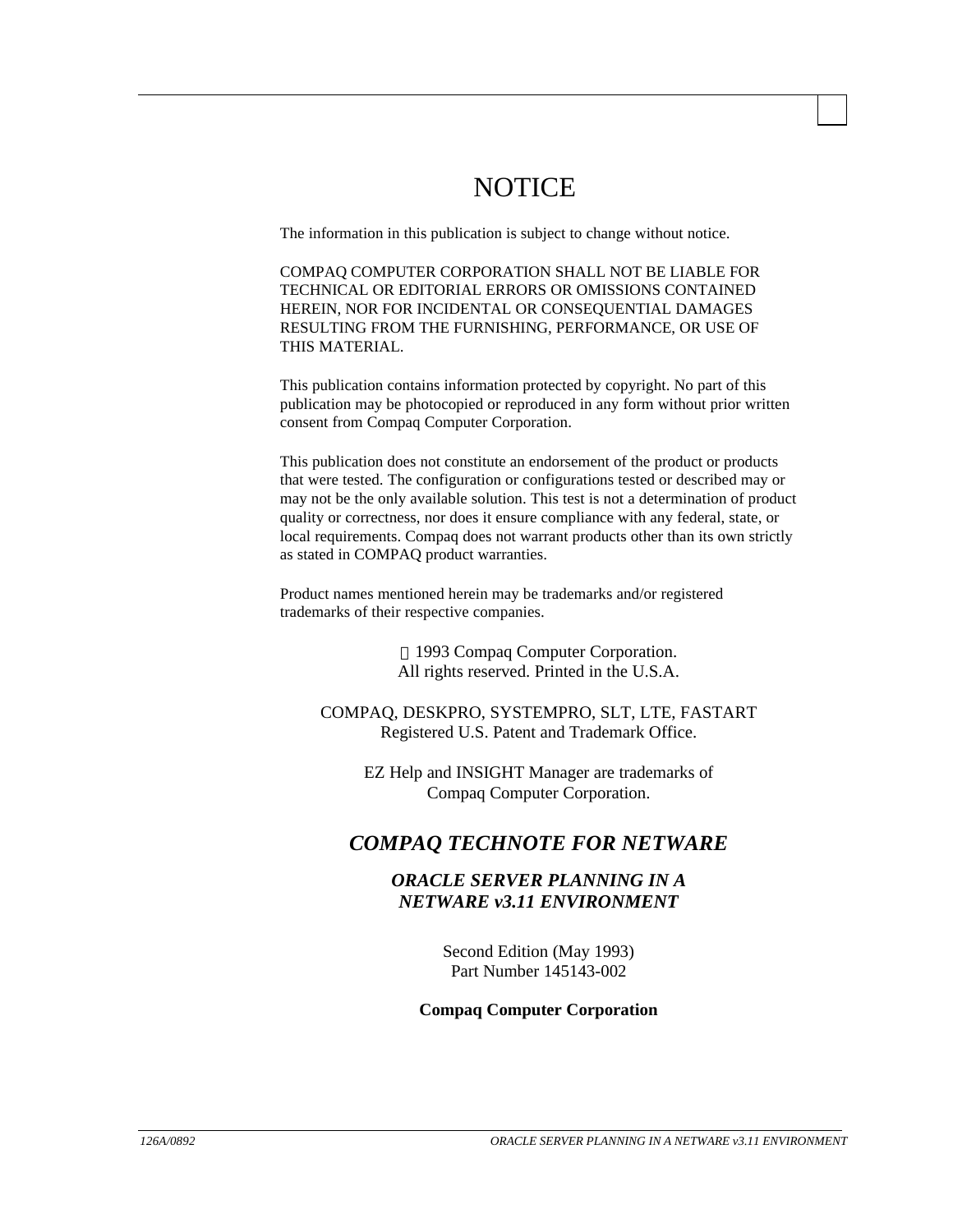# **CONTENTS**

| Overview                                         | $\overline{2}$ |
|--------------------------------------------------|----------------|
| <b>Client-Server Computing</b>                   | $\overline{2}$ |
| NetWare Version 3.11                             | $\overline{2}$ |
| <b>ORACLE Server for NetWare</b>                 | 3              |
| <b>ORACLE Tools</b>                              | 4              |
| <b>ORACLE Server Structure</b>                   | 5              |
| System Global Area (SGA)                         | $\mathfrak{S}$ |
| Program Global Area                              | 5              |
| <b>ORACLE Server Kernel Processes</b>            | 6              |
| <b>System Components</b>                         | 8              |
| Hardware                                         | 8              |
| Software                                         | $8\,$          |
| <b>ORACLE Server Planning</b>                    | 9              |
| <b>System Processor</b>                          | 10             |
| Hard Drive Subsystem                             | 11             |
| Selecting the Type of Hard Drive Subsystem       | 12             |
| Determining the Method of System Fault Tolerance | 13             |
| <b>Controller Duplexing</b>                      | 14             |
| Drive Mirroring                                  | 14             |
| Data Guarding                                    | 14             |
| Distributed Data Guarding                        | 15             |
| Evaluating the Type of Application               | 15             |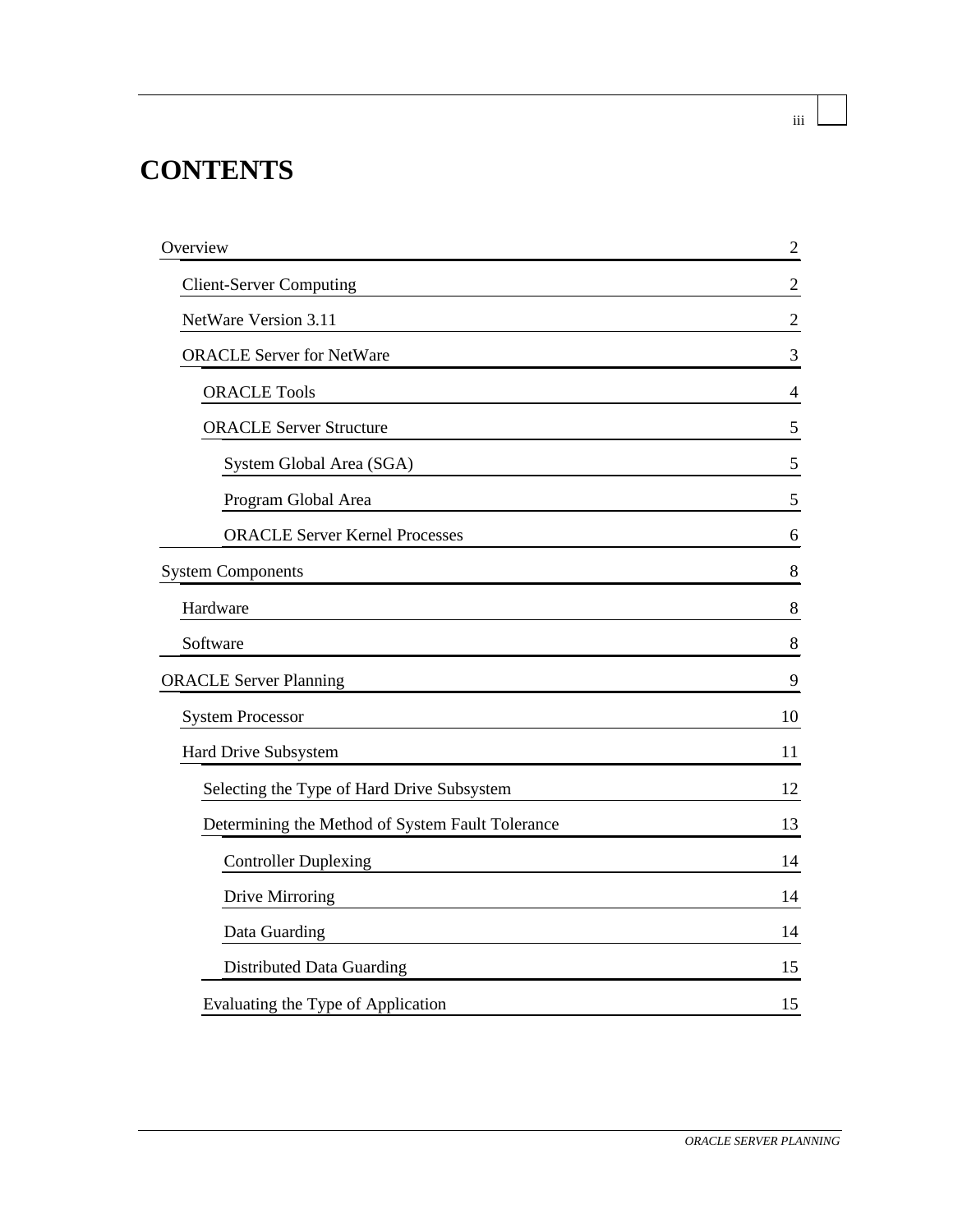|  | × |
|--|---|

## Hard Drive Subsystem *Continued*

| Estimating the Amount of Disk Space                 | 18 |
|-----------------------------------------------------|----|
| <b>NetWare Operating System</b>                     | 18 |
| <b>ORACLE Server for NetWare</b>                    | 18 |
| Database Files for Table and Index Data             | 19 |
| Size of Database Table and Associated Indexes       | 19 |
| <b>Rollback Segments</b>                            | 23 |
| Redo Log Files                                      | 24 |
| <b>Future Growth</b>                                | 27 |
| Example Disk Space Estimate                         | 28 |
| <b>System Memory</b>                                | 33 |
| System Memory Requirements for NetWare              | 33 |
| <b>System Memory Requirements for ORACLE Server</b> | 34 |
| <b>ORACLE NLMs</b>                                  | 35 |
| <b>INIT.ORA</b> File                                | 36 |
| Program Global Area (PGA) and Client Connections    | 36 |
| Added System Memory for System Global Area (SGA)    | 38 |
| <b>Example System Memory Estimate</b>               | 40 |
| NetWare Planning                                    | 41 |
| Cache Buffer Size and Volume Block Size             | 42 |
| Hot Fix Redirection Area                            | 43 |
| <b>Intelligent Drive Array Subsystems</b>           | 44 |
| <b>Intelligent Array Expansion System</b>           | 46 |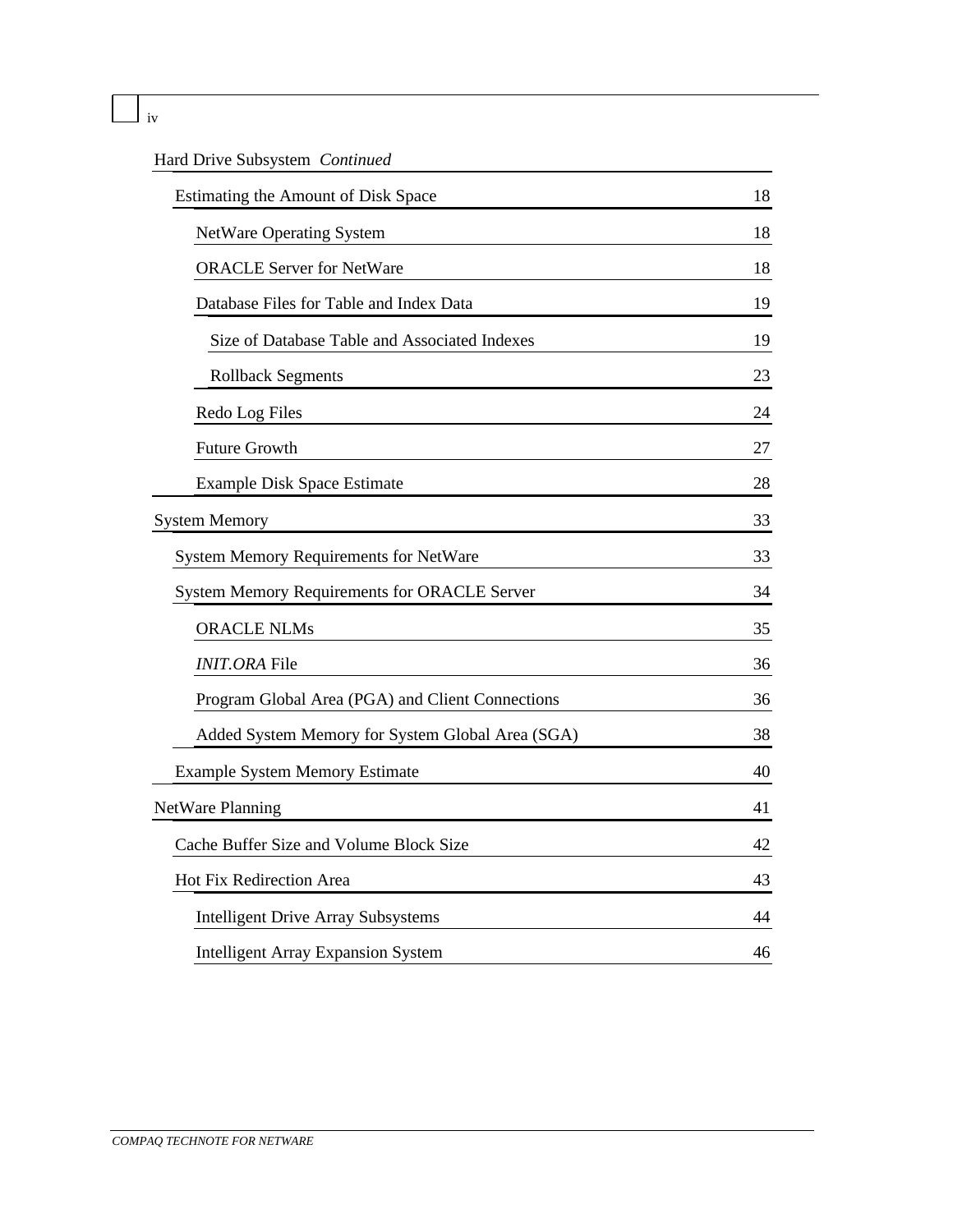## NetWare Planning *Continued*

| <b>SET Parameters</b> |                                                           | 48 |
|-----------------------|-----------------------------------------------------------|----|
|                       | SET MAXIMUM PHYSICAL RECEIVE PACKET SIZE = [VALUE]        | 48 |
|                       | SET MINIMUM PACKET RECEIVE BUFFERS = [VALUE]              | 49 |
|                       | SET MAXIMUM PACKET RECEIVE BUFFERS = [VALUE]              | 50 |
|                       | SET MAXIMUM SERVICE PROCESSES = [VALUE]                   | 50 |
| Summary               |                                                           | 51 |
|                       | <b>ORACLE Server Planning Worksheet for Disk</b>          | 52 |
|                       | <b>ORACLE Server Planning Worksheet for System Memory</b> | 55 |

## **TABLES**

| Table 1  | <b>ORACLE Tools</b>                                                   | $\overline{4}$ |
|----------|-----------------------------------------------------------------------|----------------|
| Table 2  | <b>System Processor Speed</b>                                         | 11             |
| Table 3  | Recommended Hard Drive Subsystem Options<br>for COMPAQ SYSTEMPRO Line | 12             |
| Table 4  | <b>Supported Fault Tolerance Methods</b>                              | 13             |
| Table 5  | Data Types                                                            | 20             |
| Table 6  | <b>Estimated Column Width</b>                                         | 21             |
| Table 7  | Recommended Number of Rollback Segments                               | 23             |
| Table 8  | Column Description of Example CUSTOMER Table                          | 28             |
| Table 9  | Character Estimate of Example CUSTOMER Table                          | 29             |
| Table 10 | Disk Space Requirements for Example Database                          | 30             |
| Table 11 | Total Disk Space Requirements for Example Database Server             | 32             |
| Table 12 | Memory Recommendations for Client Connections                         | 37             |
| Table 13 | Recommended Volume Block and Cache Buffer Sizes                       | 42             |

v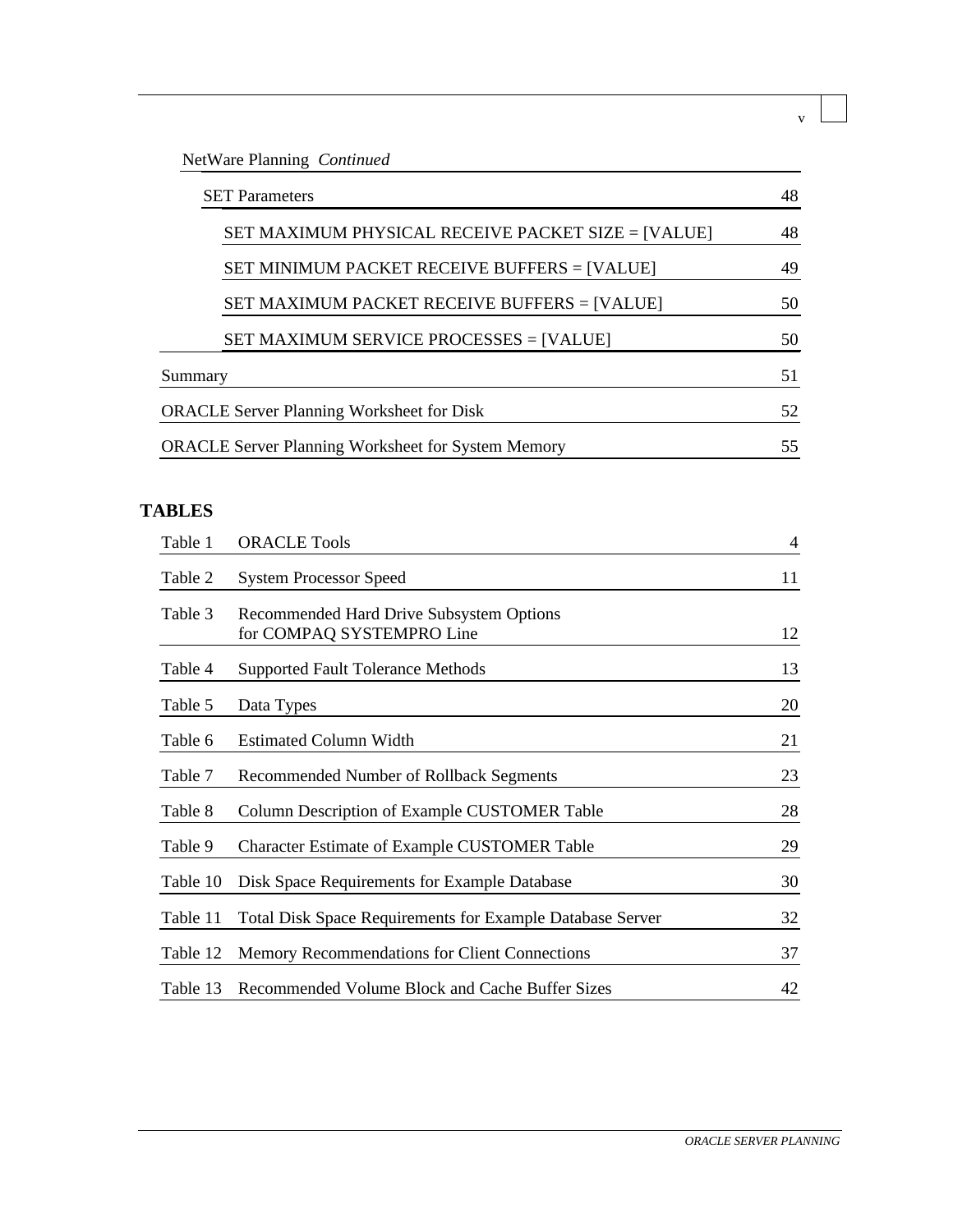vi

| Table 14 120-MB Hard Drives   | 44 |
|-------------------------------|----|
| Table 15 210-MB Hard Drives   | 45 |
| Table 16 340-MB Hard Drives   | 45 |
| Table 17 510-MB Hard Drives   | 46 |
| Table 18 1.3-GB Hard Drives   | 48 |
| Table 19 Maximum Packet Sizes | 49 |

## **FIGURES**

| Figure 1 ORACLE Server Kernel Processes                            |     |
|--------------------------------------------------------------------|-----|
| Figure 2 Effect of db_block_buffer Parameter on Server Performance | 39. |
| Figure 3 Effect of Aligned and Misaligned Striping                 |     |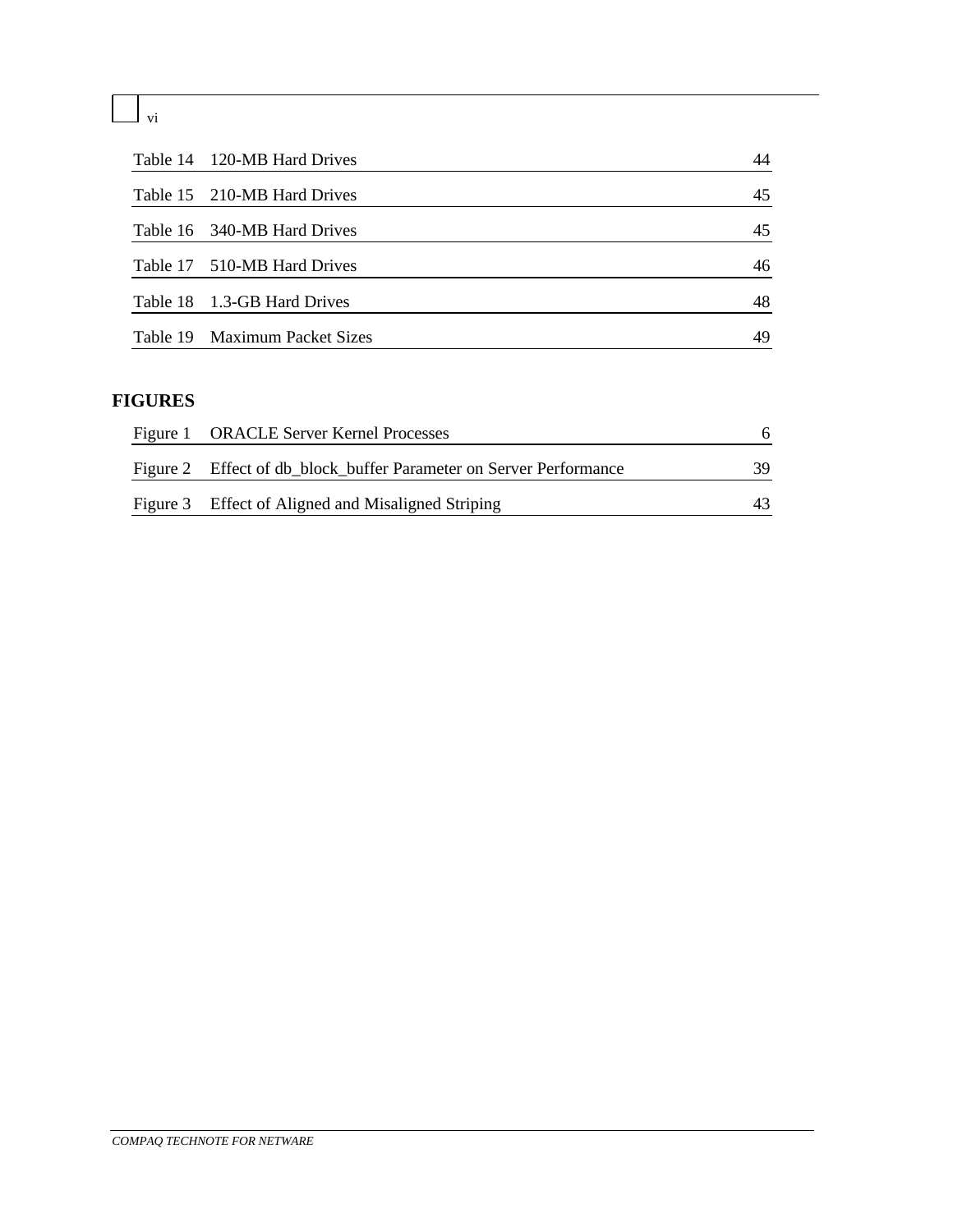## **ACKNOWLEDGMENT**

Compaq Computer Corporation would like to acknowledge the contribution of Oracle Corporation to the development of this COMPAQ TechNote. Compaq would like to thank Oracle Corporation for reviewing and providing input to ensure the accuracy of this information.

vii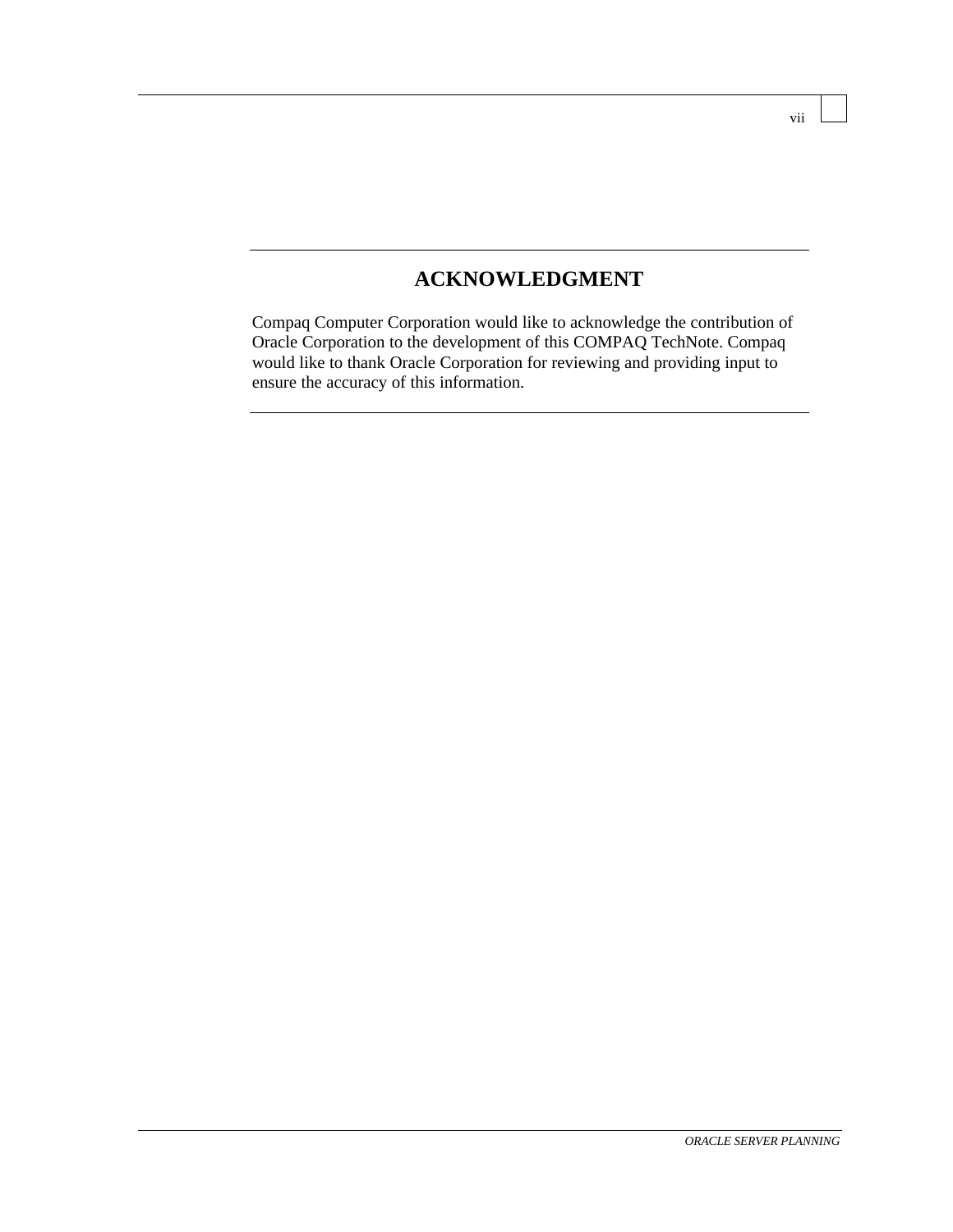# **ORACLE SERVER PLANNING IN A NETWARE v3.11 ENVIRONMENT**

Carefully planning your ORACLE database server is key to server optimization, because most of the optimization occurs during the planning and installation phases of your implementation. This *COMPAQ TechNote for NetWare* focuses on the planning process for configuration of ORACLE Server for NetWare (ORACLE RDBMS version 6.0.x) on a COMPAQ network server product. Use this information to plan a server configuration that can meet your ORACLE database requirements. This COMPAQ TechNote includes the following topics:

- System processor selection
- Disk space requirements based on the size of the database
- Fault tolerance options
- System memory requirements
- NetWare planning

This COMPAQ TechNote is for system integrators with knowledge of COMPAQ server products in a NetWare environment and little familiarity with ORACLE Server for NetWare. It provides some basic information about ORACLE Server to allow you to make informed decisions when planning your server configuration.

**NOTE:** The information in this COMPAQ TechNote is specific to ORACLE RDBMS version 6.0.x.

**! IMPORTANT:** This COMPAQ TechNote is for database server *planning purposes only*. It provides general guidelines for selecting the appropriate hardware for your server configuration. Once you configure your server, you must tune your server based on the type of application that your server runs.

Use the "ORACLE Server Planning Worksheets," at the end of this COMPAQ TechNote, to estimate the amount of disk space required and the amount of system memory required for your ORACLE database server.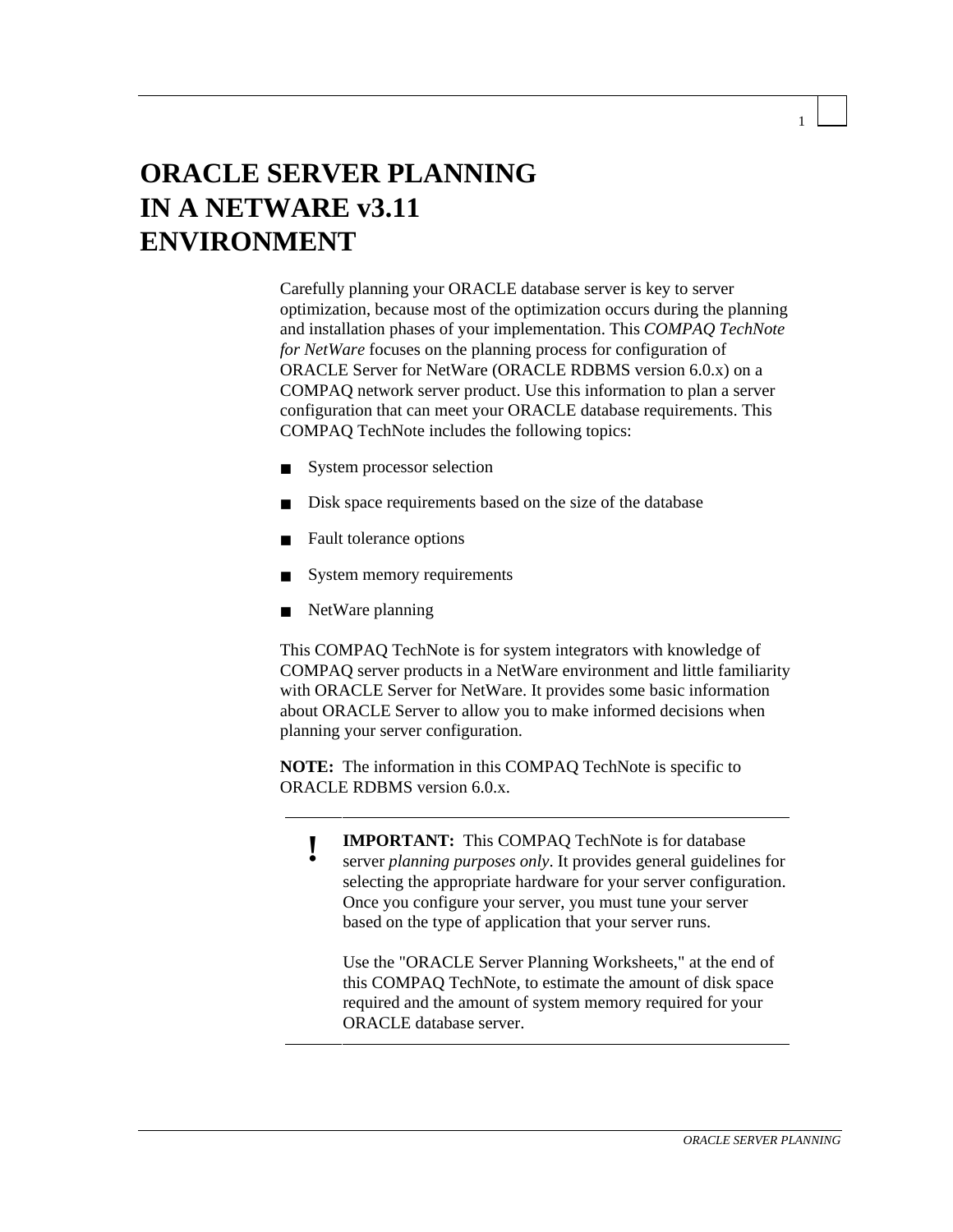The ORACLE manuals may cover multiple hardware and operating system platforms. This *COMPAQ TechNote for NetWare* supplements these manuals with the following NetWare and COMPAQ product information:

- NetWare and ORACLE Server description
- Guidelines for ORACLE database server planning for NetWare
	- **! IMPORTANT:** For detailed information on ORACLE
	- database object planning, review the *ORACLE Server Database Administrator's Guide*.

#### **OVERVIEW**

The following sections describe the client-server computing environment, NetWare as an operating system platform for ORACLE Server, and ORACLE Server processing.

#### **CLIENT-SERVER COMPUTING**

In a client-server environment, the server and workstation divide processing functions. The workstation performs data entry, SQL statement creation, and display functions. The server performs SQL statement processing, file read and write operations, and results processing, returning the results to the client. Dividing the processing functions between client and server can improve the performance of a database application.

Client-server computing provides centralized management and security. It also efficiently shares network resources and reduces network traffic, thereby increasing overall network performance. Client-server computing also provides for interoperability. This is especially important in an ORACLE application, because you can port ORACLE applications to multiple operating systems.

#### **NETWARE VERSION 3.11**

NetWare Version 3.11 is a full 32-bit, multithreaded operating system for 386 and 486 processors, providing operating system services, such as memory and task management, and network operating system services, such as file, print, and mail services.

 $\overline{2}$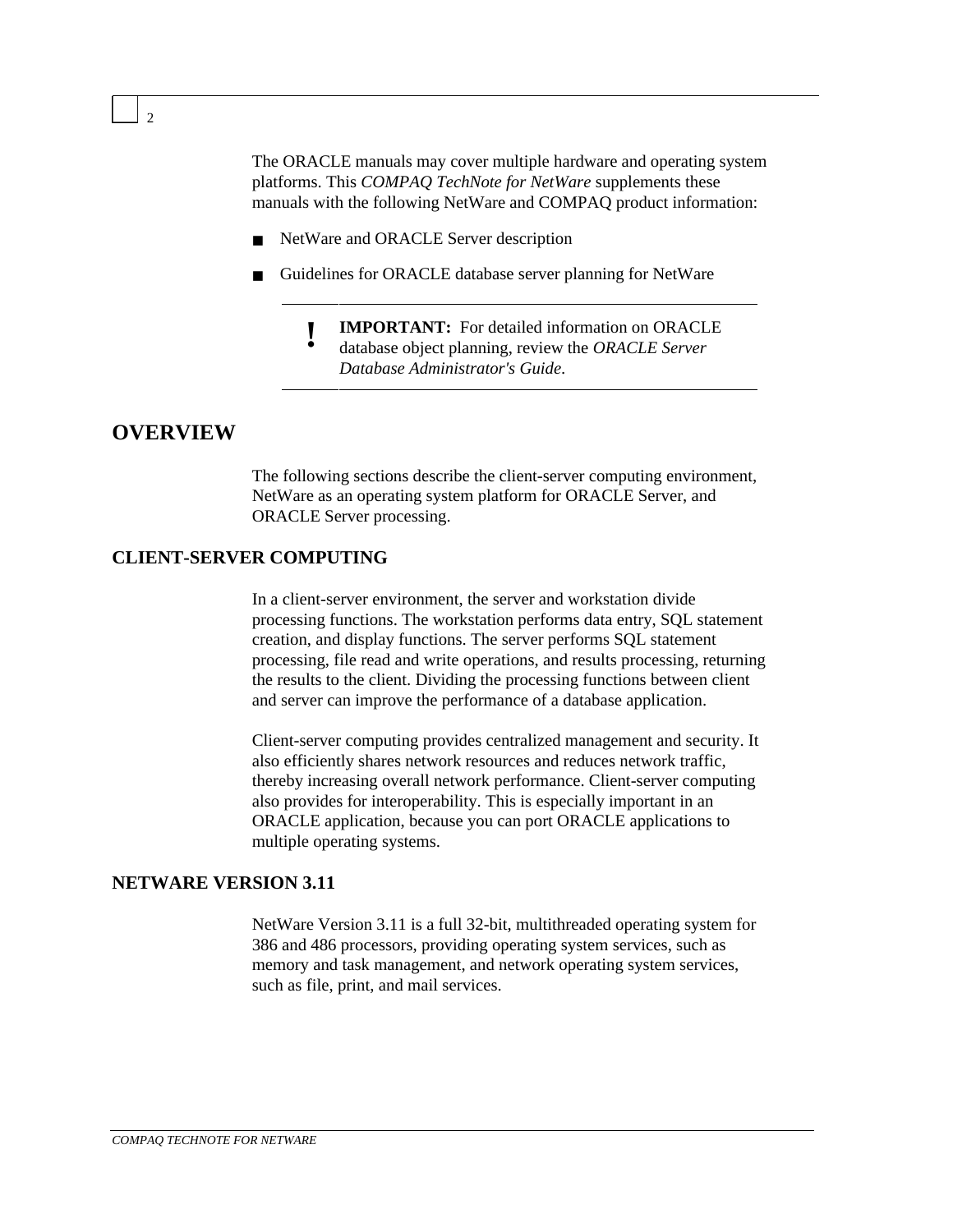NetWare is a non-preemptive operating system that relies on individual applications, like ORACLE Server, to return control of the system processor to the operating system. NetWare schedules and runs tasks (threads), passing control of the system processor to ORACLE Server until ORACLE Server completes its tasks; however, ORACLE Server requires NetWare to perform scheduling and task management frequently. To avoid monopolizing the system processor, ORACLE Server is designed as a "well-behaved" system that passes system processor control back to NetWare at optimal times, allowing critical database tasks to complete.

#### **ORACLE SERVER FOR NETWARE**

ORACLE Server for NetWare Version 1.x is a collection of NetWare Loadable Modules (NLMs) that run as integrated parts of the operating system. ORACLE Server can run on the primary network server. However, ORACLE Server performs best on a dedicated NetWare server, especially when the primary network server is heavily burdened. A separate primary network server should be used to provide operating system services and task management, as well as file, print, and mail services.

ORACLE Server is a multiuser relational database management system that runs on a variety of operating systems. ORACLE Server includes database software for the server, communications software (SQL\*Net) for clients and database servers, and tools for database creation and administration.

ORACLE Server for NetWare includes the following:

- *SPXSRV.NLM* (SQL<sup>\*</sup>Net SPX Listener)
- *SQLSPX.NLM* (SQL\*Net SPX driver)
- *IMP.NLM* and *EXP.NLM* (IMPORT and EXPORT utilities)
- *SOLLOAD.NLM* (SQL\*Loader)
- *ORACLE6.NLM* (relational database management system)
- *PLSOL.NLM* (PL/SOL)
- *SOLDBA.NLM* (SOL\*DBA)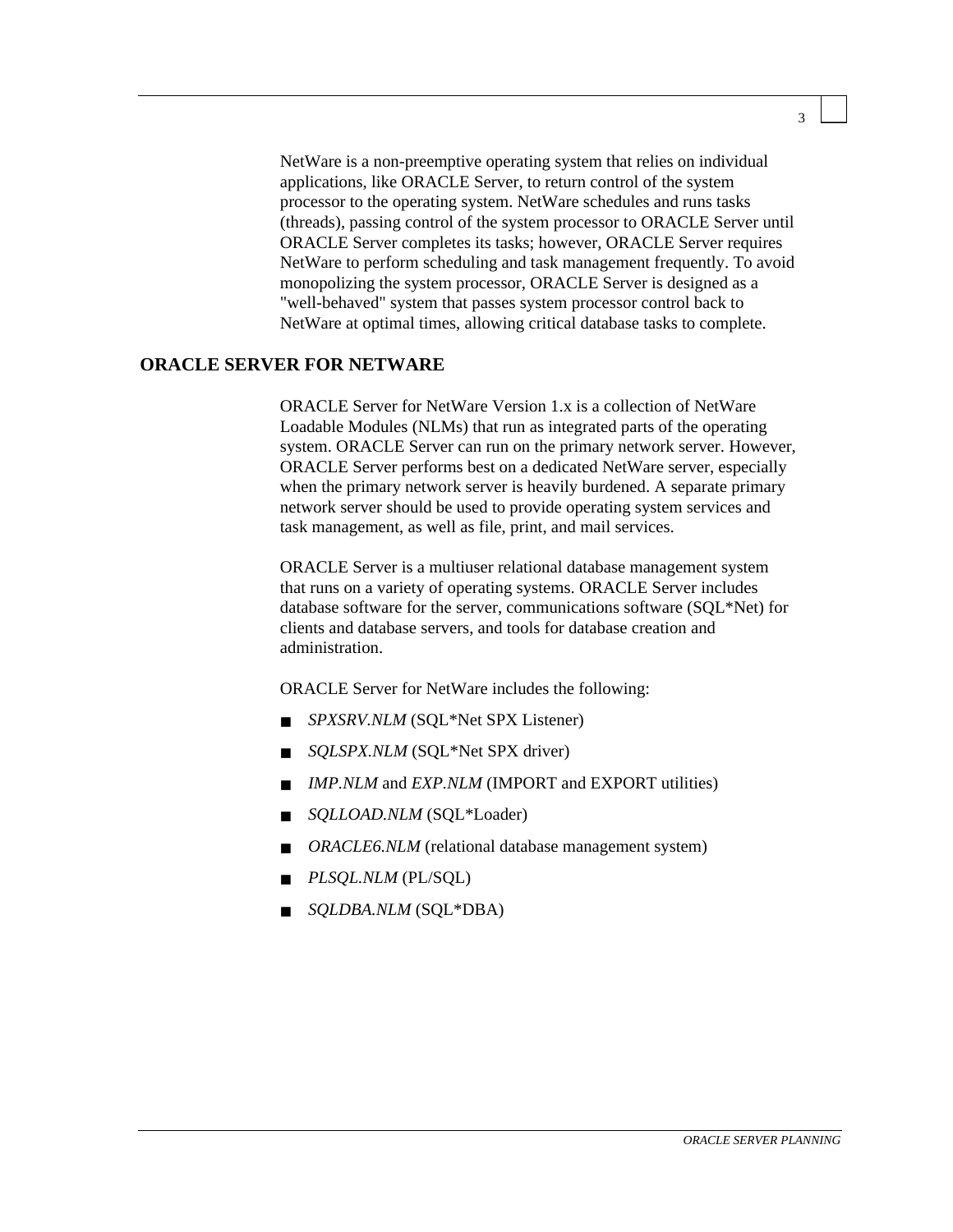### **ORACLE Tools**

Table 1 lists the ORACLE tools for database creation, management, administration, and access.

**Table 1 ORACLE Tools**

| <b>Server Tools</b>                                    | <b>Description</b>                                                                                                                                                                                                     |  |
|--------------------------------------------------------|------------------------------------------------------------------------------------------------------------------------------------------------------------------------------------------------------------------------|--|
| <b>IMP and EXP</b><br>(IMP.NLM and<br>EXP.NLM          | Store or retrieve data in ORACLE format. Archive data<br>or physically transfer data between different ORACLE<br>applications on different operating systems. Can also be<br>used to back up and restore the database. |  |
| SOL*Loader<br>(SQLLOAD.NLM)                            | Loads data from standard file formats (ASCII, dBase III,<br>and Lotus 1-2-3) into an ORACLE database.                                                                                                                  |  |
| SOL*DBA                                                | Allows you to perform database administration and to<br>monitor database performance.                                                                                                                                  |  |
| <b>Client Tools</b><br><b>Description</b>              |                                                                                                                                                                                                                        |  |
| $Pro*C$                                                | Enables you to embed SQL statements in procedural<br>language to access an ORACLE database.                                                                                                                            |  |
| Pro*COBOL <sup>+</sup> and<br>Pro*FORTRAN <sup>+</sup> | Enable you to embed SQL statements in procedural<br>language to access an ORACLE database.                                                                                                                             |  |
| SQL*Plus <sup>+</sup>                                  | Lets you use SQL statements to access database<br>information.                                                                                                                                                         |  |
| SQL*Forms                                              | Lets you develop and run form-based applications for<br>data entry, query, update, and deletion.                                                                                                                       |  |
| SQL*ReportWriter                                       | Lets you produce and maintain complex reports that<br>include database information.                                                                                                                                    |  |
| SQL*Menu <sup>'</sup>                                  | Allows developers to design custom menu interfaces<br>more quickly than with conventional programming.                                                                                                                 |  |
| Must be purchased separately.                          |                                                                                                                                                                                                                        |  |

**NOTE:** *IMP.NLM, EXP.NLM, SQLLOAD.NLM,* and *SQL\*DBA.NLM* are also provided as .EXE files for DOS and OS/2 clients.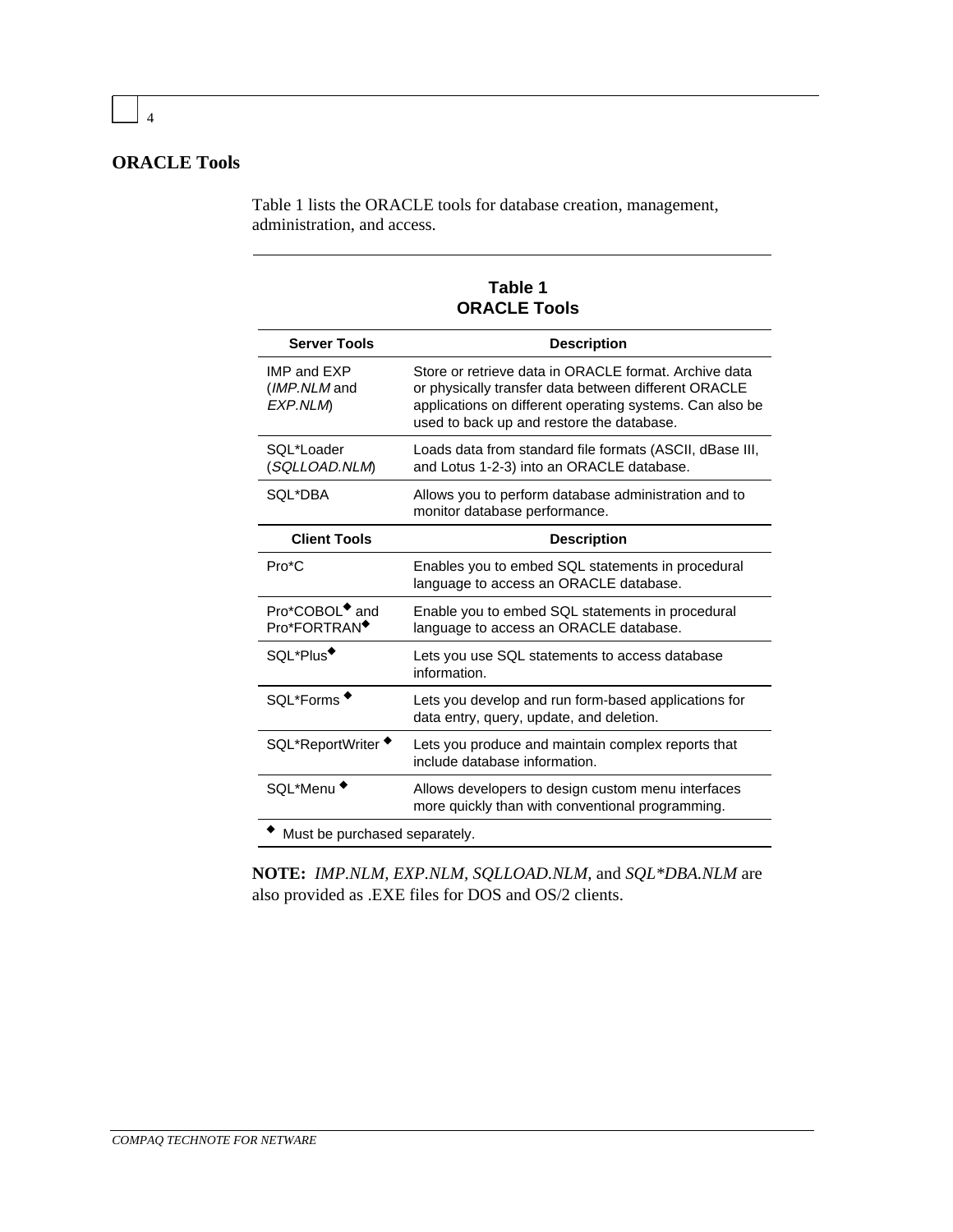#### **ORACLE Server Structure**

ORACLE Server takes advantage of the multithreaded capabilities of NetWare Version 3.11. The *ORACLE6.NLM* software architecture includes the System Global Area (SGA), six kernel background processes, and a Program Global Area (PGA) for each client connection.

#### **SYSTEM GLOBAL AREA (SGA)**

The System Global Area (SGA) is a set of control structures that include shared memory buffers, database buffers, redo log buffers, and data dictionary information (cached). The SGA and all ORACLE background processes make up an *ORACLE instance*.

#### **PROGRAM GLOBAL AREA**

When a client requests data from the server, it generates a client process that communicates with the database server via SQL\*Net. This process is called a shadow process. The shadow process obtains memory for a program global area (PGA). A PGA contains the information on how the server communicates with the client, so that the client can communicate with ORACLE Server. A PGA also shares the common code to parse SQL statements, optimize queries, and enforce data security for client processes.

The context area, within the PGA, is a database server memory buffer that contains the current status and data structure of each SQL statement executed by a client. Every SQL statement issued by a client requires a context area. A PGA can contain multiple context areas for multiple SQL statements. The context area includes the following:

- SQL statement text
- Translated SQL statement
- One row of the result and intermediate values
- Cursor status information to execute the statement
- Control information for sorting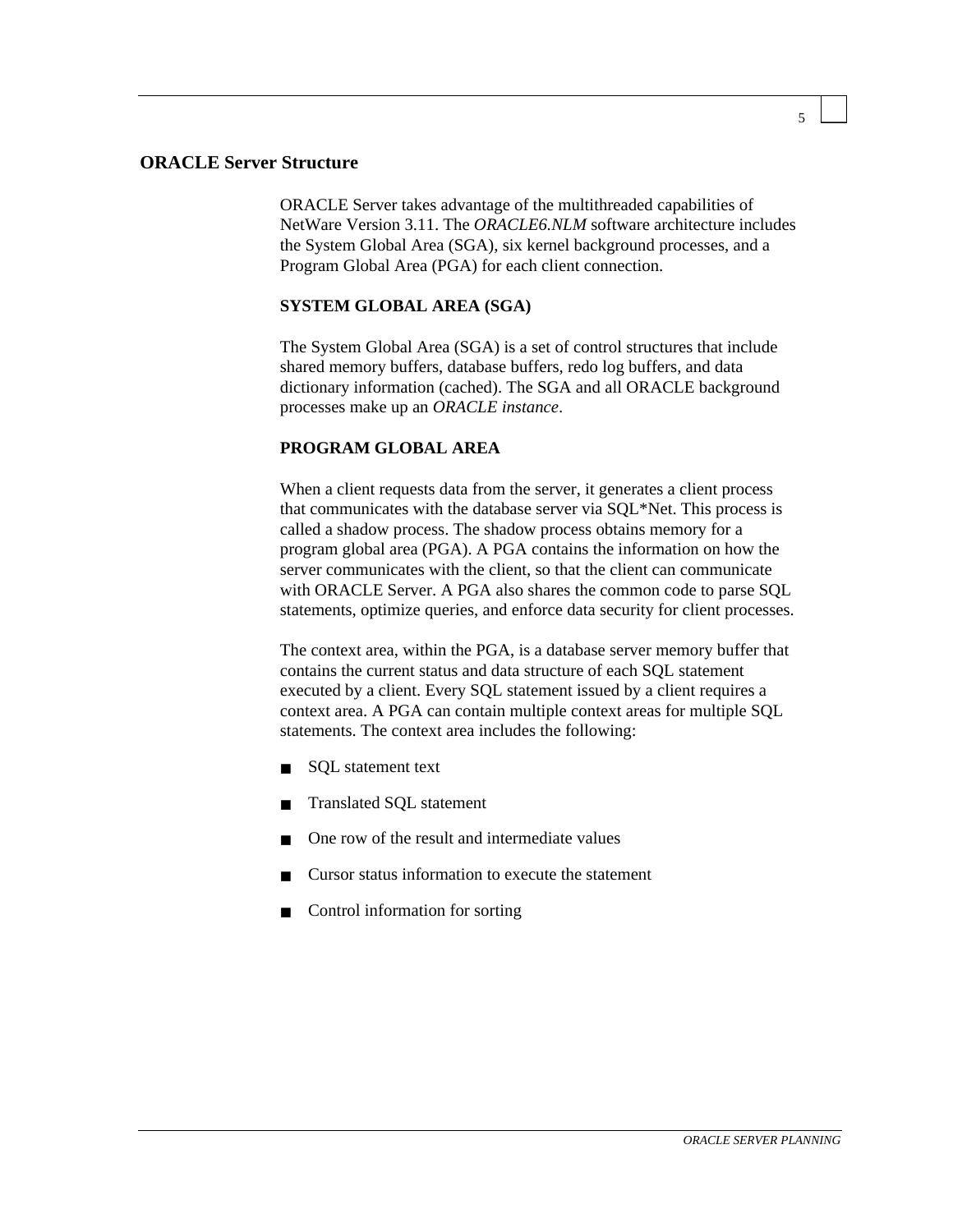**ORACLE SERVER KERNEL PROCESSES**

Figure 1 illustrates the relationship among the kernel processes, and the paragraphs that follow briefly describe these processes.

**Figure 1 ORACLE Server Kernel Processes**

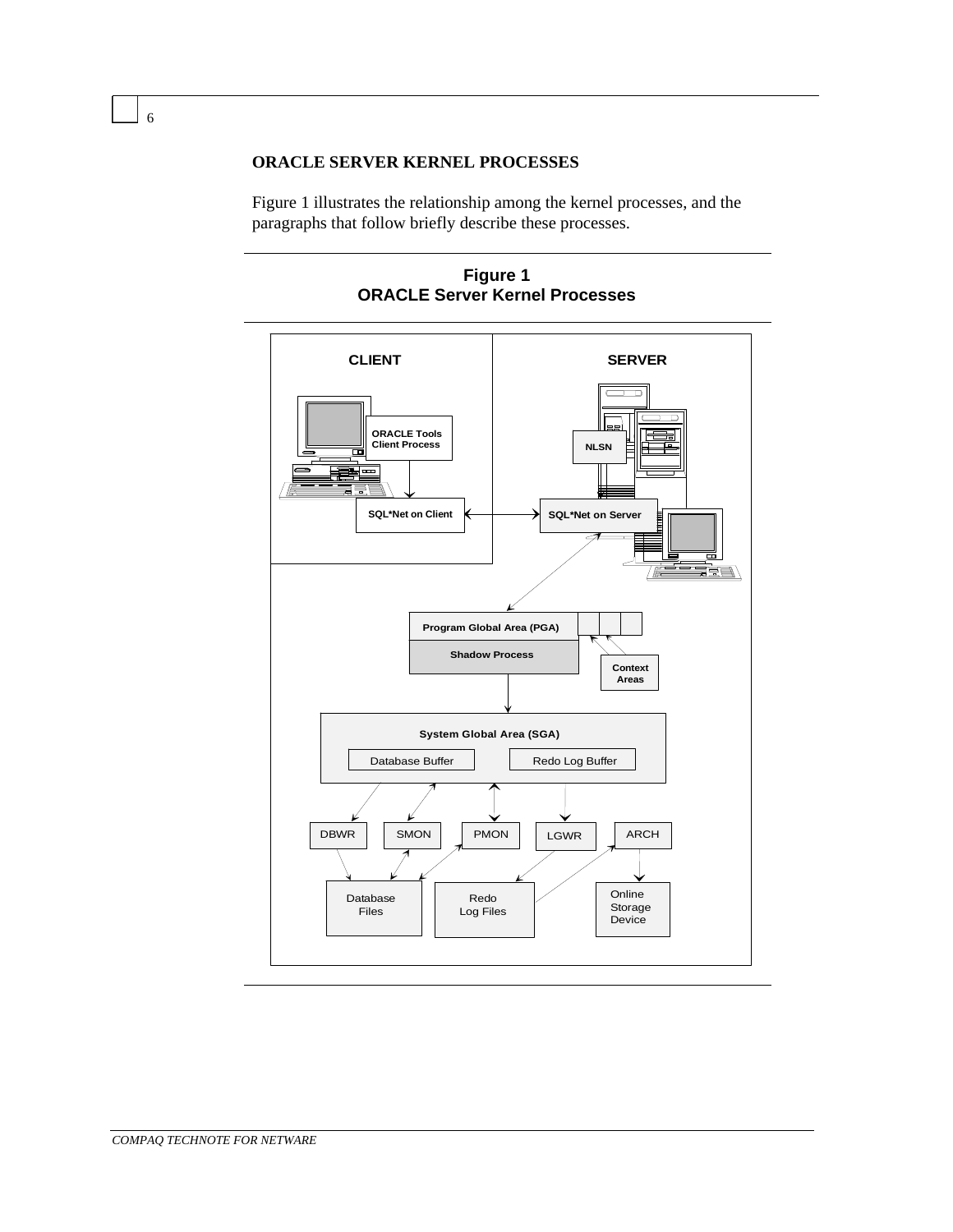*Database Writer (DBWR)* writes modified blocks of data to the database files on disk. If ORACLE Server requires more buffers for the modified data blocks, DBWR writes the least recently used data to the database files first, using the Least-Recently-Used (LRU) algorithm.

*Process Monitor (PMON)* watches all shadow processes to detect the loss of a connection with a client. When PMON discovers a disconnection before commitment of the transaction, PMON rolls back the incomplete transaction. PMON returns the data to its original state, releasing client locks and other server resources for other clients to use.

*System Monitor (SMON)* performs database recovery. During database startup, SMON performs the appropriate automatic recovery if the database did not shut down properly. SMON also flushes temporary segments that are not in use. ORACLE Server enables SMON in one of two ways:

- SMON regularly "wakes up" to determine whether it is needed by ORACLE Server.
- Another process calls SMON when SMON is needed.

*Log Writer (LGWR)* writes redo log entries from the redo log buffers of the SGA to the online redo log file. This process protects any changes that have not been written to the database files. Redo log entries generally occur synchronously with database write operations to the database files. However, LGWR can also write redo log entries to the online redo log files before the transaction is committed. This usually happens when the redo log buffers are full or when the redo log entries reside in the same buffer as entries of a committed transaction.

*Network Listener (NLSN)* listens for connection requests from clients or other database servers. When NLSN recognizes a request, it issues a shadow process that performs communication with the client.

- 
- **! IMPORTANT:** Each active SQL\*Net protocol (either SPX/IPX or TCP/IP) requires one NLSN process on the server. ORACLE Server may have multiple NLSN processes active at a given time.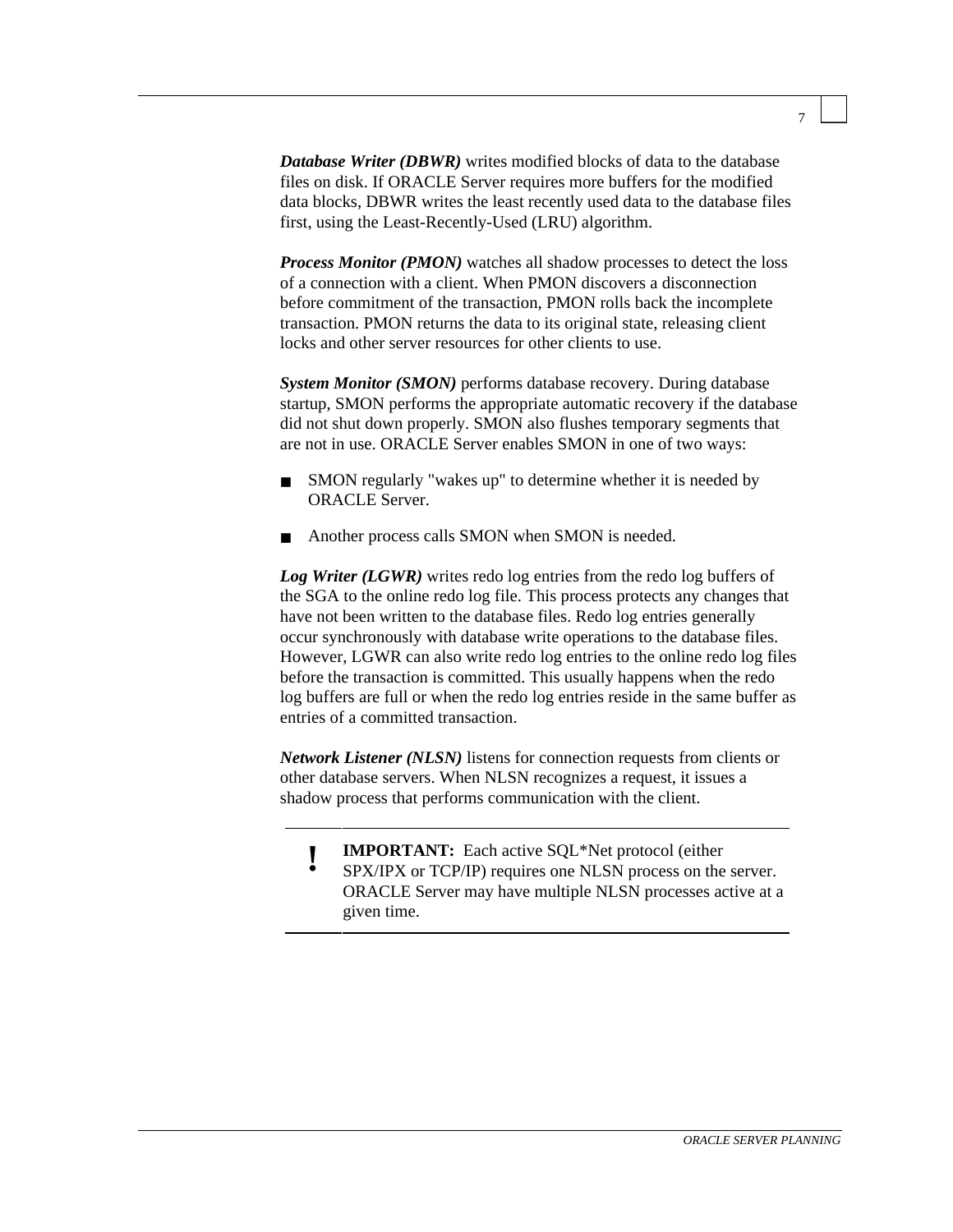*Archiver (ARCH)* is an optional process that copies the online redo log files to another part of the disk. You can enable ARCH only when the database is operating in ARCHIVELOG mode with automatic archiving enabled.

## **SYSTEM COMPONENTS**

The following sections discuss the **MINIMUM RECOMMENDED** requirements for configuration of an ORACLE database server.

#### **HARDWARE**

ORACLE Server requires a high-performance system, such as a COMPAQ 386- or 486-based PC System or PC Server, with a **RECOMMENDED MINIMUM** of the following:

- 16 megabytes of system memory (4 megabytes for NetWare, and 12 megabytes for ORACLE Server)
- 60 megabytes of disk space (30 megabytes for NetWare, and 30 megabytes for ORACLE Server)
- Network Interface Card (NIC) that supports SPX/IPX
- DOS client workstation configured with hardware and software necessary to log into the server

#### **SOFTWARE**

An ORACLE database server requires the following software:

- MS-DOS Version 3.31 (or later) as published by Compaq
- NetWare Version 3.11 (or later)
- ORACLE Server for NetWare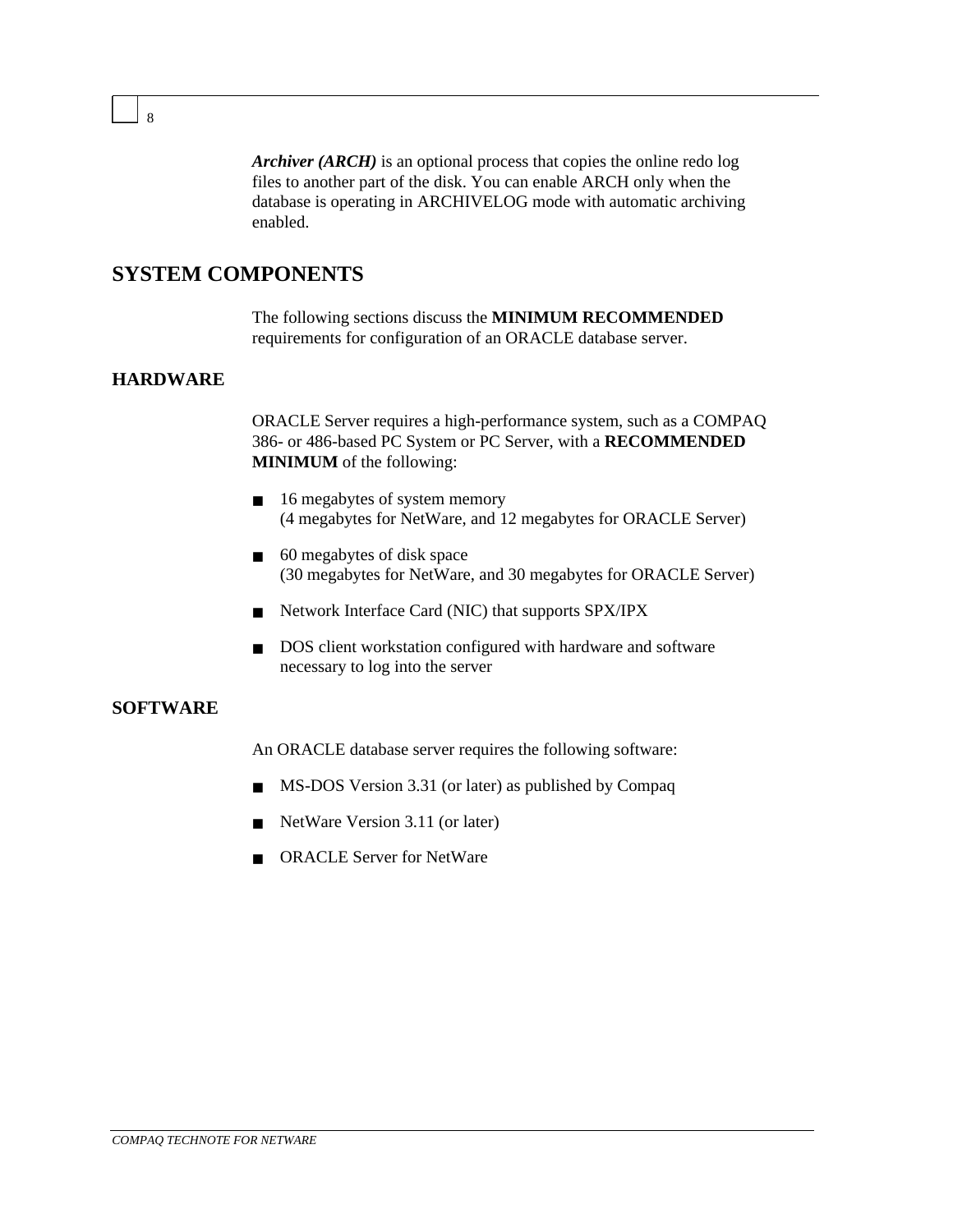## **ORACLE SERVER PLANNING**

Planning your ORACLE database server configuration requires a thorough knowledge of NetWare and ORACLE Server for NetWare. It also requires a knowledge of database and application design. A well-designed database and a well-designed application are important performance requirements. A poorly designed database performs poorly, regardless of how you plan, configure, and tune your server. However, because the concepts of database and application design are beyond the scope of this COMPAQ TechNote, database and application design are not discussed in detail.

Since ORACLE Server is a collection of NLMs, it runs as an integral part of the NetWare operating system that shares system memory, hard disk, and system processor resources with other NLMs on the server. Determining the amount of system memory required, the type of hard drive subsystem to be installed, and the amount of disk space needed to support all NetWare and ORACLE Server functions requires careful planning.

This COMPAQ TechNote focuses on ORACLE database server planning. It provides information to help you determine the following:

- Appropriate system processor
- Type of hard drive subsystem
- Available methods of fault tolerance
- Amount of disk space required for your configuration
- Amount of system memory required for your configuration
- NetWare SET parameters that may affect your ORACLE database server performance
	- **! IMPORTANT:** This COMPAQ TechNote is for *planning*
	- *purposes only*. It provides guidelines for selecting the appropriate hardware for your server configuration. Once you configure your server, you must tune your server based on the type of application that your server runs.

 $\overline{Q}$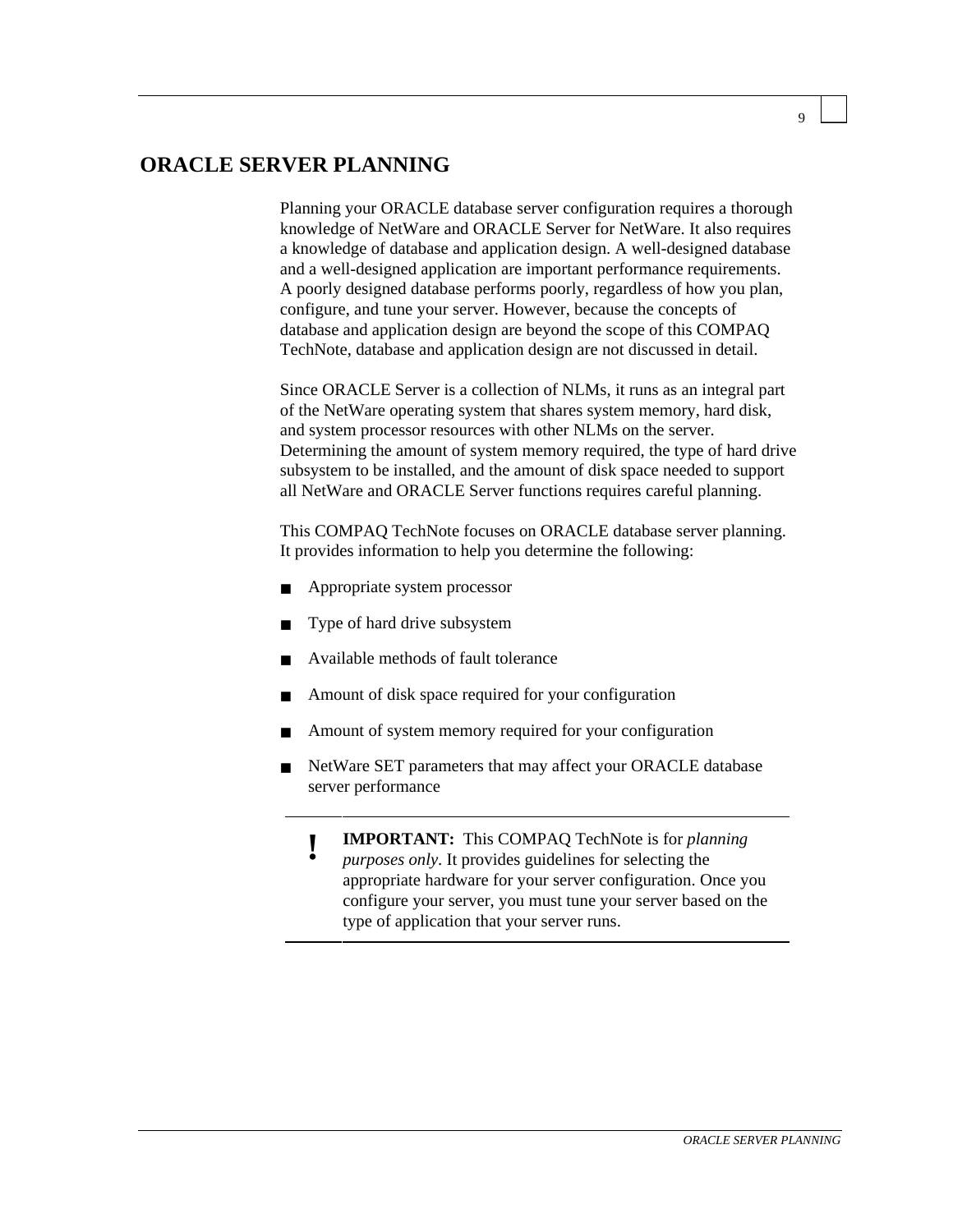#### **SYSTEM PROCESSOR**

When identifying the appropriate system processor for your ORACLE database server, the bus clock speed is a significant factor in the measurement of ORACLE database server performance. Unlike most resource-sharing applications, ORACLE Server performs computation and database functions that divert the system processor cycles from file service processing. Offload ORACLE Server to a dedicated server that can focus on computation and database functions, and implement a primary network server to manage resource sharing and file service processing.

In CPU-intensive environments, using a more powerful system processor can significantly increase performance. The *recommended minimum* system processor for an ORACLE database server is the Intel 386/33. In CPU-intensive environments, a system processor with a 25-MHz bus clock speed, cannot provide the power needed to process data in a timely manner. System processors with less power, such as the Intel 386SX, also use a 16-bit memory bus. When the 386SX runs NetWare, the narrow bus width hinders NetWare operations, because NetWare uses server system memory to cache disk I/O requests. The 386SX must make twice as many fetches to system memory as the 386DX system processor does to service the same requests.

Table 2 provides current available Intel system processors for the COMPAQ SYSTEMPRO Line, their clock and bus speeds, and their NetWare "speed" ratings.

The NetWare speed rating is based on the following:

- Bus clock speed (internal)
- Type (for example, 386 or 486)
- Number of memory wait states

The NetWare speed rating can provide *some* information on the system processor's capabilities, but you must also consider the bus clock speed and the core speed when selecting a system processor. For example, the highlighted rows in Table 2 show the 486DX/50 speed rating to be equal to the 486DX2/50 speed rating, even though the bus clock speeds are different.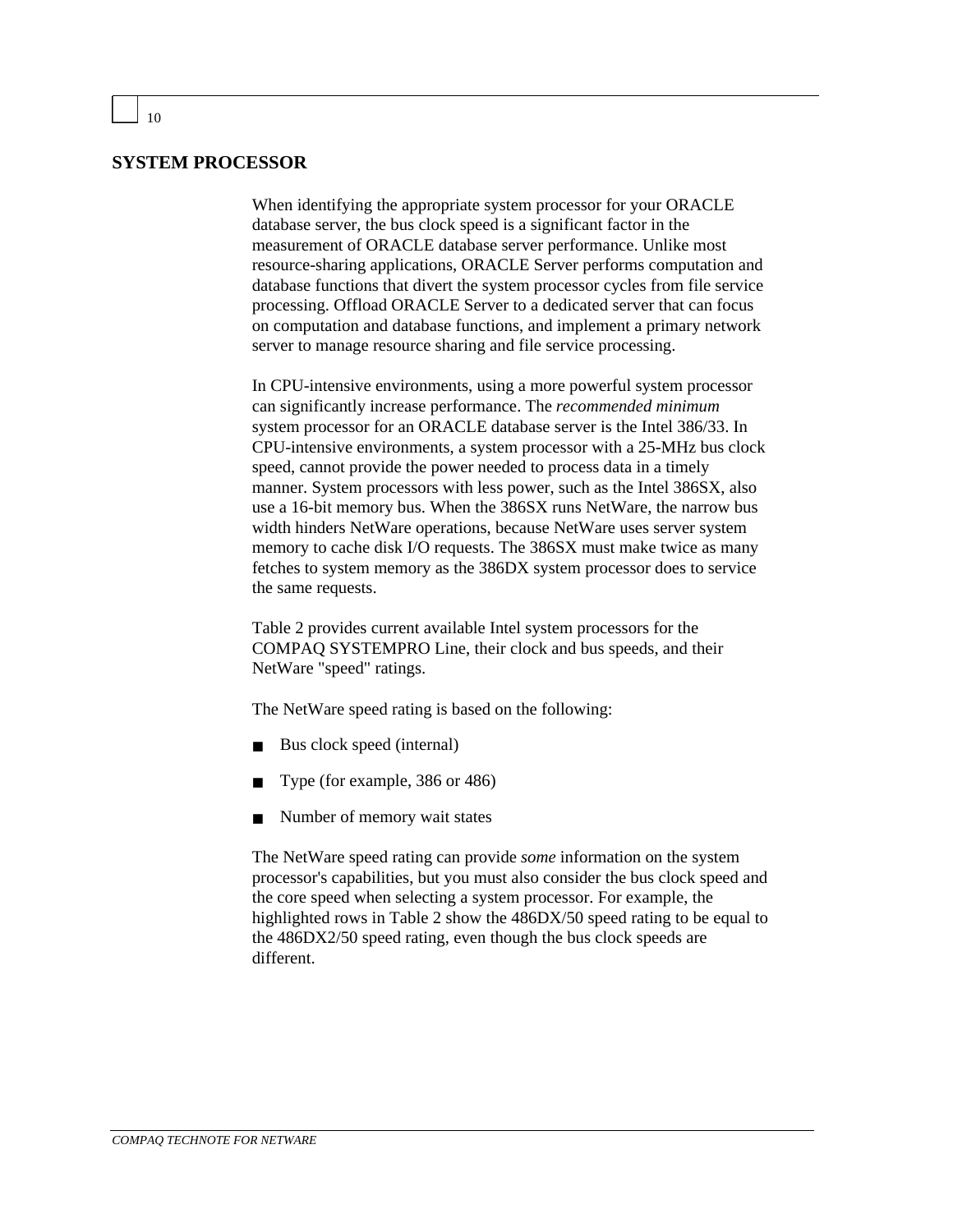| Table 2<br><b>System Processor Speed</b> |                                |                      |                            |
|------------------------------------------|--------------------------------|----------------------|----------------------------|
| <b>Microprocessor</b><br><b>Type</b>     | <b>NetWare</b><br><b>Speed</b> | Core<br><b>Speed</b> | <b>Bus</b><br><b>Clock</b> |
| 486DX2/66                                | 1830                           | 66 MHz               | 33 MHz                     |
| 486DX/50                                 | 1372                           | 50 MHz               | 50 MHz                     |
| 486DX2/50                                | 1372                           | 50 MHz               | 25 MHz                     |
| 486/33                                   | 915                            | 33 MHz               | 33 MHz                     |
| 486/25                                   | 686                            | 25 MHz               | 25 MHz                     |
| 386/33                                   | 322                            | 33 MHz               | 33 MHz                     |
| 386/25                                   | 242                            | 25 MHz               | 25 MHz                     |

**NOTE:** Highlighted rows show comparison of bus clock, core speed, and speed ratings for 486DX/50 and 486DX2/50.

In another example, the NetWare speed rating in Table 2 for the 386/33 is 322, and the NetWare speed rating for the 486/33 is 915. This does not indicate that the 486/33 system processor performs three times faster than the 386/33 system processor. You may *not* notice a large performance improvement when configuring a server system processor with a higher NetWare speed rating.

To find the NetWare speed rating, type the following at the NetWare server console prompt:

:speed

#### **HARD DRIVE SUBSYSTEM**

The COMPAQ SYSTEMPRO Line of PC Servers provides a variety of hard drive configuration options, from non-arrayed drive subsystems to multiple drive array subsystems with intelligent bus master controllers. In most ORACLE Server applications, single hard drives cannot efficiently support ORACLE Server. Furthermore, single drives do not provide adequate fault tolerance. Use multiple hard drives when configuring your ORACLE database server.

Table 3 shows the recommended hard drive subsystem options for the COMPAQ SYSTEMPRO Line.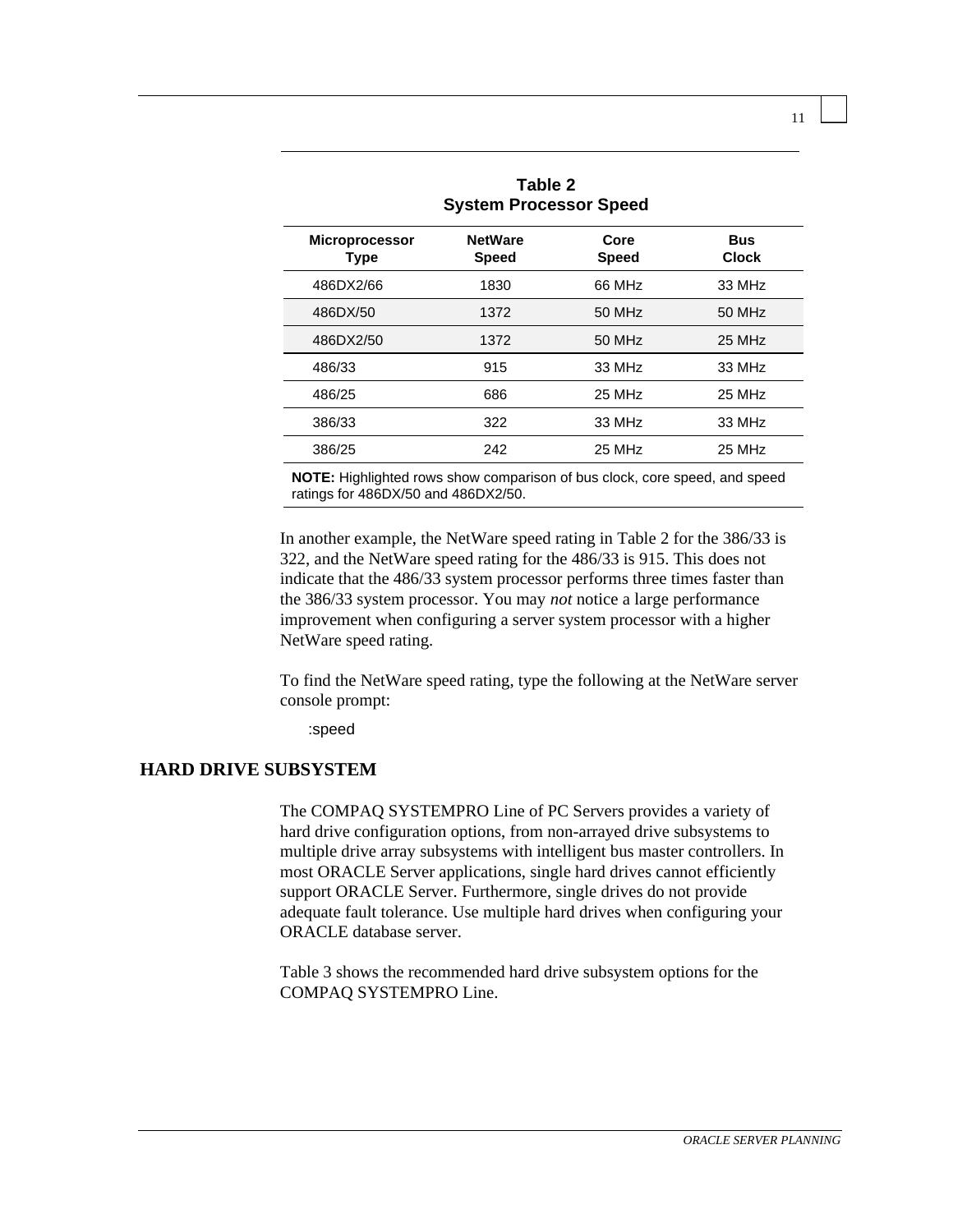|                                                   | 996 - 896 - 897 - 898 - 899 - 899 - 899 - 899 - 899 - 899 - 899 - 899 - 899 - 89 |               |               |               |               |
|---------------------------------------------------|----------------------------------------------------------------------------------|---------------|---------------|---------------|---------------|
|                                                   | <b>Hard Drive Options</b>                                                        |               |               |               |               |
| <b>Supported Hard</b><br><b>Drive Controllers</b> | $120 -$<br>MВ                                                                    | $210 -$<br>MВ | $340 -$<br>MВ | $510 -$<br>MВ | $1.3 -$<br>GB |
| IDE.                                              |                                                                                  |               | v             | v             |               |
| 32-Bit IDA                                        | V                                                                                | ✔             | v             |               |               |
| IDA-2                                             | v                                                                                | v             |               |               |               |
| 32-Bit IDA Expansion                              |                                                                                  |               |               |               |               |

**Table 3 Recommended Hard Drive Subsystem Options for COMPAQ SYSTEMPRO Line**

Planning the hard drive subsystem for your ORACLE database server includes the following:

- Selecting the type of hard drive subsystem for your server
- Determining the method of fault tolerance for your server
- Evaluating the type of application your server will run
- Estimating the amount of disk space your server requires

#### **Selecting the Type of Hard Drive Subsystem**

Recent advances in drive array technology provide viable options for hard drive subsystems in NetWare environments. The COMPAQ Intelligent Drive Array Controller-2 (IDA-2), like the 32-Bit IDA Controller, provides parallel data transfers and simultaneous request services. It also manages drive array access by queuing and servicing multiple read requests in priority order. However, the IDA-2 Controller includes two additional enhancements over the 32-Bit IDA Controller: distributed data guarding (RAID 5) and the Array Accelerator Write Cache.

Most data guarding methods require overhead to write data to disk and then encode and write data to the parity drive, resulting in a performance degradation. Distributed data guarding avoids this overhead by writing to multiple disks, rather than to a single parity drive. Because database applications inherently require large amounts of disk space, distributed data guarding, requiring only 25 percent of the available disk space, is a solution for applications that are not inherently hard-disk-bound.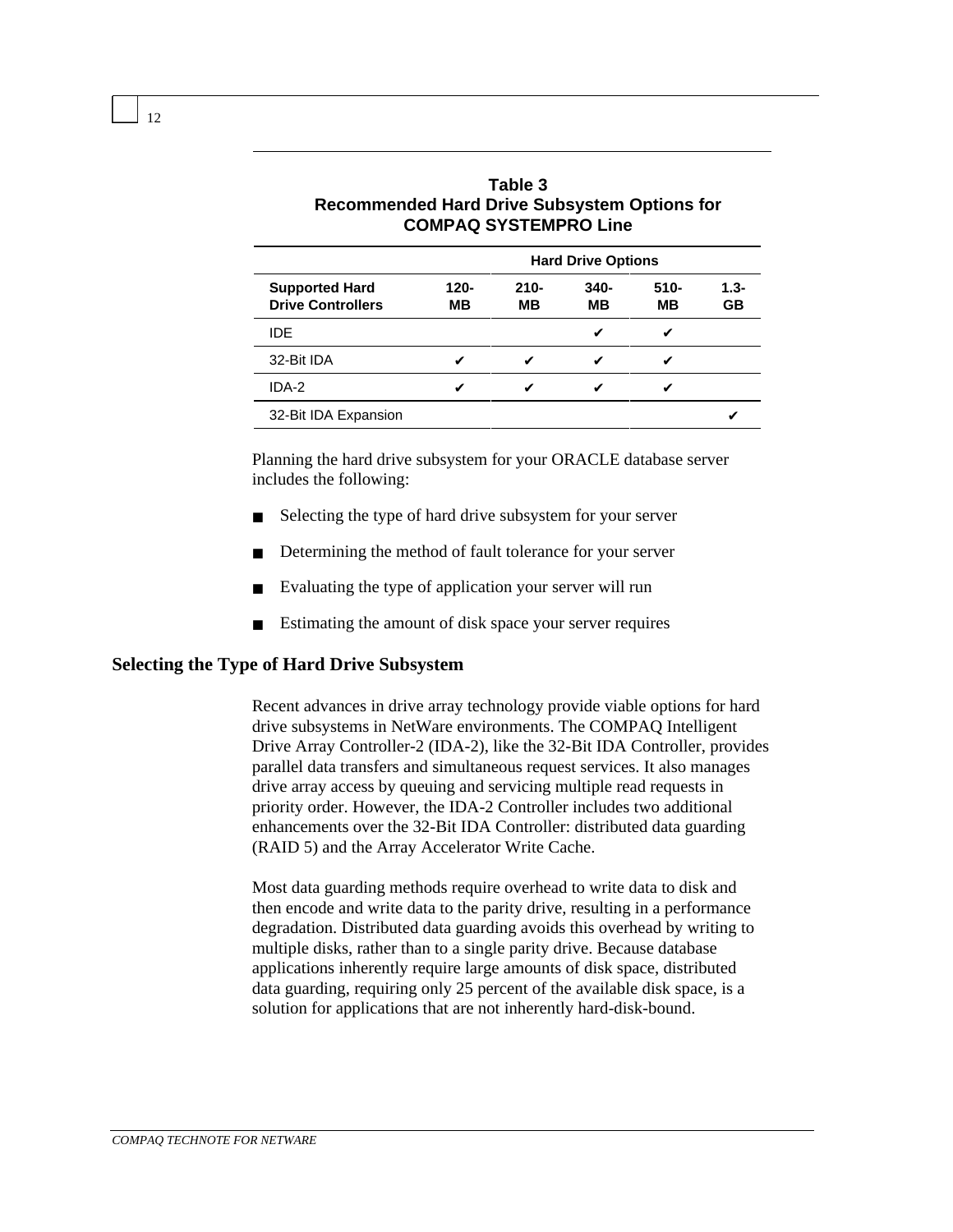The IDA-2 Controller also includes the COMPAQ 4-Megabyte Array Accelerator Write Cache, a memory module that caches up to 2 megabytes of data before sending the data to disk. The Array Accelerator provides non-volatile buffer memory for write operations and includes onboard batteries to preserve the data in the buffer for up to 5 to 8 days in the event of a power loss. The Array Accelerator uses the remaining 2 megabytes of memory to mirror the data, so that if a parity error occurs, the Array Accelerator retains an undamaged copy of the data.

#### **Determining the Method of System Fault Tolerance**

In addition to the software system fault tolerance features in NetWare (such as Hot Fix Redirection Area), NetWare and the COMPAQ SYSTEMPRO Line support a variety of hardware fault tolerance methods. When planning your database server, how you plan and implement system fault tolerance greatly affects both the amount of available disk space and the performance of your ORACLE database server.

Table 4 lists the methods of fault tolerance and the COMPAQ hard drive subsystems that support them.

| Table 4<br><b>Supported Fault Tolerance Methods</b> |                                                           |                                |                           |
|-----------------------------------------------------|-----------------------------------------------------------|--------------------------------|---------------------------|
| <b>Fault Tolerance</b><br>Method                    | <b>IDE Drives with</b><br>Integrated<br><b>Controller</b> | <b>IDA</b><br><b>Subsystem</b> | IDA-2<br><b>Subsystem</b> |
| <b>Controller Duplexing</b><br>(RAID 1)             |                                                           |                                |                           |
| <b>COMPAQ Drive Mirroring</b><br>(RAID 1)           |                                                           | ✓                              |                           |
| NetWare Drive Mirroring<br>(RAID 1)                 |                                                           |                                |                           |
| Data Guarding<br>(RAID 4)                           |                                                           | ✓                              |                           |
| Distributed Data Guarding<br>(RAID <sub>5</sub> )   |                                                           |                                |                           |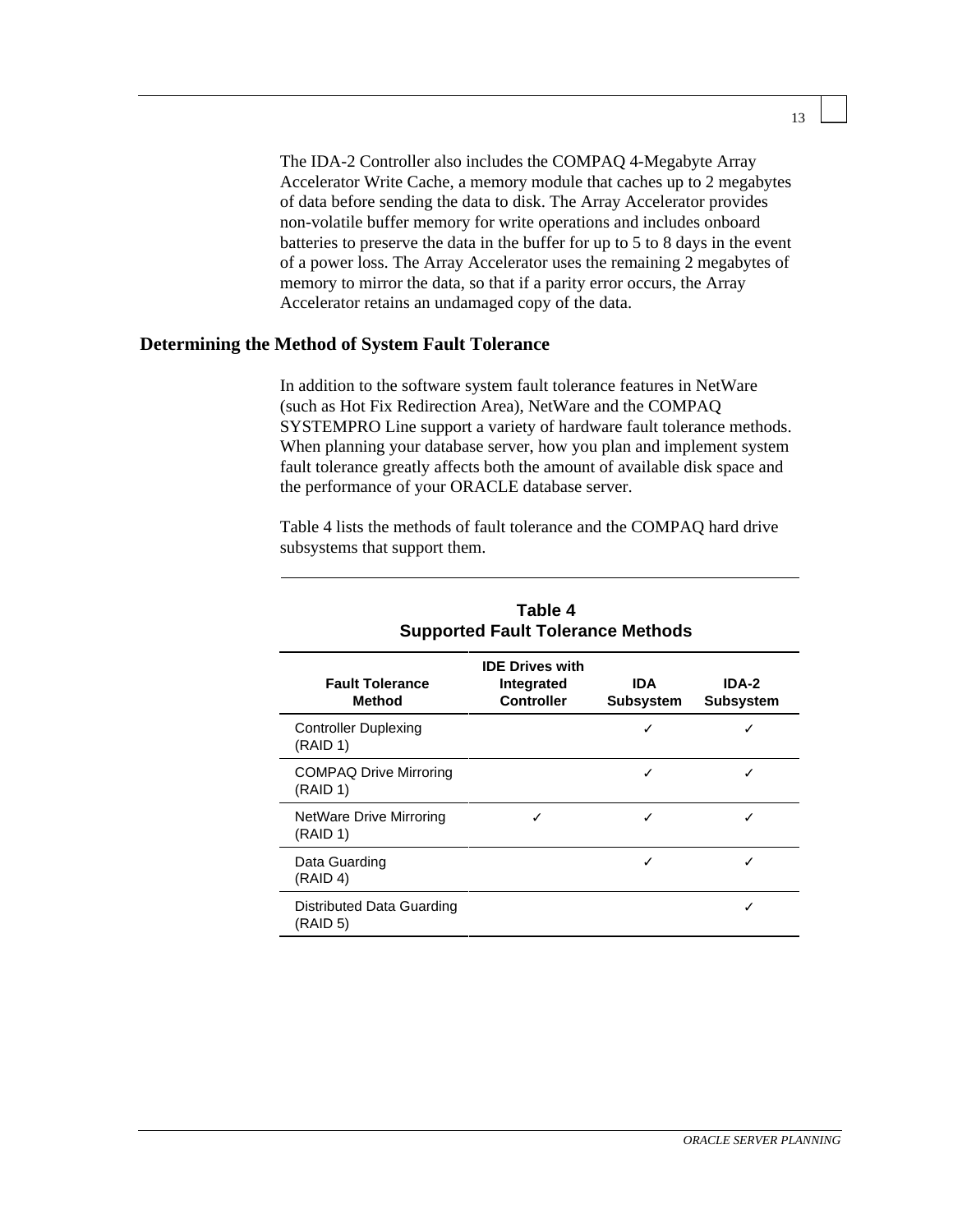#### **CONTROLLER DUPLEXING**

Controller duplexing provides complete redundancy of the hard drive subsystem (hard drives, cables, and controller). Controller duplexing is a Novell software-dependent method of fault tolerance, relying on software support within the NetWare operating system. Since controller duplexing is software-driven, any COMPAQ server with two hard drive controller boards can support controller duplexing as a fault tolerance method.

#### **DRIVE MIRRORING**

Drive mirroring provides redundancy of the hard drives only. When the system writes data to disk, it writes the data to the primary drive and then writes to the secondary drive. If a primary drive or drive array fails, the system can read the data via the same controller from the secondary drive or drive array.

Two methods of drive mirroring are supported: COMPAQ drive mirroring and NetWare drive mirroring. The method of drive mirroring you use depends on the type of COMPAQ PC System or PC Server product you configure. COMPAQ PC network servers with intelligent drive array configurations, such as the IDA and IDA-2, support both COMPAQ drive mirroring and NetWare drive mirroring. PC Servers with non-arrayed drives, such as IDE drives, support NetWare drive mirroring.

Both methods provide mirrored drives. The only difference is that COMPAQ drive mirroring offloads the burden of fault tolerance from the operating system to hardware. This alleviates the need for additional NetWare cycles to support fault tolerance and makes the fault tolerance transparent to NetWare.

#### **DATA GUARDING**

Data guarding, specific to COMPAQ IDA controllers, protects against the loss of data due to a drive failure. Data guarding uses 25 percent of the available drive capacity as a "parity drive" to store encoded data. When a drive fails, the system reconstructs the data by combining the encoded data on the parity drive with the data from the remaining drives. Since data guarding is specific to IDA controllers, any COMPAQ network server configured with an IDA controller and a multiple of four drives (four or eight) can support data guarding.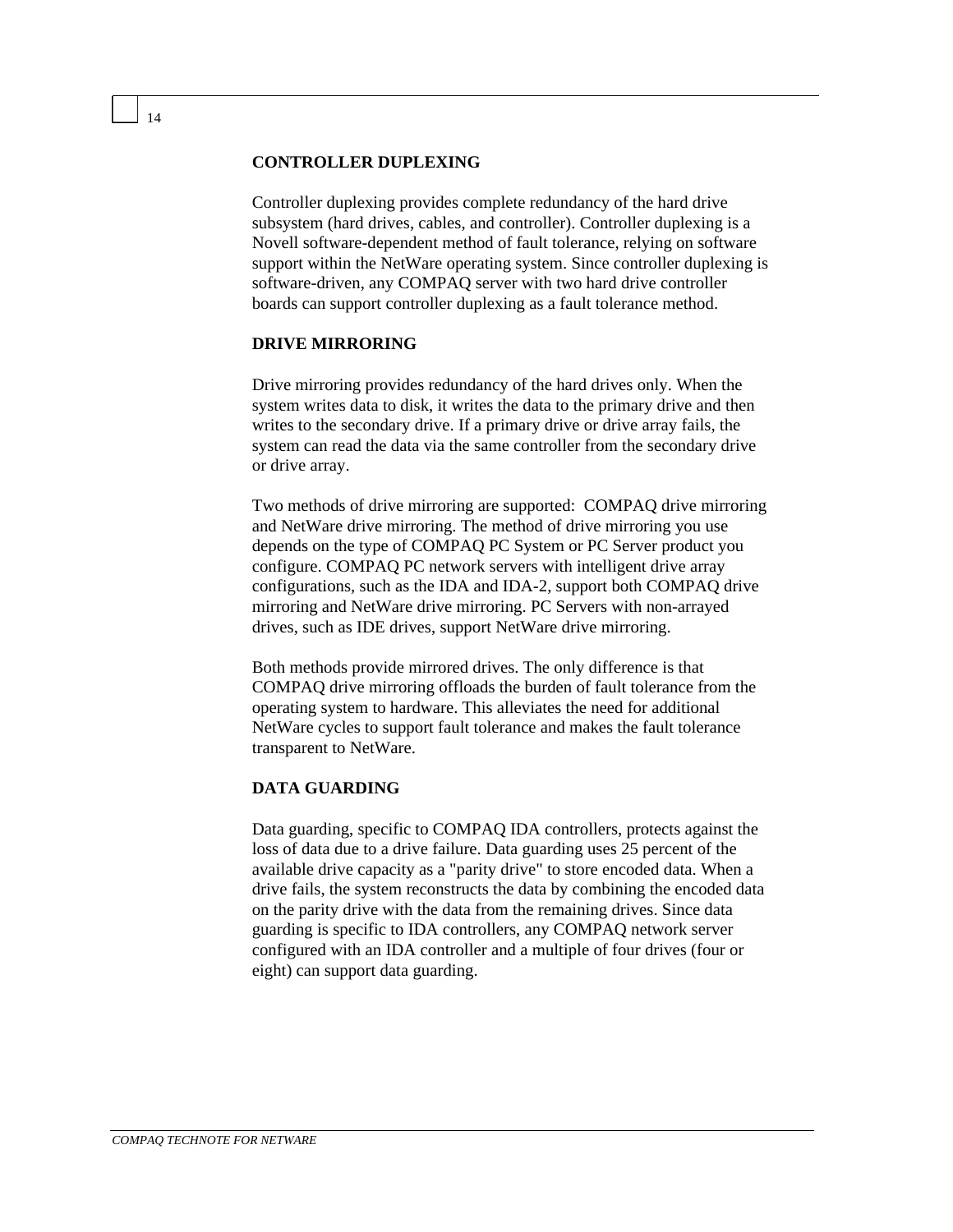The COMPAQ EISA Configuration Utility designates the parity drive while configuring the system so that it is transparent to NetWare and to network users.

#### **DISTRIBUTED DATA GUARDING**

Like COMPAQ drive mirroring and data guarding, distributed data guarding is independent of the operating system, and like data guarding, distributed data guarding uses 25 percent of the drive array as a parity "drive" to store encoded data. Instead of storing all encoded data on one drive, distributed data guarding uses a portion of each drive to store the data. Distributed data guarding enhances write operation performance by writing to multiple drives simultaneously. If a single drive fails, then the data is rebuilt from the encoded data that resides on the remaining drives.

Data guarding and distributed data guarding use less disk space than controller duplexing and drive mirroring by using a single parity drive or parity "area" that stores encoded data. With data guarding, encoding the data for the parity drive requires overhead that can impede performance. However, with distributed data guarding, NetWare writes data to multiple disks rather than to a single disk. This compensates for some of the overhead that is generated when using data guarding, thereby improving fault tolerance performance.

Since distributed data guarding is specific to the IDA-2 Controller, any COMPAQ PC product configured with a multiple of four drives and an IDA-2 Controller can support distributed data guarding in a NetWare environment.

#### **Evaluating the Type of Application**

Whether you employ any method of fault tolerance for your ORACLE database server configuration depends primarily on the type of application that runs on the server. You can implement fault tolerance for your entire hard drive subsystem, for the portion of your subsystem that contains key files (such as redo log files), or for none of your hard drive subsystem.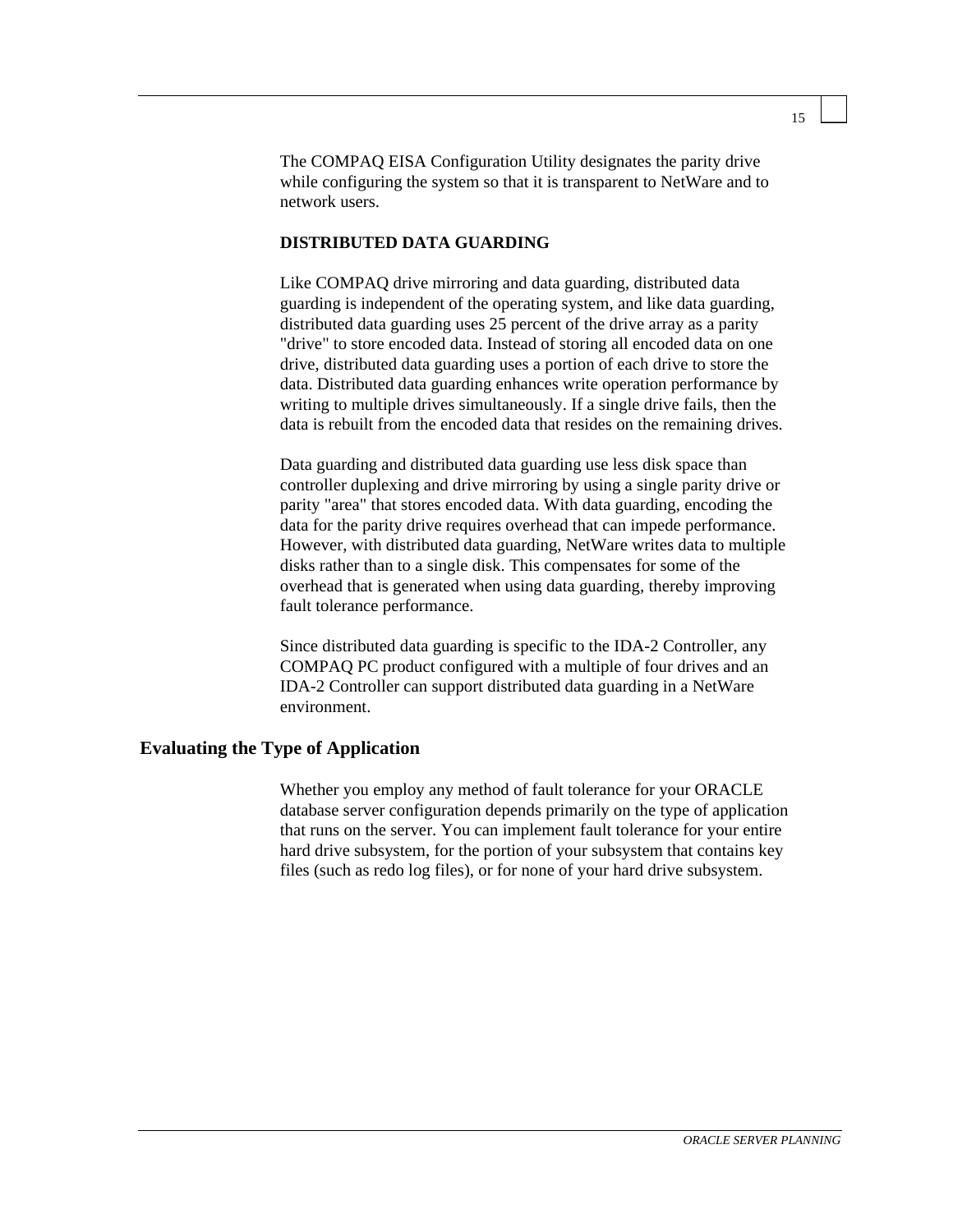To determine the level of fault tolerance for your database server, consider the following factors:

- Nature and volatility of the data
- Amount of server downtime you can incur
- Level of financial risk involved

Applications that require few updates, such as decision-support applications, contain "static" data. For example, in an employee database, each record may require updates only a few times each year, but these records may require frequent access (such as every payday). If the database is relatively small and a failure occurs, the employee records can be restored from backup. For databases that contain easily restored, "static" data, the database may require less protection against corruption. You can choose not to implement fault tolerance, or you can choose to implement drive mirroring for only the logical drive that contains the redo log files.

Applications that require constant updating, such as online transactionprocessing applications, contain volatile data. An example is a financial database with records that are updated daily and a report that is generated weekly. In this example, a limited amount of downtime to restore the lost data may be acceptable although you must still protect this volatile data by using some method of fault tolerance. Since incurring some downtime is acceptable, you can implement fault tolerance only for the logical drive that contains the redo log files. Separating the redo log files from the data and index tables can also reduce I/O contention.

With mission-critical or time-sensitive applications, the data is volatile, and server downtime and data loss are unacceptable. A failure can result in the loss of productivity and/or loss of revenue. For these applications, implement full fault tolerance (fault tolerance for the entire subsystem), such as distributed data guarding or drive mirroring.

When analyzing fault tolerance options, consider the effect of fault tolerance on server performance and capacity. When you implement full fault tolerance, controller duplexing, drive mirroring, and distributed data guarding are all viable options. Controller duplexing and drive mirroring provide some limited performance advantages over distributed data guarding in write-intensive environments; however, controller duplexing and drive mirroring use 50 percent of the available disk space for fault tolerance.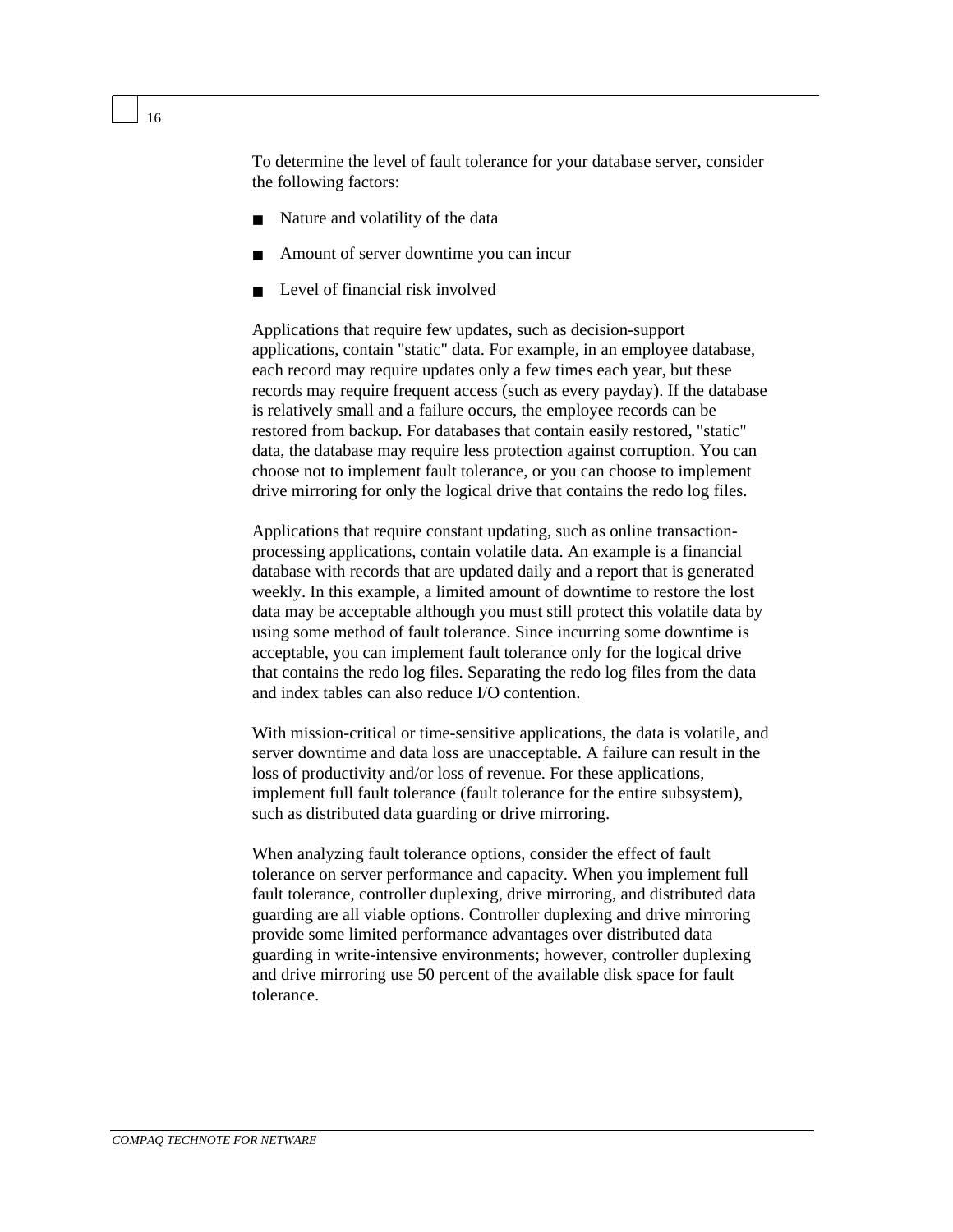Distributed data guarding uses 25 percent of the available disk space; however, distributed data guarding requires a multiple of four physical drives. In many configurations, a total of four or eight physical drives is far more disk space than necessary for storing redo log files.

If you want to provide fault tolerance for redo log files in an environment in which the redo log files are on a separate logical drive from the data tables and indexes, controller duplexing or drive mirroring are the best options.

For example, if you determine that the hard disk capacity requirements equal 600 megabytes and you select COMPAQ drive mirroring, you can configure your server in a variety of ways:

- Four 420-megabyte drive array pairs for a total of 1.68 gigabytes of hard drive storage: one drive array for data storage and one drive array available for fault tolerance.
- Two 680-megabyte drive array pairs (four 340-megabyte drives) for a total of 1.36 gigabytes of hard drive storage: one drive array pair for data storage and one drive array pair available for fault tolerance.
- Two 1020-megabyte drive array pairs (four 510-megabyte drives) for a total of 2.04 gigabytes of hard drive storage: one drive array pair for data storage and one drive array pair available for fault tolerance.

Data guarding requires only 25 percent of available disk space, but can degrade performance in a write-intensive environment, such as in a transaction-processing application where tables are constantly updated. Distributed data guarding also uses only 25 percent. However, because the encoded data is distributed among the drives in the drive array, write operations occur simultaneously, providing acceptable performance in a write-intensive environment.

For example, if your hard disk capacity requirements equal 800 megabytes and data guarding is required, you can use two 680-megabyte drive array pairs, with 1020 megabytes of disk space available for data storage and 340 megabytes available for fault tolerance. In this case, to maintain acceptable performance and conserve disk space, you can use an IDA-2 Controller and implement distributed data guarding.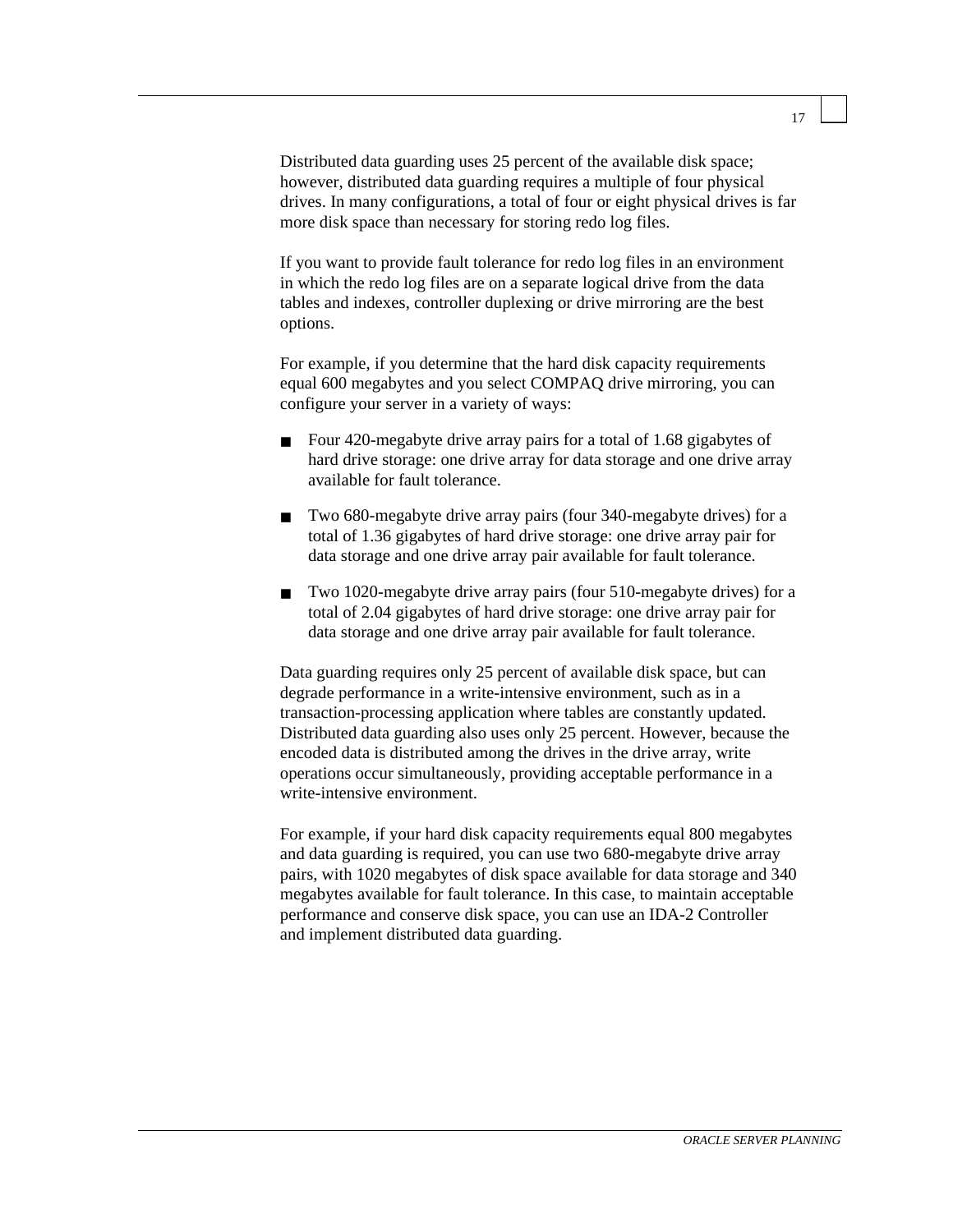#### **Estimating the Amount of Disk Space**

The amount of disk space your ORACLE database server requires is also based on the amount of space required for each of the following:

- NetWare operating system
- ORACLE Server for NetWare
- Database files that contain tables, indexes, and rollback segments
- Redo log files
- Future growth of the database

To help you determine the amount of disk space your ORACLE database server requires, the following sections discuss each of these factors.

**! IMPORTANT:** This COMPAQ TechNote is for *planning purposes only*. It provides guidelines for selecting the appropriate hardware for your server configuration. Once you configure your server, you must tune your server based on the type of application that your server runs.

#### **NETWARE OPERATING SYSTEM**

An ORACLE database server requires a minimum of 30 megabytes of disk space for NetWare. This includes a 10-megabyte DOS partition and a 20 megabyte partition for the SYS volume. A 10-megabyte DOS partition allows installation of MS-DOS Version 5.0 (as published by Compaq) and required DOS files.

When estimating the required amount of disk space for your server, include this 30-megabyte estimate for NetWare in your calculations.

#### **ORACLE SERVER FOR NETWARE**

Although ORACLE Server occupies some disk space on the server, the amount required is relatively insignificant when compared to the size of the database and its associated tables, indexes, rollback segments, and redo log files.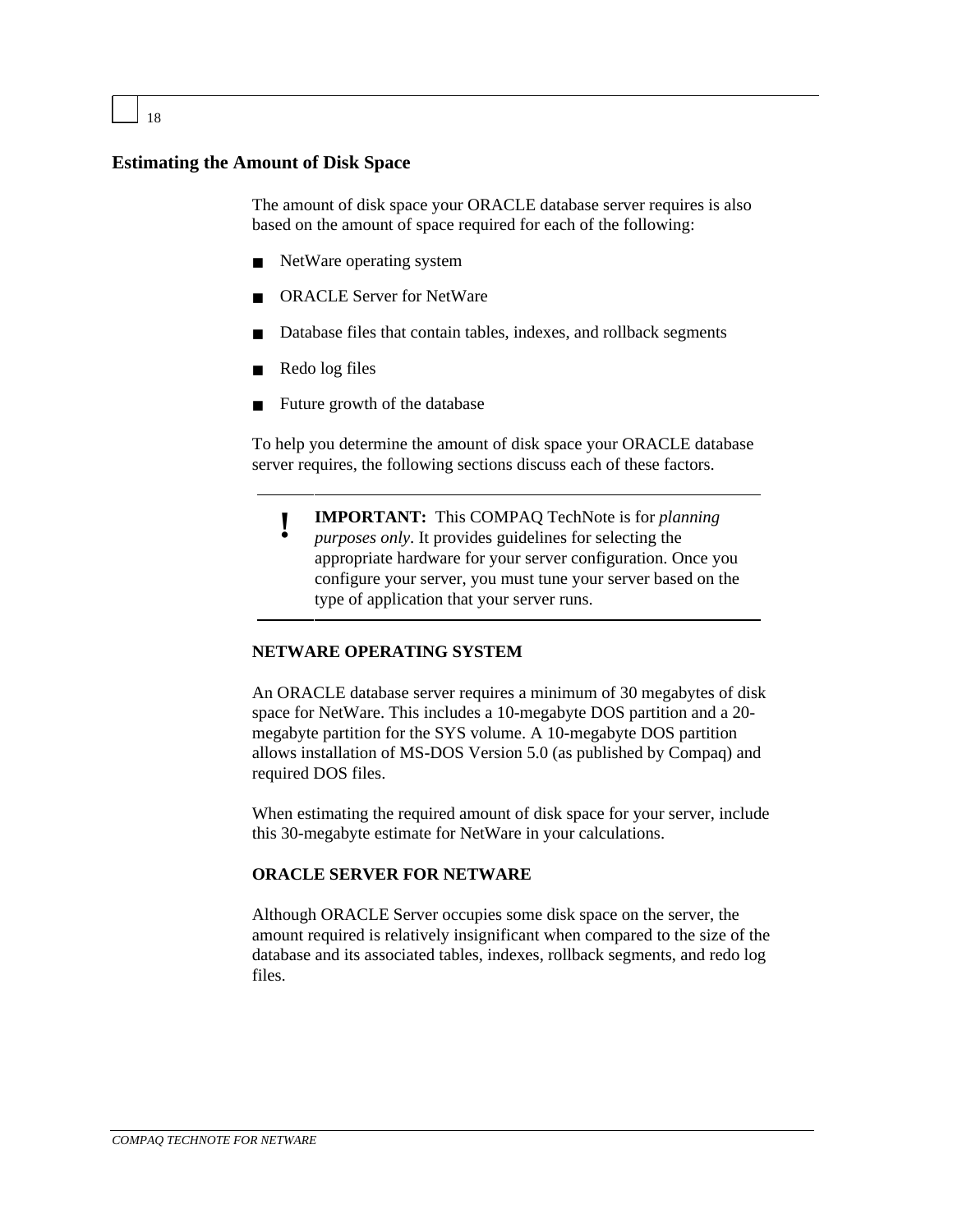ORACLE Server uses a recommended minimum of 30 megabytes of disk space for operation. This 30-megabyte space contains the ORACLE Server NLMs, sample database files, and supporting script files and utilities. Include this 30-megabyte requirement in your estimate.

**! IMPORTANT:** Review the *ORACLE Server Database Administrator's Guide* for detailed information on database object planning.

#### **DATABASE FILES FOR TABLE AND INDEX DATA**

The amount of disk space reserved for the database files includes the following:

- Database tables and associated indexes
- Rollback segments

#### **Size of Database Table and Associated Indexes**

An ORACLE Server database contains the system tablespace and optional tablespaces for the following items:

- Data dictionary
- Rollback segments
- Bootstrap segments
- Temporary segments
- User data objects

Of these, the user data objects, including user tables and indexes, occupy most of the required disk space for the database. The number and size of user data objects are important factors in disk space planning in an ORACLE application. The formulas for estimating required space are provided in this section.

**NOTE:** For detailed information, refer to the *ORACLE Server Database Administrator's Guide*.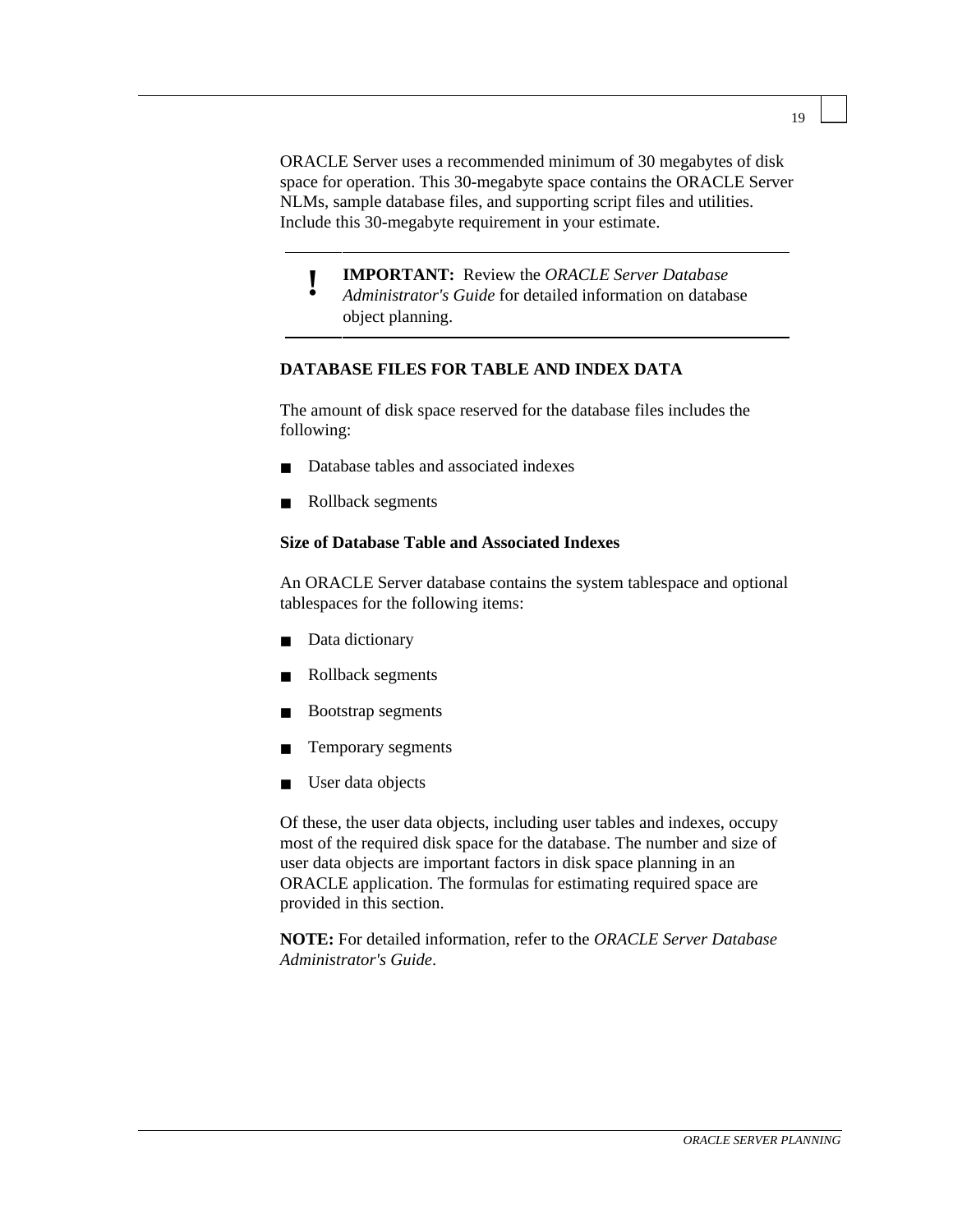To use these formulas, you must know the following:

- Data types
- Number of data tables and index tables
- Number of rows and columns in each table
- Average column width for each table
- Number of indexed columns
- Average indexed column width

To estimate the size of each table in your database, you must define the types of data that should be included in each column of each table. This determines the maximum column width. Each of the three main data types (character, number, and date) requires a minimum amount of space.

Use the following table to estimate the width of each column in your table.

| Table 5<br><b>Data Types</b> |                       |  |
|------------------------------|-----------------------|--|
| Data Type                    | <b>Space Required</b> |  |
| Character                    | 1 byte                |  |
| Number                       |                       |  |
| Exponent                     | 1 byte                |  |
| Mantissa                     | x/2 bytes             |  |
| Negative Value               | 1 byte                |  |
| Date                         | 7 bytes               |  |

For example, an employee database may include columns for the employee name, employee number (up to 8 digits), and hire date. Each character of the employee name requires 1 byte, the employee number requires  $1 + 8/2$ + 1 bytes (6 bytes), and the hire date requires 7 bytes.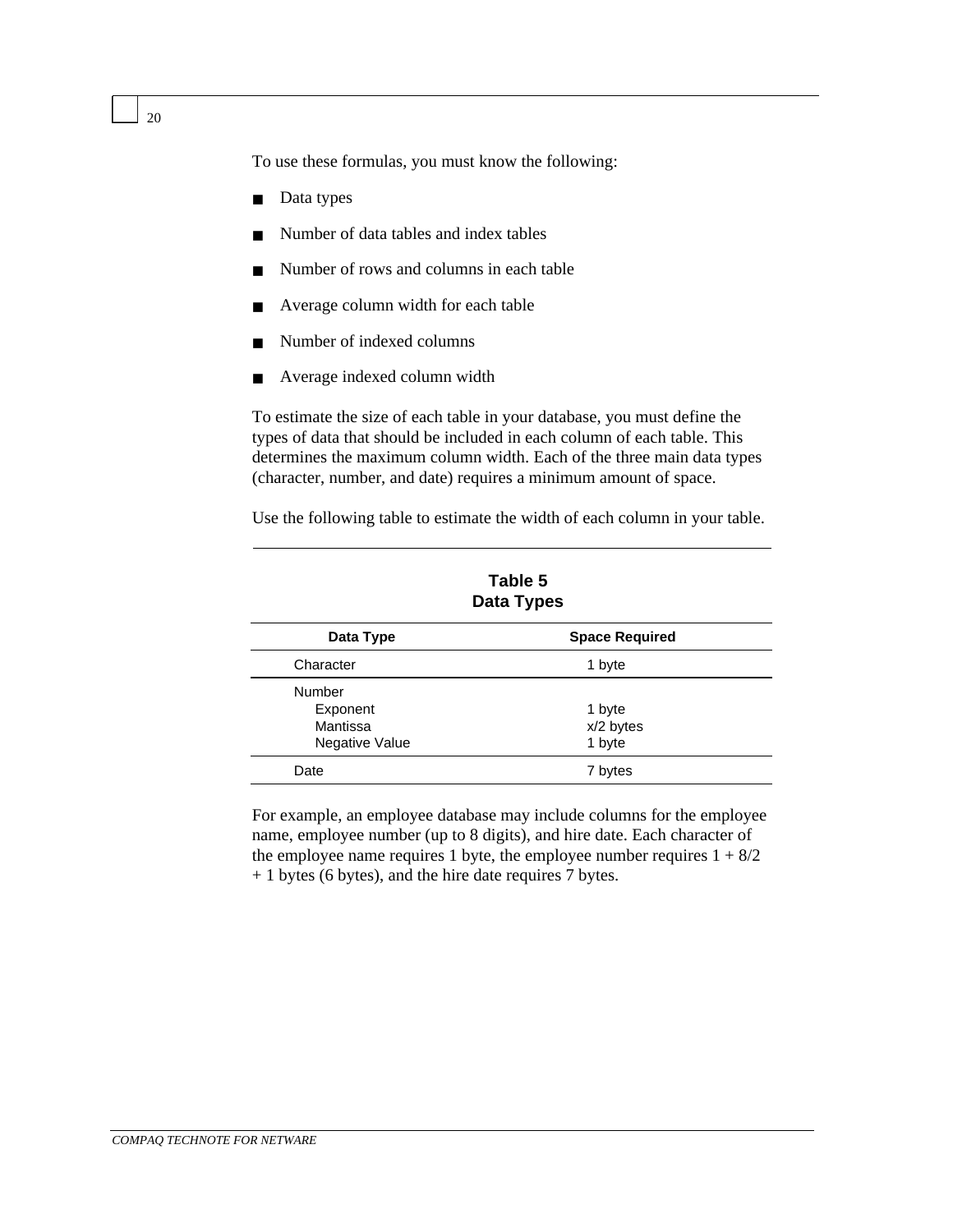Once you have defined and planned your tables, use the following formula to determine the space in blocks required for each non-clustered table:

x rows  $*$  [5 bytes +  $y(1$  byte + z)]

 $#$  blocks  $=$ (block size in bytes - 90 bytes) \* (1 - PCTFREE/100)

Where:

 $x$  is the number of rows in the table. y is the number of columns in the table. <sup>z</sup> is the average column width (sum of all column widths divided by total number of columns). block size is **db\_block\_size**; indicated in INIT.ORA (default is 4096 bytes). A block requires 90 bytes of overhead. A row requires 5 bytes of overhead. PCTFREE is the percentage of free space in a block to allow for update of rows in the block; use default (10) in the estimate.

To determine the amount of disk space required in bytes, use the following formula.

# bytes  $=$  # blocks  $*$  block size

For example, you can estimate the number of blocks that a database requires for a table that has approximately 1,000,000 rows, 4-Kbyte database block size, and PCTFREE value set to the default of 10. The following table provides the data types and column width information.

| ט טושו<br><b>Estimated Column Width</b> |                      |                               |  |
|-----------------------------------------|----------------------|-------------------------------|--|
| <b>Column Name</b>                      | Data Type            | <b>Space Required (Bytes)</b> |  |
| order id                                | number (9)           | $1 + 9/2 + 1 = 7$             |  |
| order date                              | date                 | 7                             |  |
| customer id                             | number (6)           | $1 + 6/2 + 1 = 5$             |  |
| ship_date                               | date                 | 7                             |  |
| product id                              | number (6)           | $1 + 6/2 + 1 = 5$             |  |
| quantity                                | number (6)           | $1 + 6/2 + 1 = 5$             |  |
| price                                   | number (8)           | $1 + 8/2 + 1 = 6$             |  |
|                                         | <b>Column Widths</b> | 42 Bytes                      |  |

**Table 6**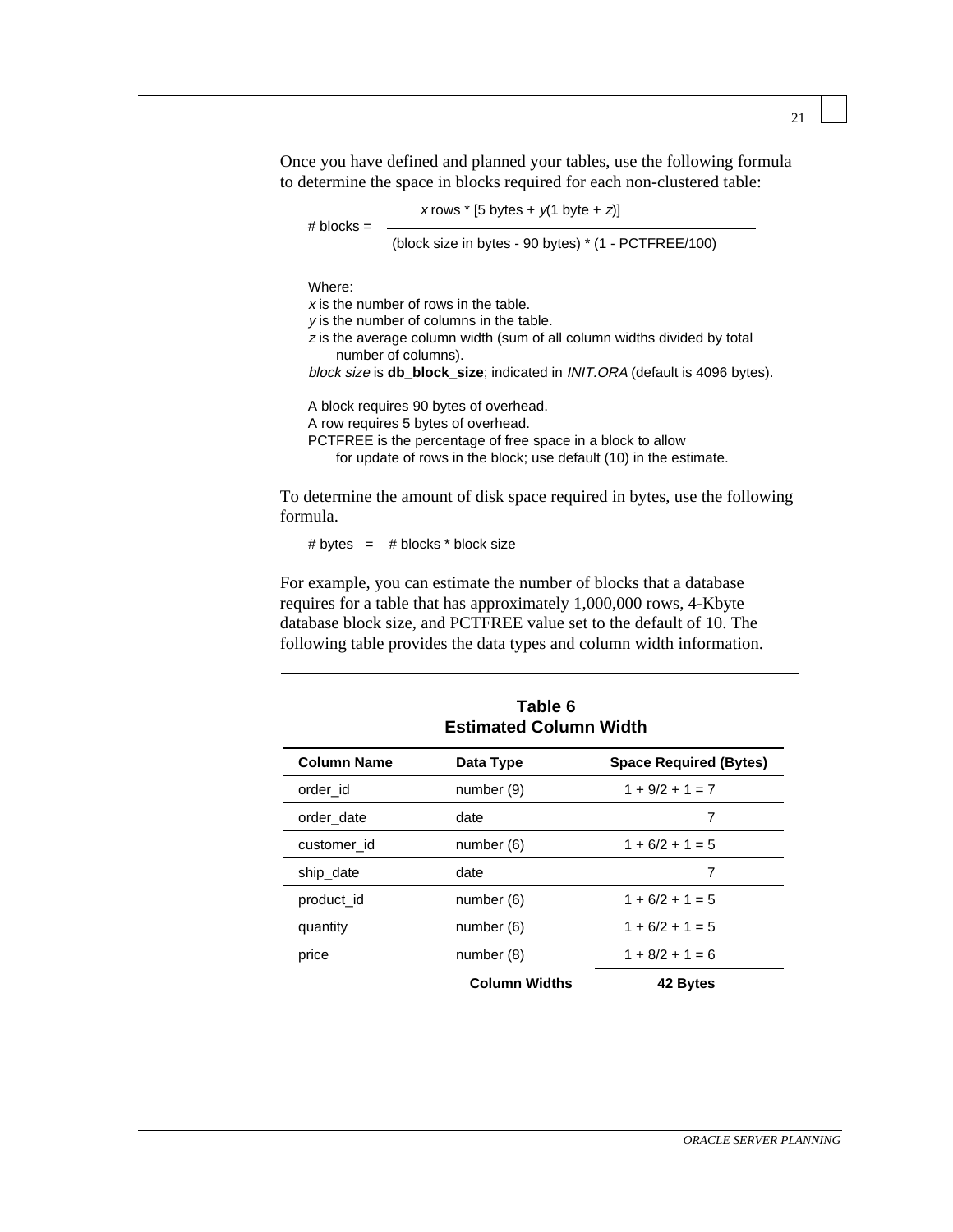Calculate the average column width as follows:



To estimate the number of database blocks that this table will occupy, use the formula as follows:

> 1,000,000 rows  $*$  [5 bytes + 7(1 + 6)]<br>- = 14,978 blocks (4096 bytes - 90 bytes) \* (1 - 10/100)

Multiply the result (14978) by the database block size (4096) for the size of your table.

14978 blocks \* 4096 bytes/block = 61,349,888 bytes or 60 megabytes

Once you have estimated the size of a table, use this information when specifying the INITIAL storage parameter in your corresponding CREATE TABLE statement. Using the example calculation, build a table on the ORACLE database server as follows:

SQLDBA> CREATE TABLE order

2> (order\_id number (9), 3> order\_date (date), 4> customer\_id number (6), 5> ship\_date (date), 6> product\_id number (6) 7> quantity number (6) 8> price number (8,2)) 9> TABLESPACE users 10>STORAGE (INITIAL 60,000K)

After you estimate the size of all planned tables, you can add these results to determine the total amount of disk space needed for the tables.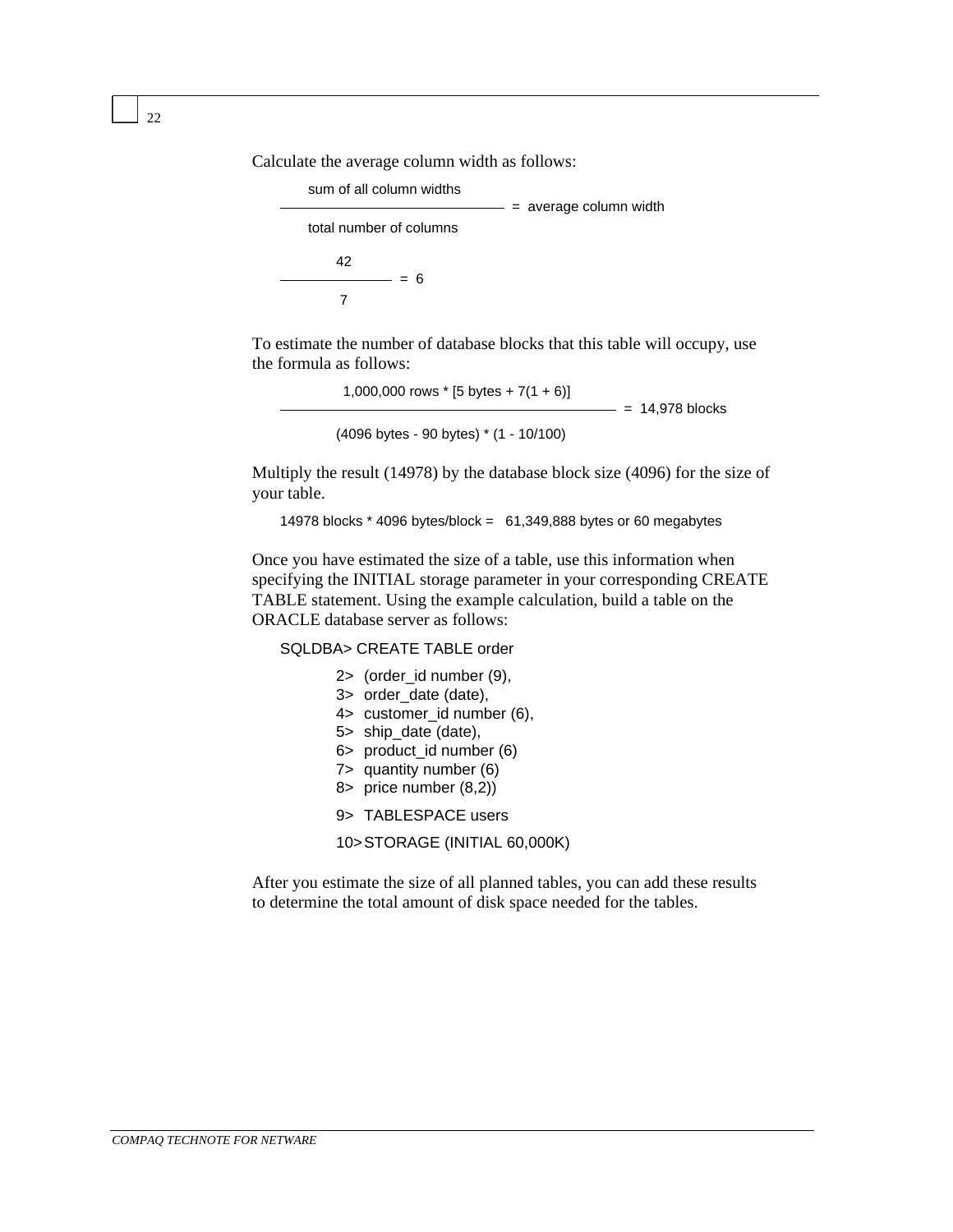Use the following formula to estimate the space required for an index:

| $\#$ blocks =                                                                                                                                                                                                                                                                             | x rows $*(11 \text{ bytes} + y + z)$                    |  |  |
|-------------------------------------------------------------------------------------------------------------------------------------------------------------------------------------------------------------------------------------------------------------------------------------------|---------------------------------------------------------|--|--|
|                                                                                                                                                                                                                                                                                           | (block size in bytes - 90 bytes) * (0.75 - PCTFREE/200) |  |  |
| Size of space needed $=$ # blocks * block size in bytes                                                                                                                                                                                                                                   |                                                         |  |  |
| Where:<br>x is the number of rows per table.<br>$\nu$ is the number of columns indexed.<br>z is the average column width (sum of all column widths divided by total<br>number of columns).                                                                                                |                                                         |  |  |
| A non-unique index requires a row overhead of 11 bytes and a unique<br>index requires a row overhead of 10 bytes.<br>PCTFREE is the percentage of free space in a block to allow for update<br>of rows in the block; use the default 10 percent in the estimate (for<br>example, 20/200). |                                                         |  |  |

#### **Rollback Segments**

Rollback segments are sections of the database that store the original value of updated columns. When a failure occurs due to hardware, process, or media failure, the rollback segments roll back the uncommitted transactions to restore the database to its original state.

The number and size of the rollback segments depend on the number of database users and the volume of activity. This number must accommodate the expected maximum number of simultaneous transactions. For planning purposes, use the following table to estimate the number of rollback segments needed for your database server.

**NOTE:** For detailed information on rollback segments, refer to the *ORACLE Server Database Administrator's Guide*.

| Table 7<br><b>Recommended Number of Rollback Segments</b> |                                                   |  |
|-----------------------------------------------------------|---------------------------------------------------|--|
| Number of<br><b>Concurrent Transactions</b>               | Recommended Number of<br><b>Rollback Segments</b> |  |
| fewer than 16 transactions                                | 4 segments                                        |  |
| 16 to 32 transactions                                     | 8 segments                                        |  |
| 32 or more transactions                                   | n/4 but no more than 50                           |  |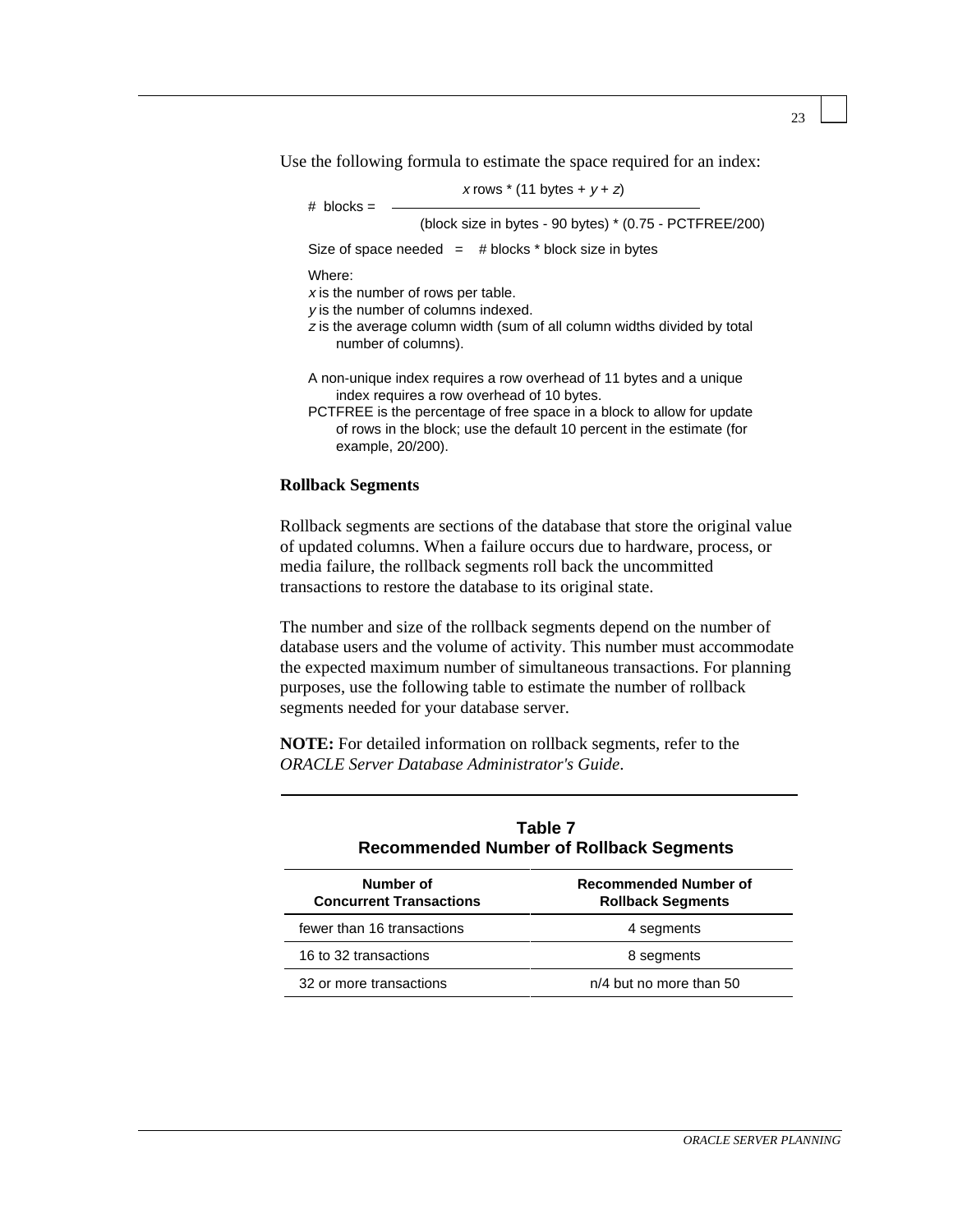Use the following rules to estimate the size of the rollback segments.

**IMPORTANT:** These rules are for *planning purposes only*.

- **!** When you implement your database server, refer to the
- *ORACLE Server Database Administrator's Guide* for detailed information on the proper configuration of rollback segments.
- If you know your application well, designate the size of the rollback segment to be slightly larger than the size of a typical transaction.

However, if you are not sure of your application, designate the size of the initial extent of each rollback segment to be approximately 10 percent of the largest table in the database. For example, if the largest table is 75 megabytes, each initial extent for each rollback segment should be 7.5 megabytes.

- Make all rollback segments for a database the same size. ORACLE Server randomly selects the rollback segments, and you cannot predefine which rollback segments ORACLE Server uses.
- Make rollback segments large enough to hold the rollback entries of the largest anticipated transaction.
- If your front-end application generates large queries and large transactions, create only a few large rollback segments. If your application performs online transaction-processing with small queries and small transactions, create many small rollback segments.

#### **REDO LOG FILES**

Every ORACLE Server database requires at least two redo log files, and ORACLE Server supports up to 256 redo log files per database. ORACLE Server stores these log files separately from the database. The disk space reserved for these log files is based on the size of these log files and the total number of log files. You can specify the size and number of log files when you create a database, and change the number of redo log files when needed.

The size and number of your redo log files are based on your database application: a transaction-processing application or a decision-support application. Most implementations are a combination of both applications. If your database application provides characteristics of both, then you must consider the requirements of your planned application.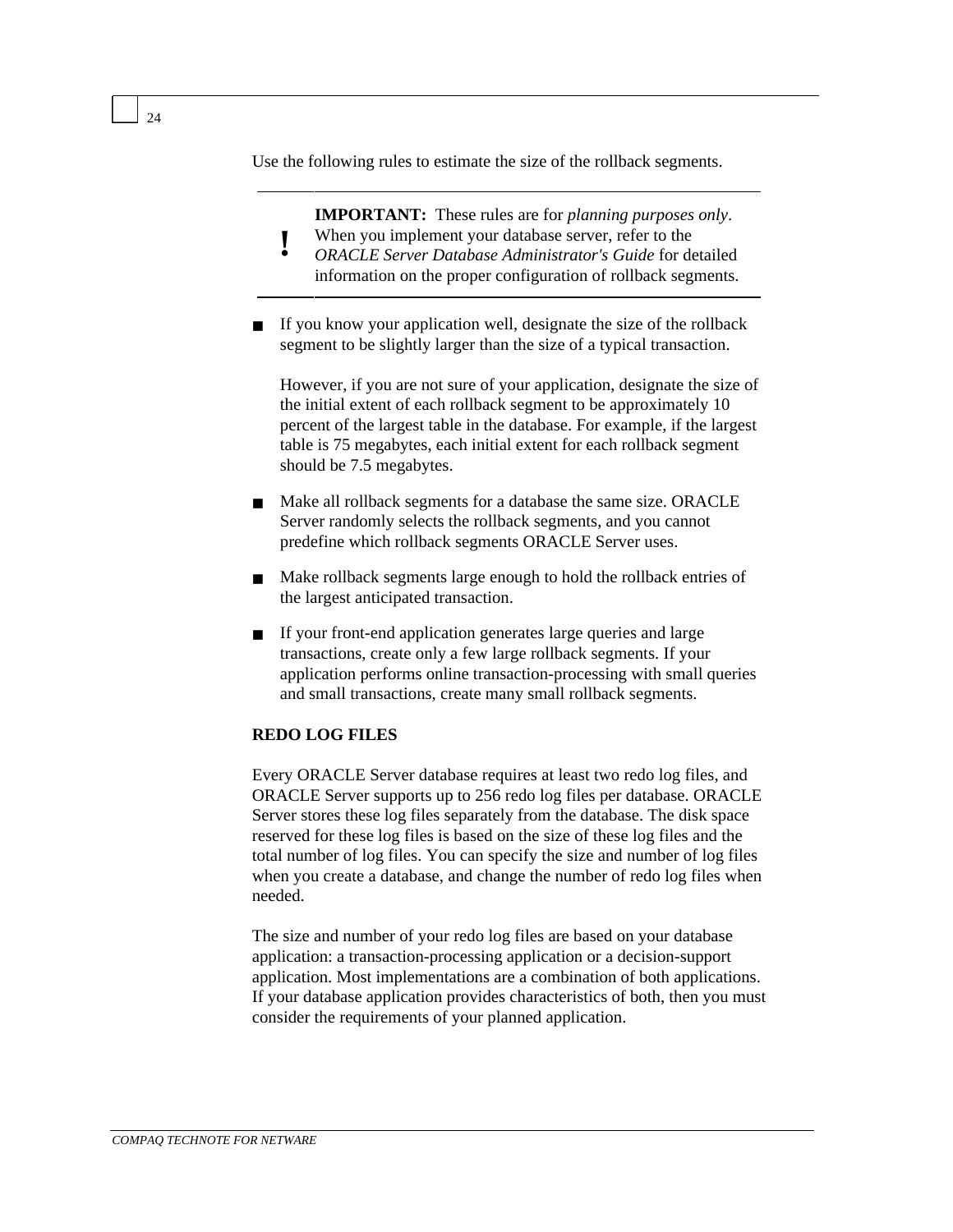For planning purposes, use the following guidelines for estimating the size your redo log files. Once you configure your server and load your application, monitor your server performance. You may need to tune your server by adjusting the number of redo log files once the server is running.

For online transaction processing, use the following estimation formula:



For example, a system that performs an average of 20 transactions per second (TPS) with a desired 30 minutes between log switches requires the following redo log file size:

20 TPS \* 60 seconds \* 30 minutes = 36,000 KB or 36 MB

This estimate assumes that 1 Kbyte of data is changed with each transaction. Your database transactions may alter more data or less data with each transaction. When you implement your database server, adjust the size and number of redo log files to reflect the transaction activity of your database application.

- For query-only applications, plan the redo log file size for 2 megabytes.
- For mixed applications, use the online transaction-processing formula. Most applications provide a combination of decision support and transaction processing.

The number and size of the database redo log files are determined by the following factors.

- *Amount of database traffic* The heavier the traffic is, the more entries are needed for the log files for efficient operation.
- *Chance of media failure* The probability of a catastrophic media failure is minimal in most applications. With fault tolerance implemented, when a drive in an array fails, the fault tolerance method minimizes the risk of catastrophic failure.
- *Type of application* If your application requires frequent updates to the database, as in online transaction processing, use many large log files. For decision-support applications, use fewer small log files.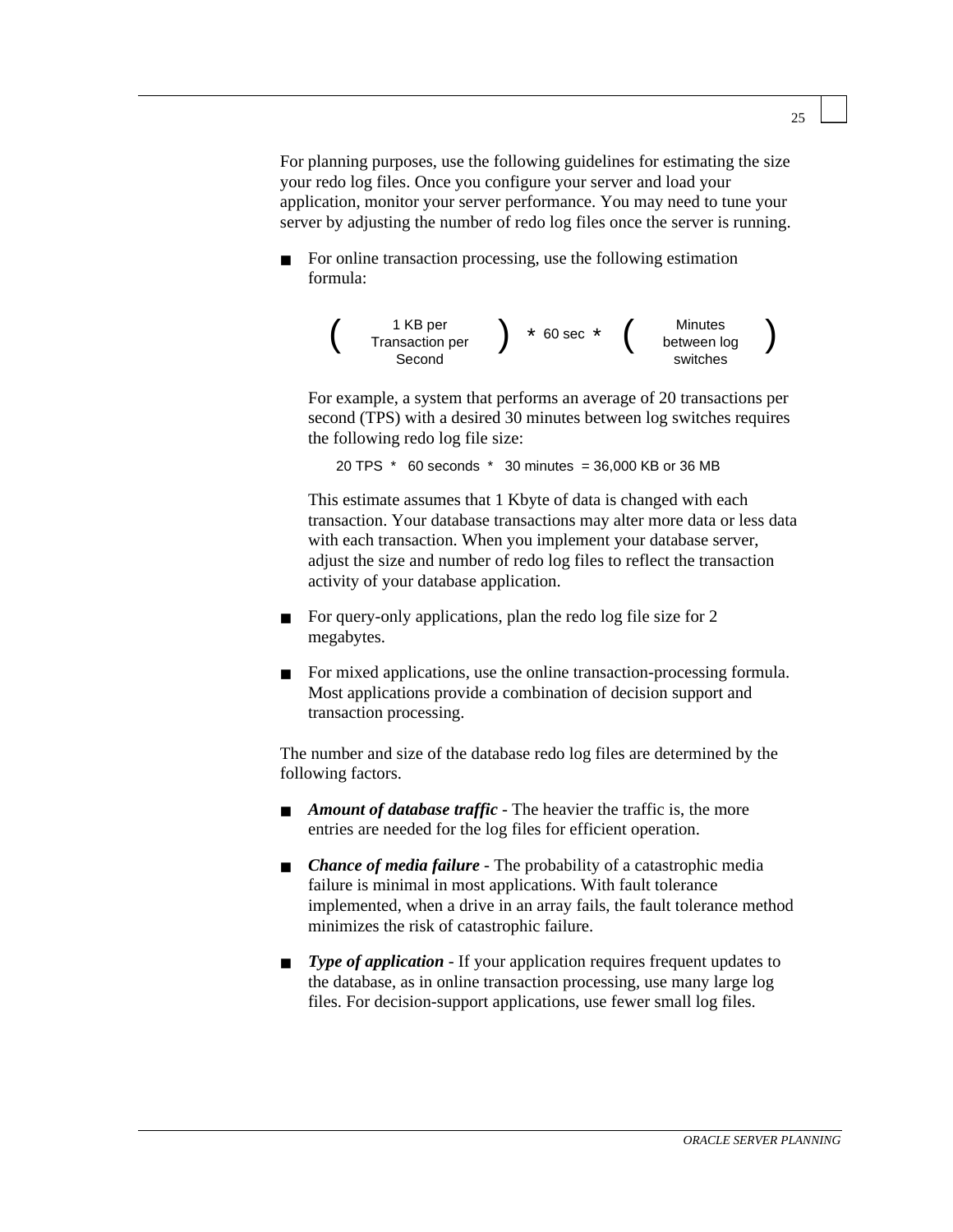■ *NOARCHIVELOG Mode* - In some operating system environments, such as UNIX, you can enable ORACLE Server to archive the redo log files to tape or other medium. When you enable the archiving mode in a NetWare environment, ORACLE Server archives the redo log files to disk, not tape. This means that ORACLE Server copies the redo log files from one part of the disk to another part of the disk, and the amount of disk space used for the redo log file grows dynamically. For example, a server may archive redo log files every hour. Each time ORACLE Server archives these files, they use more disk space. Compaq integration testing indicates that in a heavy transactionprocessing application, as much as 2 gigabytes of disk space are needed per day to archive the redo log files.

Decision-support environments generally do not require archiving, because the information in a decision-support database remains relatively constant. As long as you back up your server regularly and consistently, you should not need automatic archiving.

Configuring ORACLE Server with automatic archiving mode disabled can yield a 3 to 10 percent performance increase; however, without automatic archiving, the system is vulnerable to media failure, user error, and system processor failure.

■ *ARCHIVELOG Mode* - There are some instances where you must enable automatic archiving. For example, processing environments with very large databases may make daily offline tape backups impossible. Consider databases that require more than 10 hours for backup to tape to be too large for daily backups. If daily tape backups are impossible, enable automatic archiving to maintain data reliability.

In mission-critical environments, where the database administrator must be cognizant of user errors and process failures, enable automatic archiving. User errors are common occurrences. For example, a database administrator accidentally drops a table. When a user error occurs, with automatic archiving enabled, the system recovers the entire database by rolling forward the redo log files.

■ *ORACLE architectural factors* - The ORACLE Server internal operations of redo logs and checkpoints are also factors in the planning and performance of disk space. For information, refer to the *ORACLE Server Database Administrator's Guide*.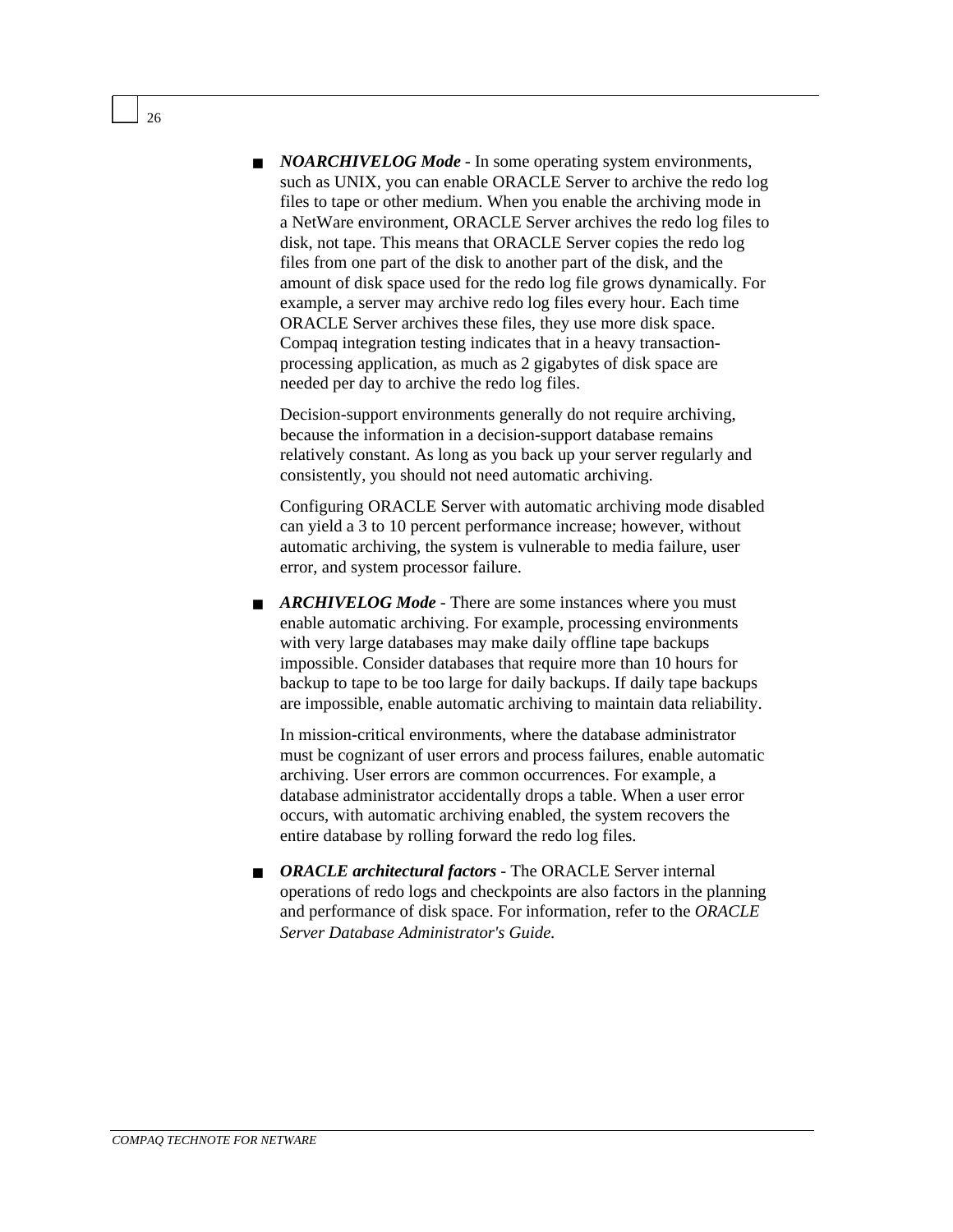If you plan to install ORACLE Server with automatic archiving disabled (NOARCHIVELOG mode), implement some method of fault tolerance, plan nightly offline tape backups, and configure *at least two* redo log files for your database. In fact, you can configure enough redo log files to satisfy a full day of activity (for example, 48 redo log files to be switched every 30 minutes). Should a catastrophic failure occur, you can rebuild one full day of activity and use the tape backup from the previous day to recover almost all of your data.

If you plan to install ORACLE Server with automatic archiving enabled (ARCHIVELOG mode), plan *at least three* redo log files and configure the archiving file destination for offline redo log files to be located on a separate logical drive.

Create redo log files so that log switches occur only often enough to maintain data integrity. During a log switch operation with automatic archiving enabled, clients accessing the server can notice a slight degradation in performance.

#### **FUTURE GROWTH**

When planning disk space requirements, you must also plan for future growth of your database. Use the following formula to estimate the growth potential for your database.

```
Total disk space = size of database * rate of growth(x/y)Where:
x is the life cycle of the database server.
y is the unit of growth.
```
For example, you can estimate the amount of disk space required to support a 680-megabyte database that is planned to grow to 1.5 times its current size every 2 years as follows. The life cycle of the server is planned for 5 years.

Total disk space =  $680 * 1.5^{(5/2)}$ Total disk space =  $1873.86 \text{ MB}$  (or approximately 1.88 GB)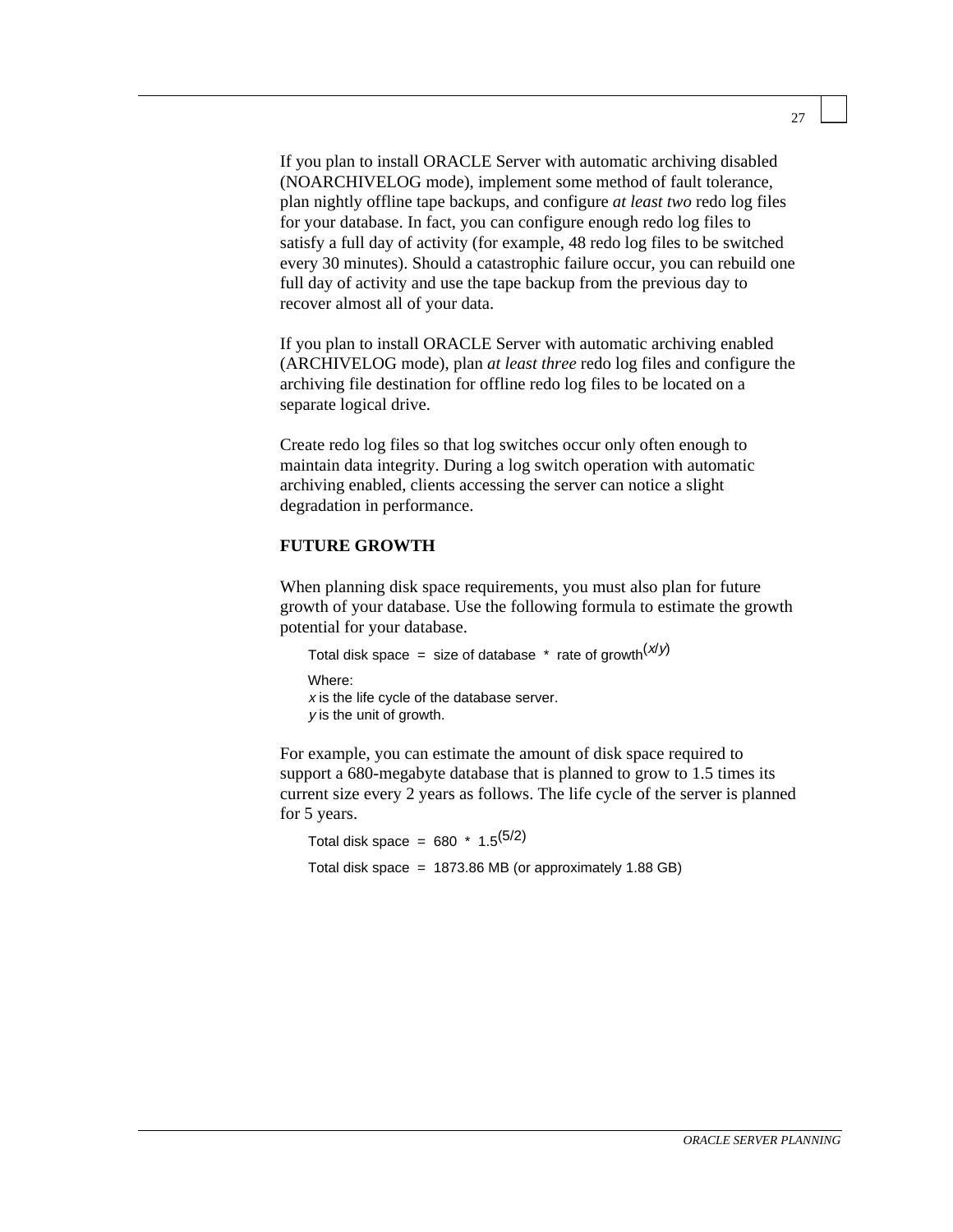#### **EXAMPLE DISK SPACE ESTIMATE**

To estimate the total disk space needed for your ORACLE database server, you must know the sum of the individual estimates for the following:

- Tables and indexes
- Rollback segments
- Redo log files
- NetWare
- ORACLE Server NLMs and supporting files

To clarify the process for estimating disk space, this section includes an example table and the procedure for estimating the required disk space.

A planned database contains a CUSTOMER table of 1,000 records. The column names and types for the table are shown in Table 8. The ORDER\_ID, AREA\_CODE, and CONTACT\_ID columns have predefined widths. Estimate and define the column width for each of the other columns as shown in Table 9.

| <b>OURING DUSTIPHON OF EXAMPLE OUD FOREIX TADIC</b> |                    |  |
|-----------------------------------------------------|--------------------|--|
| <b>Column Name</b>                                  | <b>Column Type</b> |  |
| order_id                                            | number (9)         |  |
| name                                                | char $(30)$        |  |
| address                                             | char (20)          |  |
| zip                                                 | char $(5)$         |  |
| state                                               | char $(2)$         |  |
| area_code                                           | number (3)         |  |
| phone                                               | char $(7)$         |  |
| fax                                                 | char $(7)$         |  |
| contact_id                                          | number (6)         |  |
| description                                         | char (50)          |  |
| starting_date                                       | date               |  |
|                                                     |                    |  |

| Table 8                                             |
|-----------------------------------------------------|
| <b>Column Description of Example CUSTOMER Table</b> |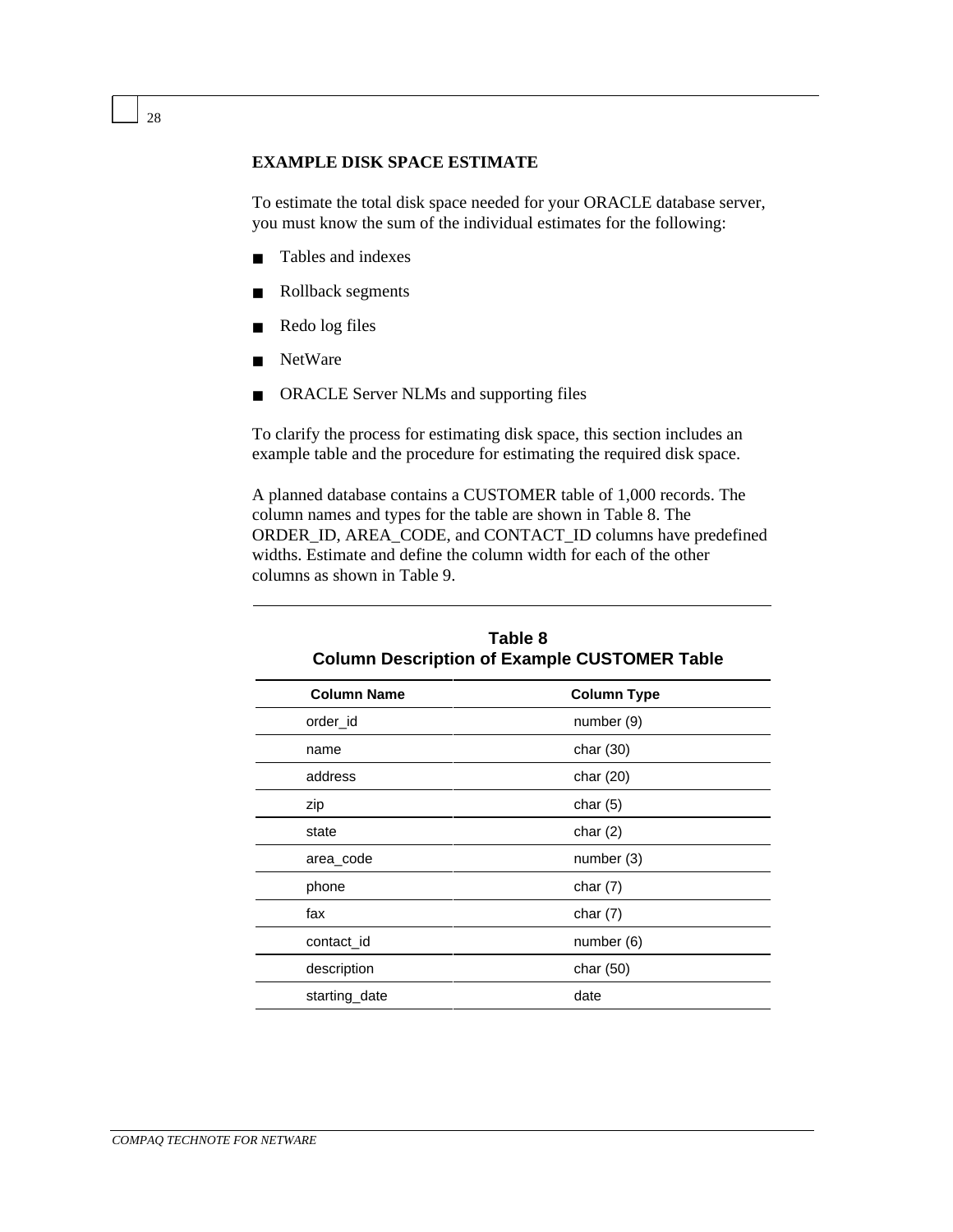| <b>Character Estimate of Example CUSTOMER Table</b> |                                     |       |
|-----------------------------------------------------|-------------------------------------|-------|
| <b>Column Name</b>                                  | <b>Average Number of Characters</b> | Width |
| order id                                            | $1 + (9/2) + 1$                     | 7     |
| name                                                | 30 characters                       | 30    |
| address                                             | 20 characters                       | 20    |
| zip                                                 | 5 characters                        | 5     |
| state                                               | 2 characters                        | 2     |
| area_code                                           | $1 + (3/2) + 1$                     | 4     |
| phone                                               | 7 characters                        | 7     |
| fax                                                 | 7 characters                        | 7     |
| contact_id                                          | $1 + (6/2) + 1$                     | 5     |
| description                                         | 50 characters                       | 50    |
| starting_date                                       | 7                                   | 7     |
|                                                     | <b>Total Characters</b>             | 144   |

**Table 9**

Once you have estimated the number of characters per table, use the following formula to calculate the number of database blocks per table.

x rows  $*$  [5 bytes +  $y(1$  byte + z)]  $# blocks = -$ (block size in bytes - 90 bytes) \* (1 - PCTFREE/100)

Where:

 $x$  is the number of rows per table.

y is the number of columns in the table.

<sup>z</sup> is the average column width (sum of column widths divided by total columns).

block size is **db\_block\_size**; indicated in INIT.ORA (default is 4096 bytes).

A block requires 90 bytes of overhead.

A row requires 5 bytes of overhead.

PCTFREE is the percentage of free space in a block to allow

for update of rows in the block; use default (10) in the estimate.

1,000 rows \* (5 bytes + 11(1 byte + 13.1)

 $44.4$  blocks  $=$ or 45 blocks (4096 - 90) \* (1 - 10/100)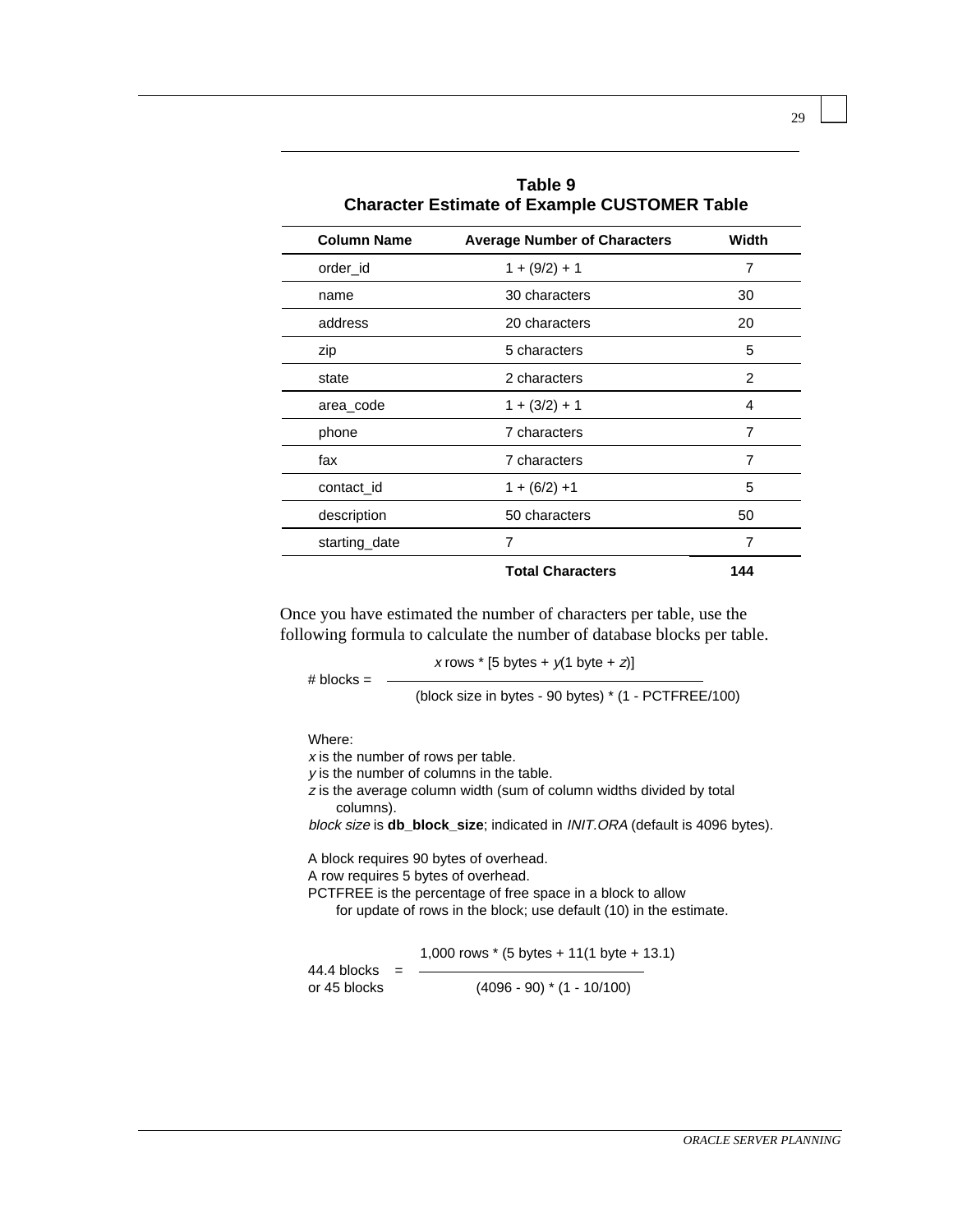Use the following formula to convert the number of blocks to to the number of bytes.

```
# bytes = # blocks * block size45 blocks * 4096 block size = 184,320 bytes or 180 KB
```
Repeat this procedure for each table in your planned database, then add the space requirements for each table together for total disk space required. For this example, the CUSTOMER table requires 180 Kbytes of space.

Table 10 shows estimates for the other tables in the example database.

| Table 10<br><b>Disk Space Requirements for Example Database</b> |                                   |                                  |  |
|-----------------------------------------------------------------|-----------------------------------|----------------------------------|--|
| <b>Example</b><br><b>Tables</b>                                 | <b>Required Space</b><br>(Blocks) | <b>Required Space</b><br>(Bytes) |  |
| <b>ORDER</b>                                                    | 14.978                            | 65.011.712                       |  |
| <b>INVENTORY</b>                                                | 137                               | 561,152                          |  |
| <b>CUSTOMER</b>                                                 | 45                                | 184.320                          |  |
| CONTACT                                                         | 2,333                             | 9,555,968                        |  |
|                                                                 | <b>Total Space</b>                | 75,313,152 (72 MB)               |  |

The total disk space required for the tables in this example database is 72 megabytes. However, you must also add disk space for rollback segments and redo log files to your estimate. You must also include disk space requirements for NetWare and for ORACLE Server.

To estimate the amount of disk space required for rollback segments, you must know the maximum number of concurrent transactions that may occur in your environment. For this example, the maximum number of concurrent transactions equals 40.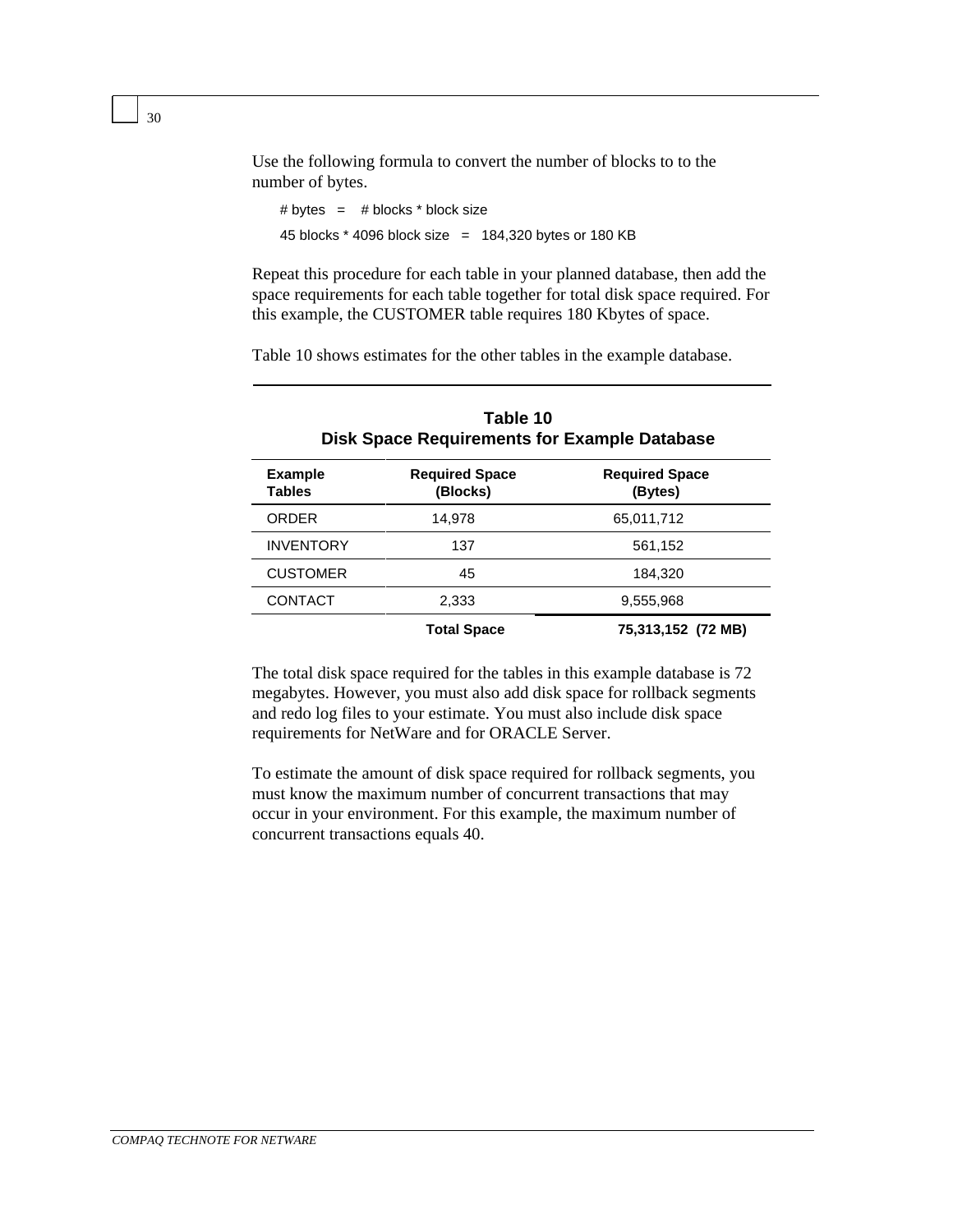Using the information from Table 7, the recommended number of rollback segments should equal *n*/4 but no greater than 50 (where *n* equals the maximum number of concurrent transactions). The largest table in the hard disk example is the ORDER table (see Table 10), which is approximately 62 megabytes.

Calculate the number of rollback segments as follows:

```
n/4 = number of rollback segments
size of the largest table * 10% = size of rollback segment
size of rollback segment * number of rollback segments = total space
```
For example:

 $40/4 = 10$ 62 MB  $*$  .10 = 6.2 MB 6.2 MB  $*$  10 = 62 MB

The size of the redo log file depends on the planned type of processing application: decision support or transaction processing. For this example configuration, the planned application is a mixed application with more transaction processing than decision support; use the formula for online transaction processing as follows:

$$
\left(\begin{array}{c}1 \text{ KB per} \\ \text{Transaction per} \\ \text{Second}\end{array}\right) \begin{array}{l} \star \text{ 60 sec } \star \\ \begin{array}{c} \text{Minutes} \\ \text{between log} \\ \text{switches}\end{array}\end{array}\right)
$$

The results for this example database configuration would equal:

40 TPS  $*$  60 seconds  $*$  30 minutes = 72 MB

For this example configuration, three redo log files are used. Multiply the size of the redo log file by the number of redo log files as follows for the total amount of required space for redo log files:

72 MB \* 3 redo log files = 216 MB required

Table 11 shows the total disk space requirements for the example database.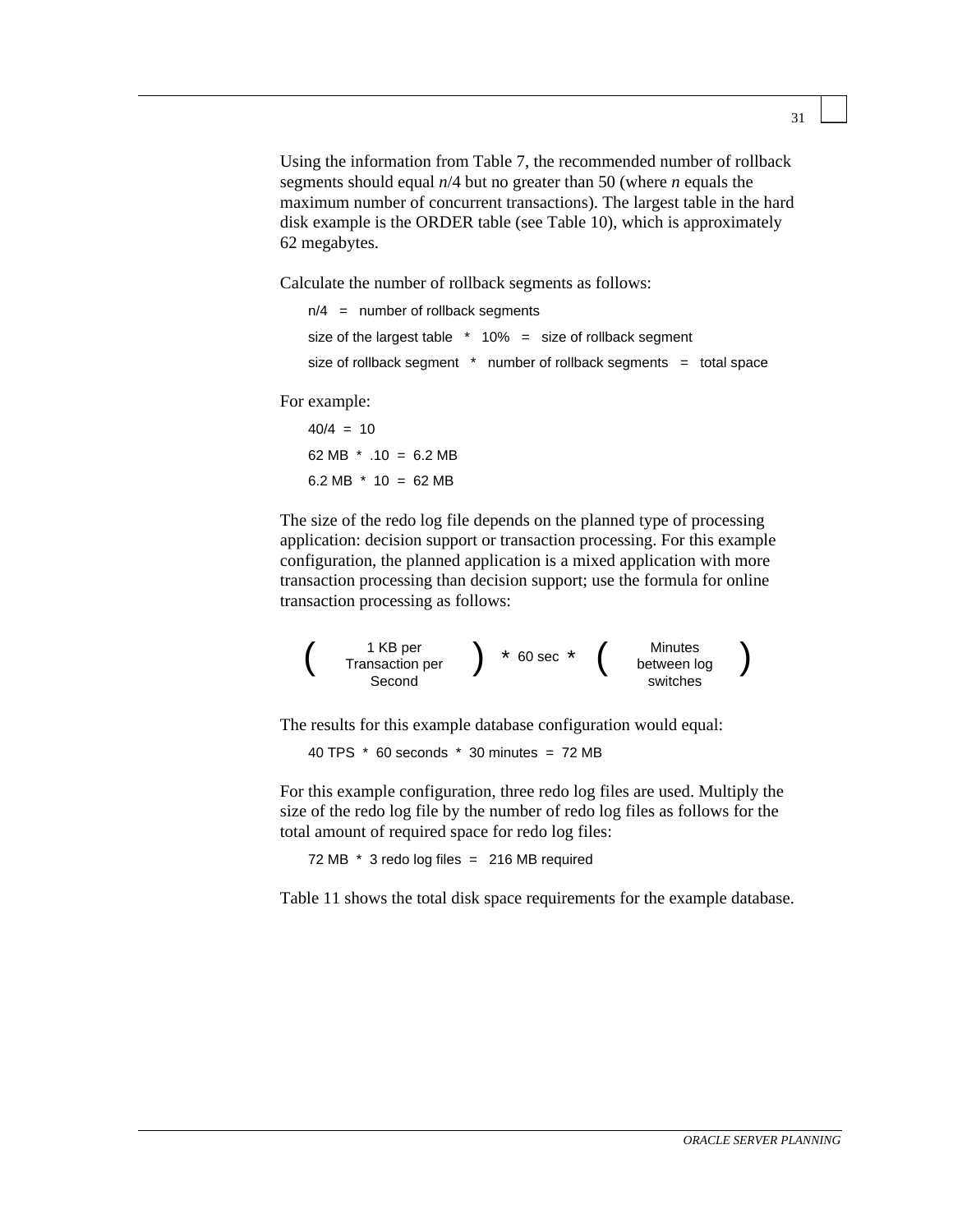|                                   | <b>Required Disk Space</b><br>(MB) |
|-----------------------------------|------------------------------------|
| Tables and Indexes                | 72                                 |
| <b>Rollback Segments</b>          | 62                                 |
| Redo Log Files                    | 216                                |
| <b>NetWare Requirements</b>       | 30                                 |
| <b>ORACLE Server Requirements</b> |                                    |
| <b>Total Space Required</b>       | 410                                |

#### **Table 11 Total Disk Space Requirements for Example Database Server**

Include the method of fault tolerance in your estimate of total disk space. For this example, the planned server includes an IDA-2 subsystem, and the method of fault tolerance is distributed data guarding. Multiply the total disk space required by 1.25 as follows:

410 \* 1.25 = 512.5 MB or 513 MB

After estimating *current* disk space, estimate the future growth of the database over the life cycle of your server configuration. For this example, the estimated life cycle is 4 years, and the size of the database should double every 2 years. Calculate the amount of disk space required for the life cycle of the server as follows:

```
Total disk space = size of database * rate of growth(x/y)Where:
x is the life cycle of the database server.
y is the unit of growth.
2050 = 512.5 * 2^{(4/2)}
```
To support the example database, the server requires at least 2.05 gigabytes of disk space.

- **! IMPORTANT:** The "ORACLE Server Planning Worksheet for<br>Disk" at the and of this COMPAO TechNete provides the
- Disk" at the end of this COMPAQ TechNote provides the required formulas for estimating disk space. Use this to estimate the disk space needed for your server.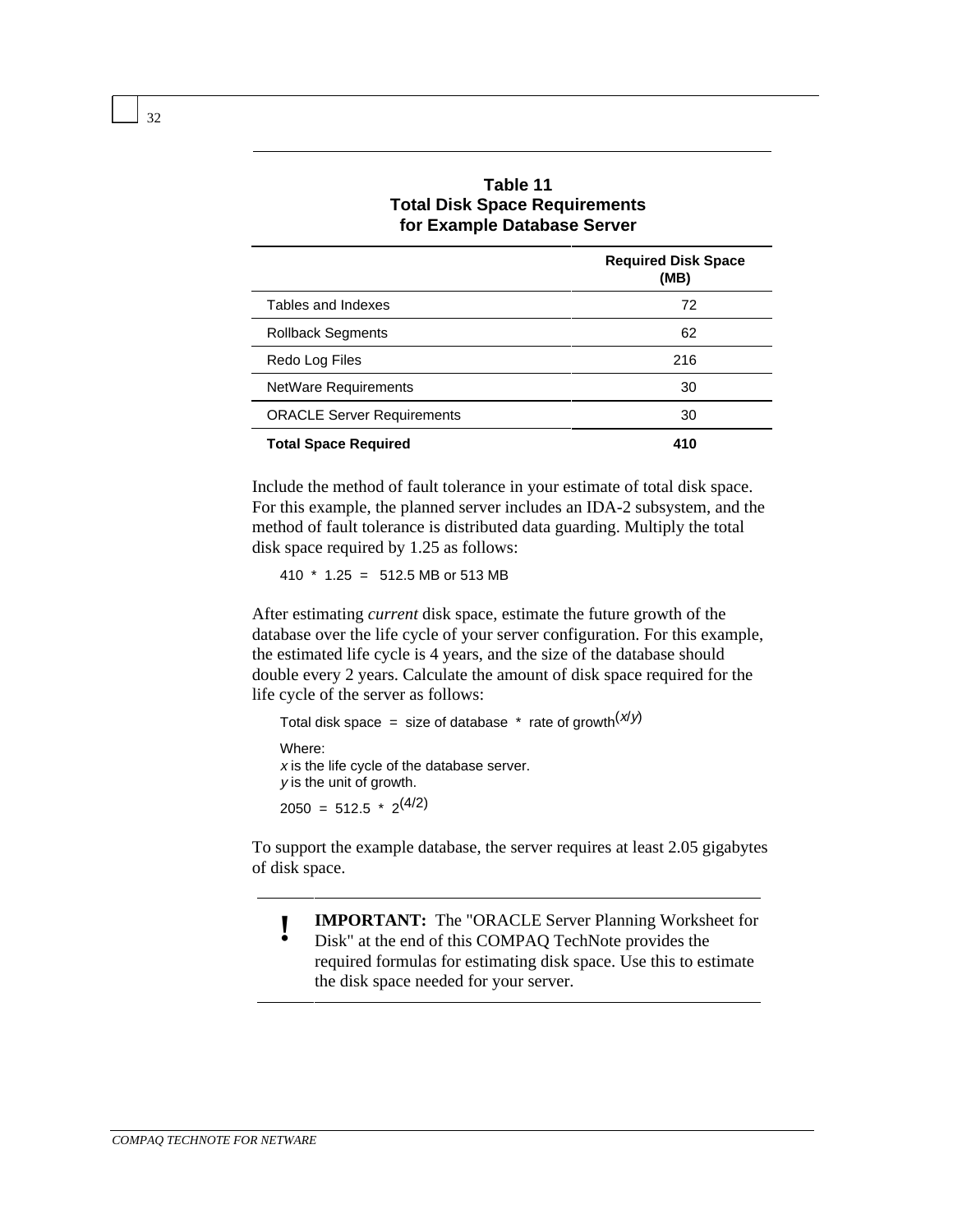#### **SYSTEM MEMORY**

In an ORACLE database server implementation, inadequate system memory can cause both disk I/O contention and system processor overload, which are major contributors to poor server performance. To understand the memory requirements for your ORACLE database server, review the following procedure, and then analyze your specific server application.

NetWare is a "real" system memory operating system that does not allocate disk space as virtual memory. As a rule, provide your server with a generous amount of system memory.

The following sections discuss the most important factors to consider for system memory planning before configuring your database server:

- Requirements for NetWare and NLMs.
- Requirements for ORACLE NLMs and overhead.
- Additional requirements for ORACLE Program Global Area (PGA) and client connections.
- Additional requirements for ORACLE System Global Area (SGA).
	- **! IMPORTANT:** This COMPAQ TechNote is for *planning purposes only*. It provides guidelines for selecting the appropriate hardware for your server configuration. Once you configure your server, you must tune your server based on the type of application that your server runs.

#### **System Memory Requirements for NetWare**

The amount of system memory needed for NetWare is based on the amount of disk space in the database server.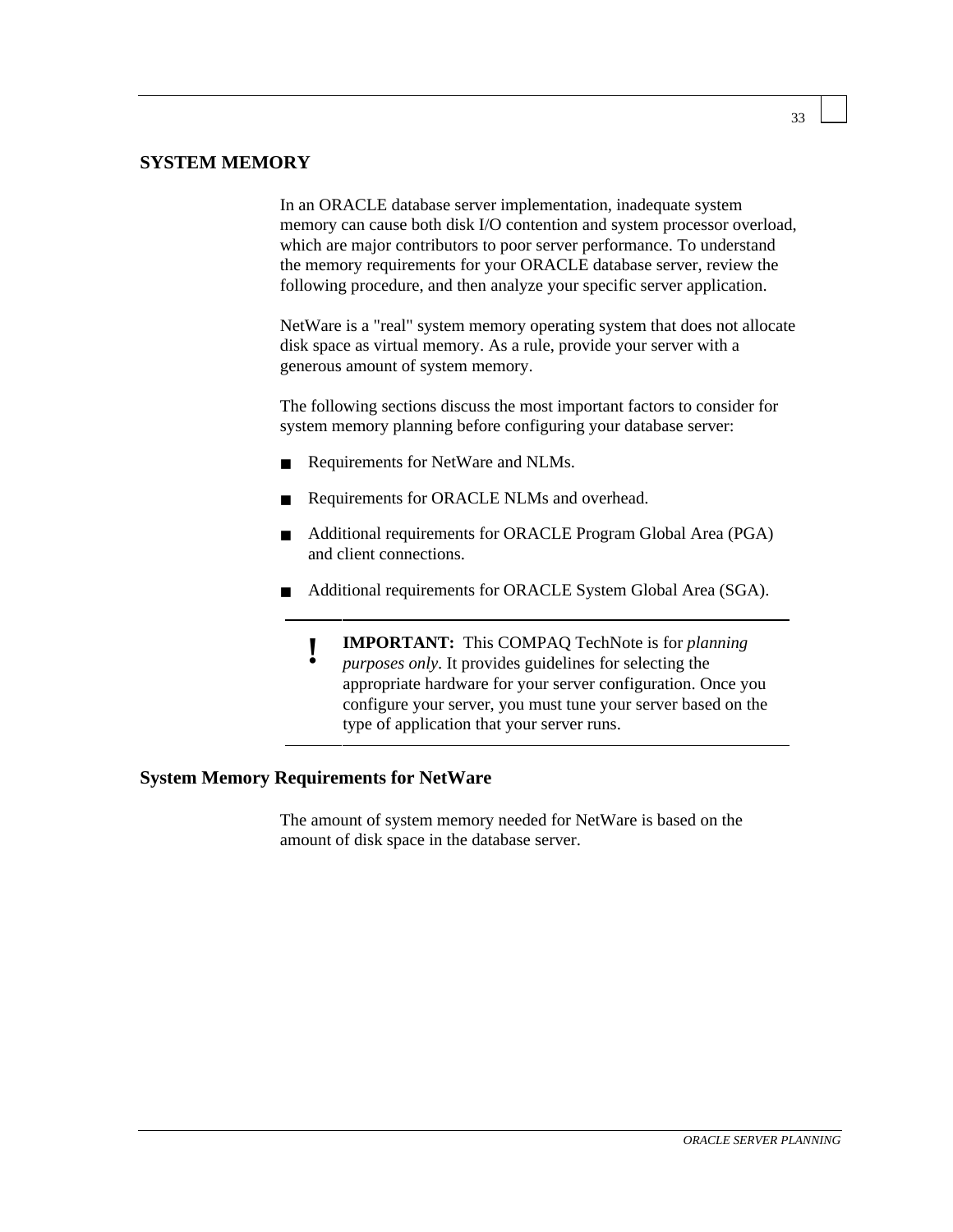Use the following Novell formulas to estimate the system memory requirements for each volume on your server.

| <b>Volume Type</b>         | <b>Calculation</b>            |  |
|----------------------------|-------------------------------|--|
| DOS Volume                 | $(0.023$ * volume size in MB) |  |
|                            | volume block size in KB       |  |
| DOS + Name Space<br>Volume | (0.032 * volume size in MB)   |  |
|                            | volume block size in KB       |  |

Use the following formula to estimate the system memory needed for NetWare on your database server:

DOS Volume

- DOS Volume that Includes Name Space
- 4 MB NetWare Recommended Minimum

Total NetWare System Memory Requirements

#### **System Memory Requirements for ORACLE Server**

In addition to the NetWare system memory requirements  $(4 \text{ megabytes} +$ size of DOS volumes), ORACLE Server requires an absolute minimum of 12 megabytes of system memory. Therefore, your server should have a minimum 16 megabytes of system memory (4 megabytes for NetWare and 12 megabytes for ORACLE Server). ORACLE Server uses the 12 megabytes of system memory to load the following:

- ORACLE NLMs
- Associated files such as the *INIT.ORA* file

The minimum system memory requirement (16 megabytes to load NetWare and ORACLE Server) also addresses a small amount of the system memory for the PGA and SGA. You must determine the amount of *additional* system memory needed for the PGA based on the number of anticipated client connections.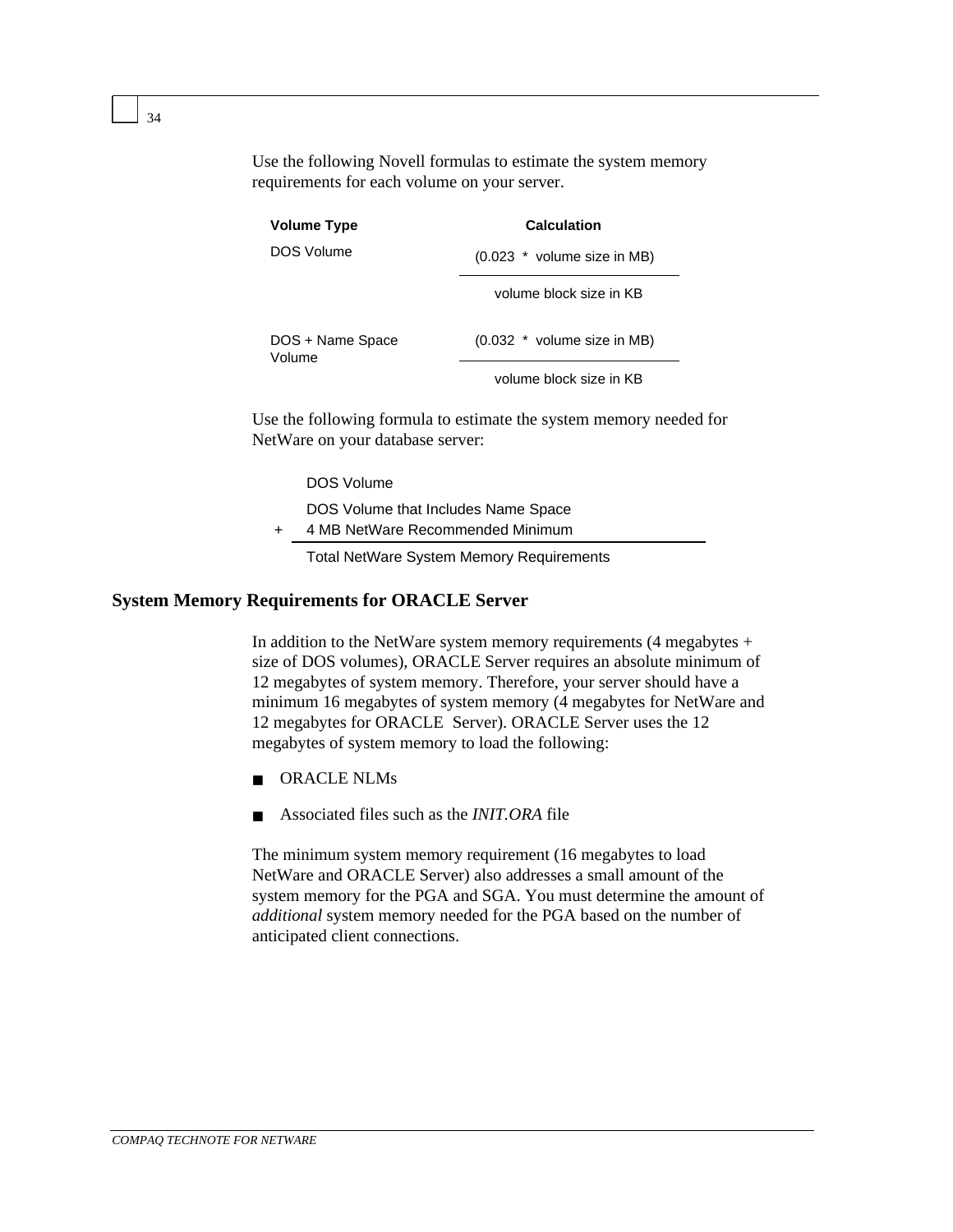You can also add system memory for the SGA, as database block buffers, based on the size of the database tables, indexes, and rollback segments. Additional buffers can improve your database server performance.

When estimating the system memory for ORACLE Server, use the following formula:

| Load NetWare and DOS Volumes<br>(At Least 4 Megabytes)           |
|------------------------------------------------------------------|
| Load ORACLE NLMs and Associated Files<br>(At Least 12 Megabytes) |
| PGA and Client Connections<br>Added Memory for SGA               |
|                                                                  |

System Memory Requirements for ORACLE Server

**NOTE:** Your total system memory should be AT LEAST 16 megabytes to load NetWare and ORACLE Server.

#### **ORACLE NLMS**

When you bring up your ORACLE database server, the ORACLE Server RDBMS and associated utilities require some system memory to execute. These utilities are listed below. The minimum recommendation of 16 megabytes includes enough system memory to load NetWare and the following ORACLES Server NLMs:

| <i>STREAMS.NLM</i> | <i>SPXSRV.NLM</i>   |
|--------------------|---------------------|
| CLIB.NLM           | SOLSPX.NLM          |
| MATHLIB.NLM        | <i>SOLDBA.NLM</i>   |
| PLSQL.NLM          | PATCH311.NLM        |
| <i>ORACLE6.NLM</i> | <b>DIRECTFS.NLM</b> |

**NOTE:** If installing version 1.1 of ORACLE Server, you must also load *PATCH311.NLM* and *DIRECTFS.NLM*.

NetWare first allocates this system memory as part of the Cache Buffers Pool. As you initiate an ORACLE instance, NetWare reallocates the cache buffers to the Cache Non-Movable Memory Pool as ORACLE needs them. ORACLE Server uses buffers from the Cache Non-Movable Memory Pool to operate.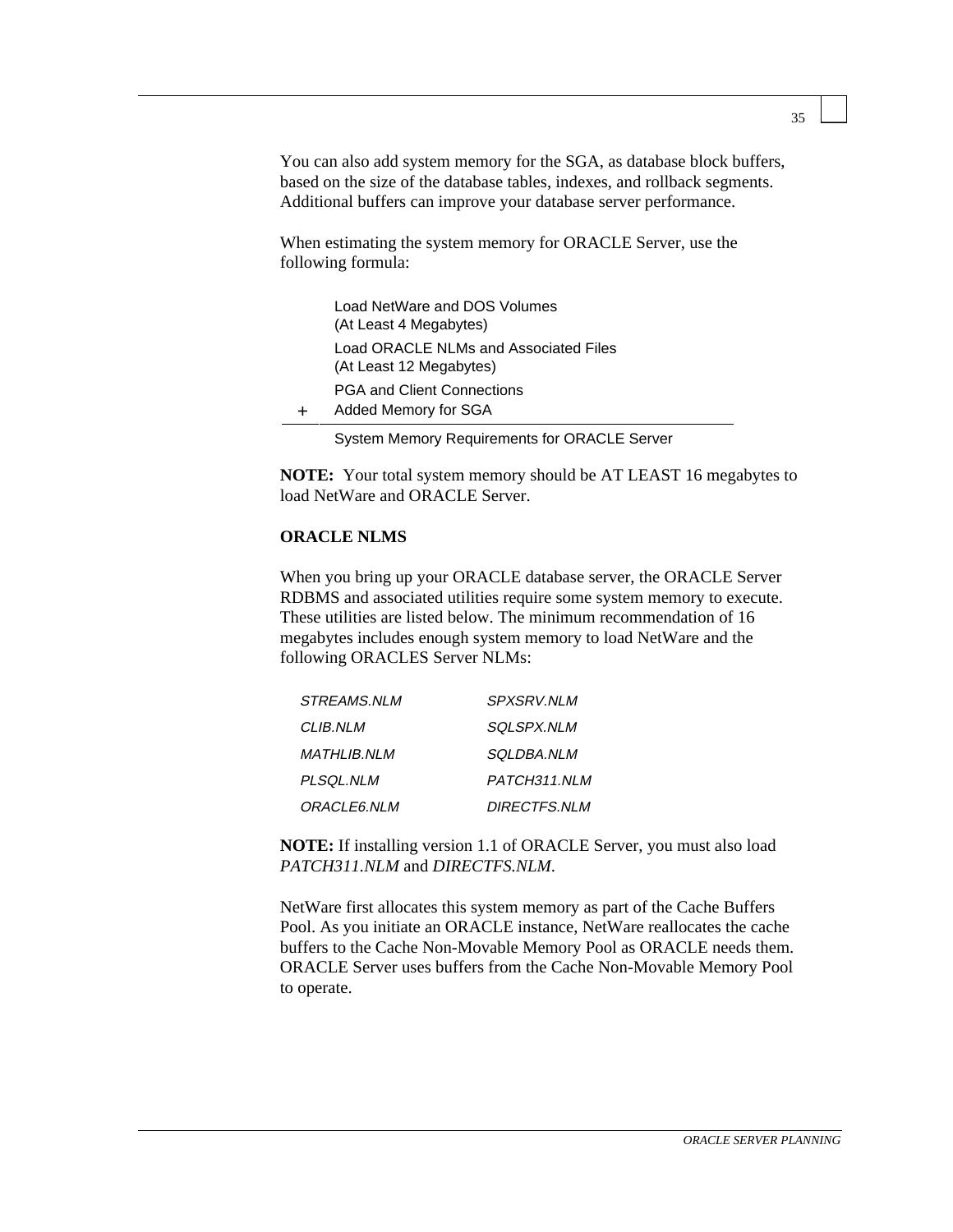When you load *MONITOR.NLM* and analyze the system memory distribution, a Cache Non-Movable Memory Pool that is larger than the Cache Buffers Pool is usual. However, once your ORACLE database server is operating, ensure that the Cache Buffers Pool contains a minimum of 1,000 buffers.

#### *INIT.ORA* **FILE**

ORACLE Server provides four sample *INIT.ORA* files in the **SYS:oracle6\dbs** directory: *INIT.ORA, INITSML.ORA, INITMED.ORA,* and *INITBIG.ORA.* The *INITSML.ORA* file requires 500 Kbytes of system memory, the *INIT.ORA* and *INITMED.ORA* files require 2 megabytes of system memory, and the *INITBIG.ORA* file requires 10 megabytes of system memory. These sample files eliminate the need for you to create your own *INIT.ORA* file.

**NOTE:** The minimum recommendation of 16 megabytes (required to load NetWare and ORACLE Server) includes enough system memory to load any of these *INIT.ORA* files.

Once ORACLE Server is operating, you can reallocate system memory resources by changing the database block buffer, log, and dictionary cache parameters in the *INIT.ORA* file to enhance performance.

#### **PROGRAM GLOBAL AREA (PGA) AND CLIENT CONNECTIONS**

A PGA contains the information on how the server communicates with the client, so that the client can communicate with ORACLE Server. A PGA also shares the common code to parse SQL statements, optimize queries, and enforce data security for client processes.

ORACLE Server allocates one PGA on the server per client connection. ORACLE Server maintains this information while the client accesses the server. The size of each PGA depends on the type of application, but is generally the same for all clients that perform similar tasks. Each client connection uses approximately 250 Kbytes to 1 megabyte of server system memory. In some rare applications, the client can use as much as  $1.5$ megabytes of server system memory.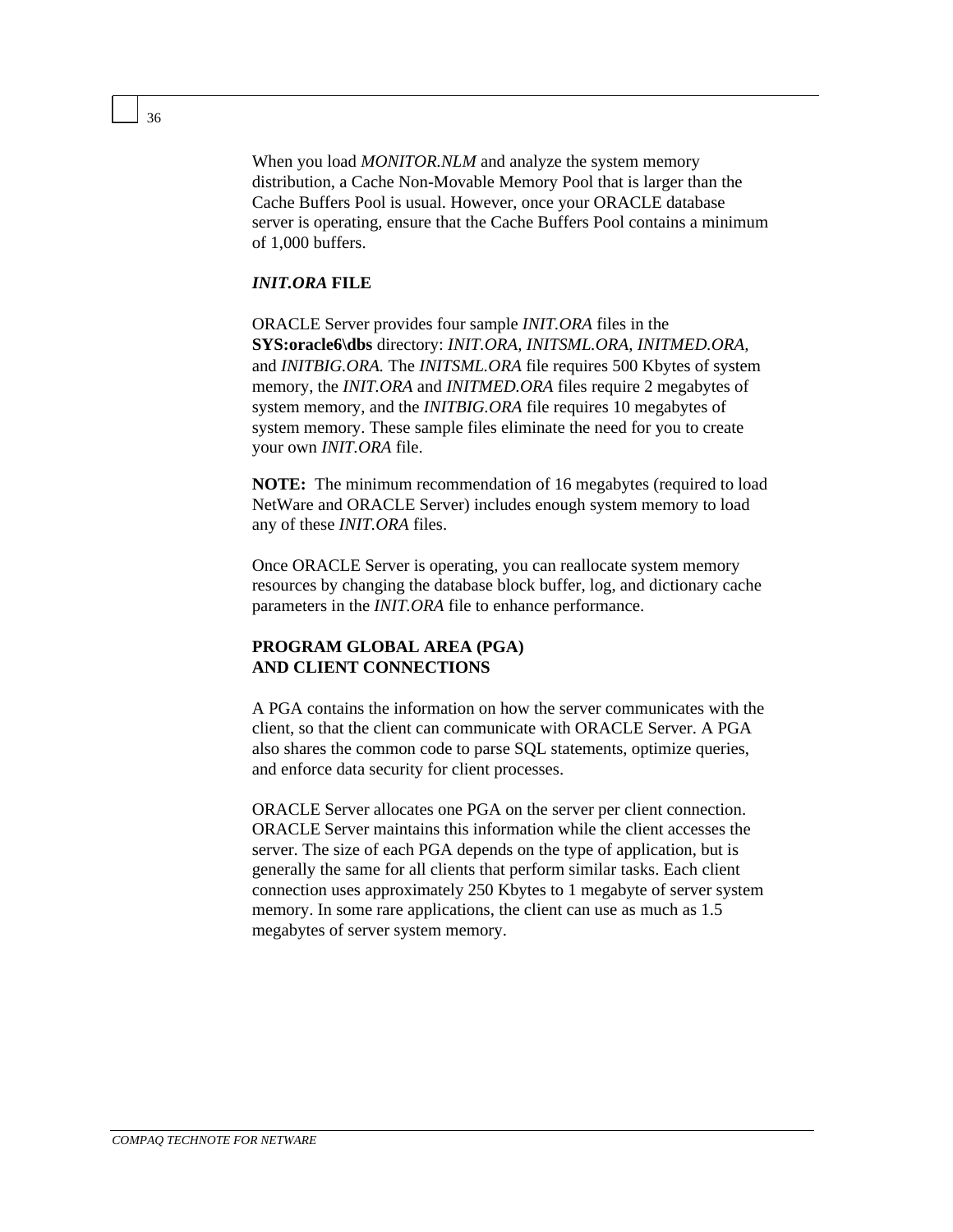The PGA also includes *context areas*. A context area is a memory buffer that contains the status of one SQL statement. A *cursor* in the PGA points to a context area. Applications use cursors to declare and reuse information in specific context areas to improve memory usage and enhance application performance. The number of context areas that the client opens and the size of these context areas can affect the size of the PGA.

The amount of system memory that each client connection uses depends on the following parameters in the *INIT.ORA* file: **open\_cursors**, **open\_links**, **savepoints**, and **sort\_area\_size**.

**NOTE:** The minimum recommendation of 16 megabytes of system memory (required to load NetWare and ORACLE Server) includes enough system memory to address these parameters, but may not include enough system memory to manage all of your client connections.

Consider the number of anticipated client connections when estimating server system memory. Estimate the additional system memory needed for PGAs by multiplying the number of client connections by one of the recommended factors in Table 12. Select one of these recommendations based on your processing application.

| TADIE TZ<br><b>Memory Recommendations for Client Connections</b> |                                         |                                             |  |
|------------------------------------------------------------------|-----------------------------------------|---------------------------------------------|--|
| <b>Processing</b><br><b>Application</b>                          | <b>Minimum</b><br><b>Recommendation</b> | <b>Performance</b><br><b>Recommendation</b> |  |
| <b>Online Transaction Processing</b>                             | 250 KB                                  | 500 KB                                      |  |
| Decision-Support                                                 | 500 KB                                  | 1 MB                                        |  |
| <b>Mixed Application</b>                                         | 400 KB                                  | 750 KB                                      |  |

| Table 12                                             |
|------------------------------------------------------|
| <b>Memory Recommendations for Client Connections</b> |

**NOTE:** When running ORACLE Financial Systems software, estimate 1.5 megabytes per client connection.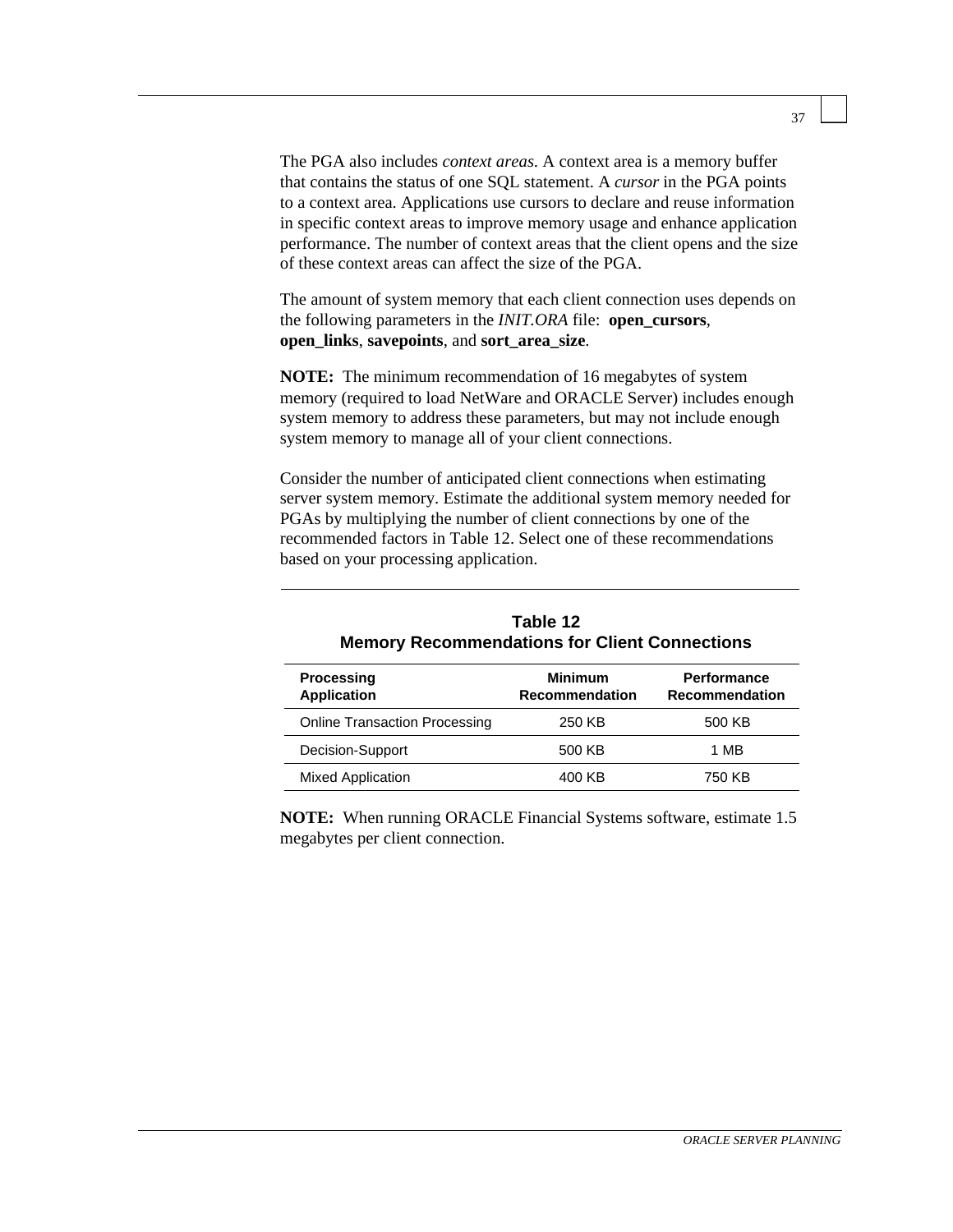#### **ADDED SYSTEM MEMORY FOR SYSTEM GLOBAL AREA (SGA)**

When you start an ORACLE Server instance, an SGA is created. The SGA is a set of control structures that include shared memory buffers, database buffers, redo log buffers, and data dictionary information (cached). The SGA contains the following items:

- Database block buffer pool of data blocks, index blocks, and rollback and temporary segment blocks.
- Redo log buffer.
- Dictionary cache area.
- Internal data structures.

**NOTE:** The minimum recommendation of 16 megabytes (required for NetWare and ORACLE Server) includes enough system memory to load the dictionary cache area, internal data structures, redo log buffers, and *some* database block buffers.

The size of the SGA is defined at instance startup. To view the system memory allocation for the SGA, load *SQLDBA.NLM* and type the following at the server console prompt:

SQLDBA> connect [username]/[password]

SQLDBA> show SGA

A screen similar to the following should display:

| <b>Total System Global Area</b> | 3021131 |
|---------------------------------|---------|
| <b>Fixed Size</b>               | 17055   |
| Variable Size                   | 718108  |
| Database Buffers                | 2252800 |
| Redo Buffers                    | 32768   |

For improved performance, plan for more system memory to increase the size of the database block buffer pool. When you implement your ORACLE database server, you can allocate more system memory for database block buffers by using the db\_block\_size and db\_block\_buffer parameters. The db\_block\_size parameter (default equals 4 Kbytes) and the db\_block\_buffer parameter allow you to specify the amount of server system memory that you want to allocate as database buffers.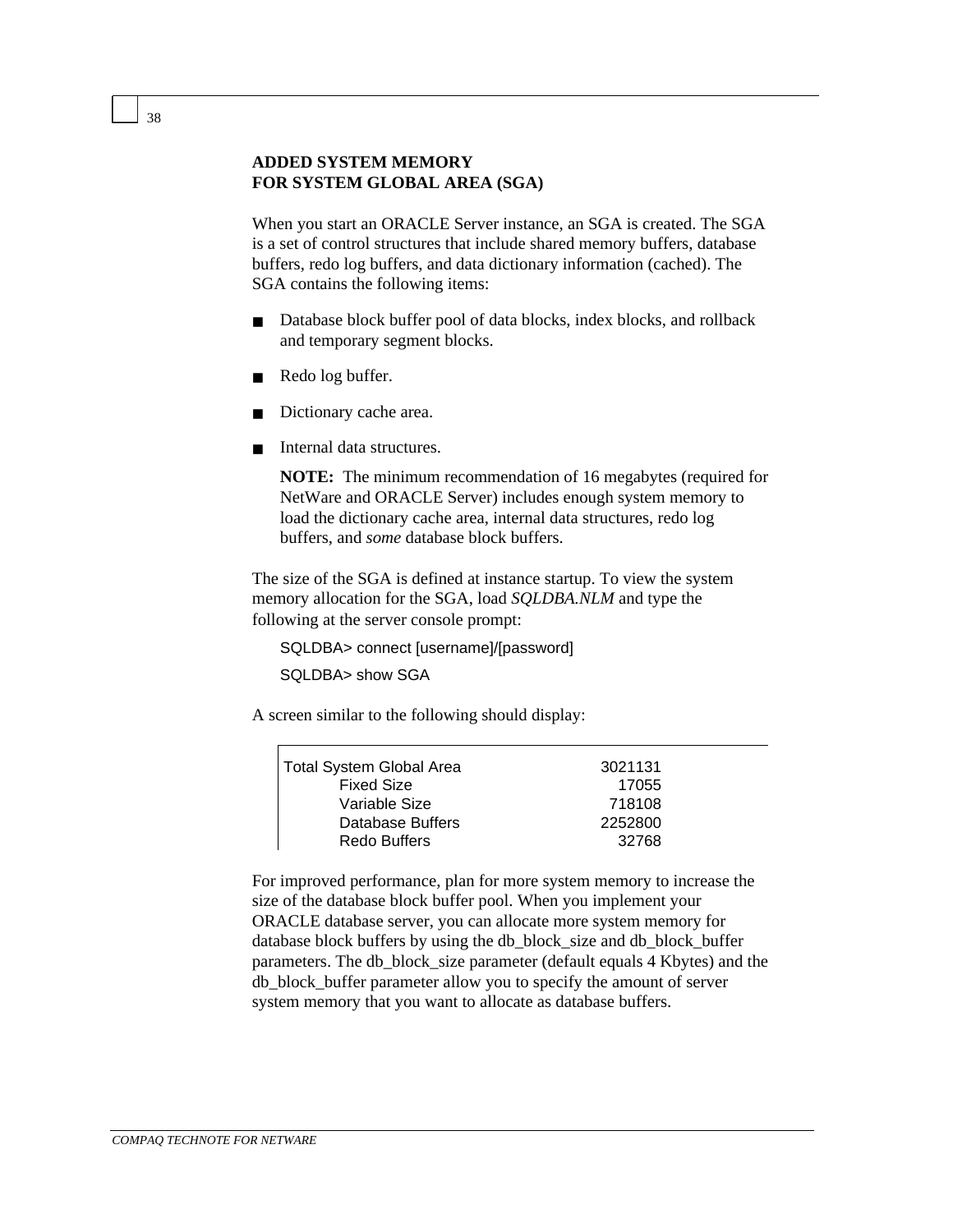When planning your ORACLE database server, specify the db\_block\_buffer parameter as 3 to 5 percent of the size of the database (size of tables, indexes, and rollback segments), but no smaller than 250 Kbytes. For example, for a 200-megabyte database, you can allocate 6 to 10 megabytes of system memory (1,500 to 2,500 buffers) for the db\_block\_buffer parameter using the default value of 4 Kbytes for the db\_block\_size parameter. Once your server is running, monitor the performance and "tune" this parameter for your application.

Figure 2 illustrates example results of Compaq integration testing. While testing a 300-megabyte database, engineers added system memory without tuning these parameters and observed very little change in performance. When engineers changed the db\_block\_buffer parameter from 6,000 to 18,000 buffers, performance improved by approximately 20 percent.

#### **Figure 2 Effect of db\_block\_buffer Parameter on Server Performance**

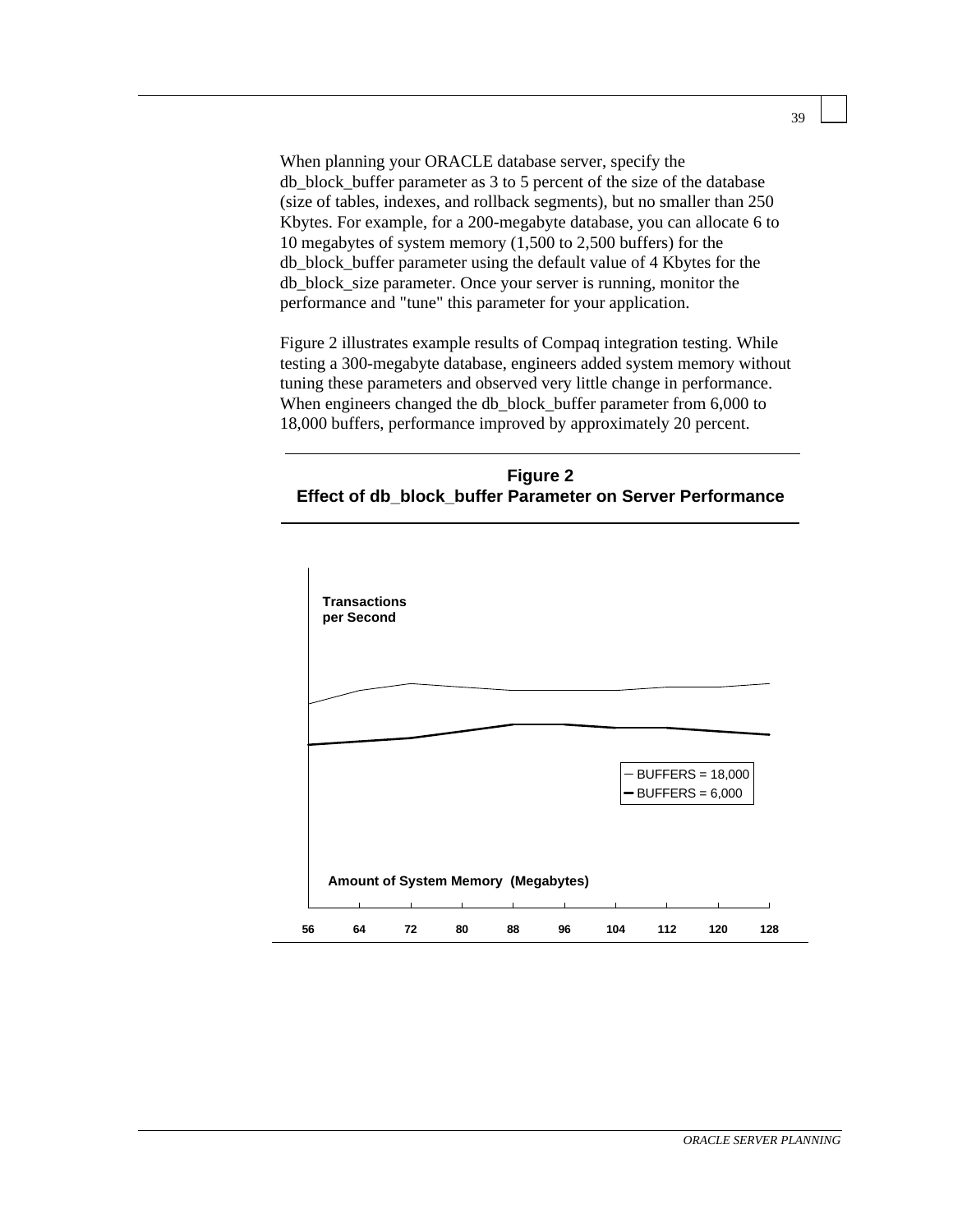Not all environments, however, experience a large increase in performance when system memory is added to the server. If you configure your server with enough system memory, adding system memory and increasing the number of db\_block\_buffers does not always increase the server performance. If you consider your server performance inadequate after you add system memory and increase the number of db\_block\_buffers, monitor your server performance over a period of time and check for bottlenecks in other server subsystems.

#### **Example System Memory Estimate**

To estimate system memory requirements for your ORACLE database server, use the example in this section as a guideline. This example is based on the same configuration used in the hard drive subsystem example. The disk space required for the example is about 2.05 gigabytes.

**IMPORTANT:** The recommended minimum system memory for NetWare and ORACLE is 16 megabytes (4 megabytes for NetWare and 12 megabytes for ORACLE Server). Always plan your server with at least 16 megabytes of system memory.

To estimate the system memory needed for an ORACLE database server with 2.05 gigabytes of disk space, perform the following procedure:

1. Based on the amount of disk space in the database server (2.05 gigabytes) and the NetWare volume block size (8 Kbytes), use the Novell formula as follows to define the NetWare system memory requirements:

> (0.023 \* 2050) + 4 MB = 9.89 MB (approximately 10 MB) 8

**NOTE:** For an explanation of volume block size, see the "Cache Buffer Size and Volume Block Size" section of this COMPAQ TechNote.

- 2. Add the NetWare system memory requirements calculated in step 1 (at least 4 megabytes) to the minimum system memory recommendation for loading ORACLE Server (12 megabytes to load ORACLE NLMs and associated files).
- 3. Estimate requirements for additional system memory for the PGA and client connections by using your estimate of the number of anticipated client connections and the factor-per-client connection based on the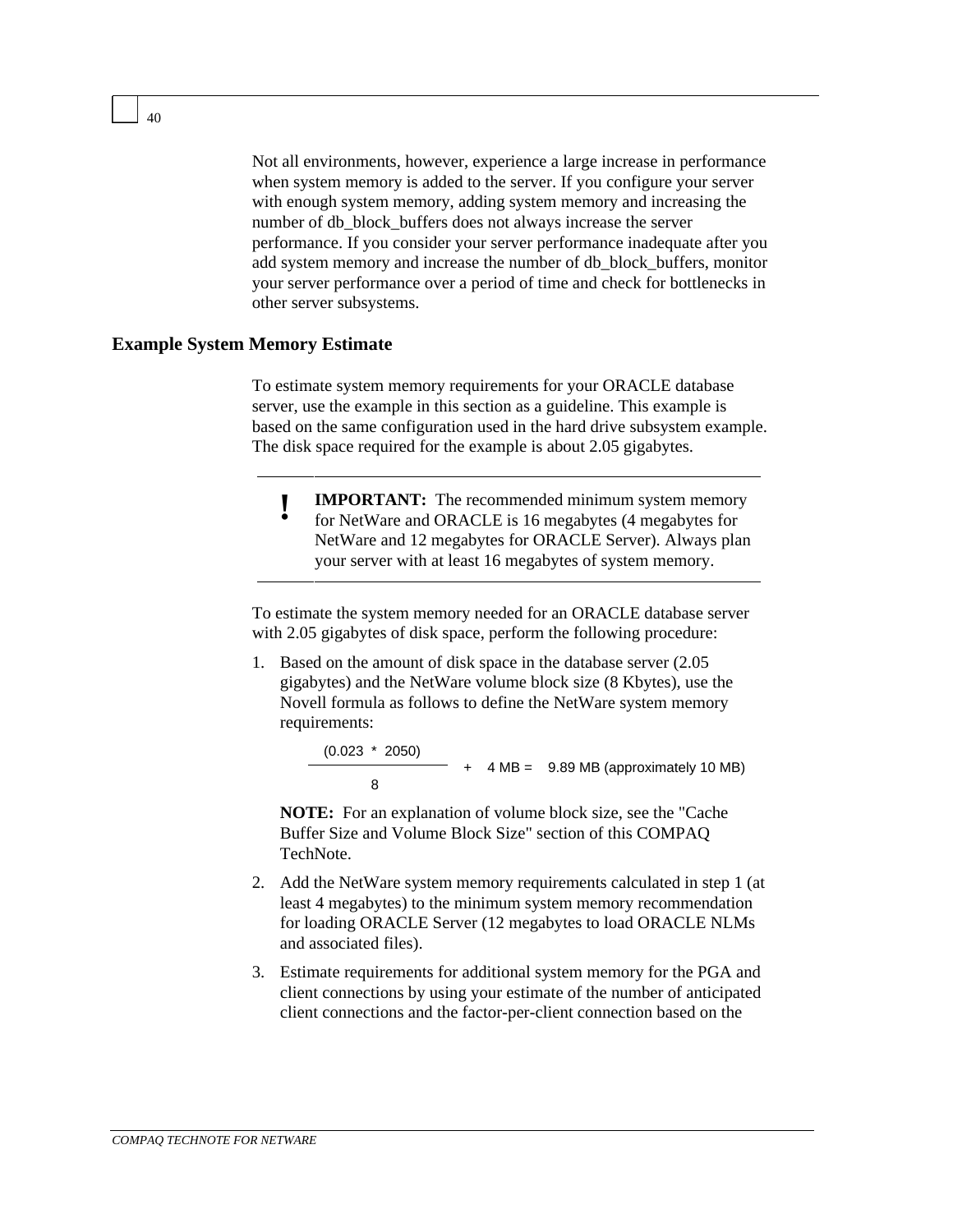processing application. The average number of client connections is 40. For this example, the processing application is a mixed application; therefore, use 750 Kbytes per connection.

40 \* 750 KB = 30000 KB (approximately 29 MB)

4. Estimate the requirement for additional system memory for the SGA based on the database size (size of tables, indexes, and rollback segments). In the example disk estimate, the size of tables, indexes, and rollback segments for the configuration (Table 11) is 134 megabytes (72 +  $62 = 134$ ). The additional system memory for the SGA should equal 3 to 5 percent of the size of the database, making the amount of system memory required for the SGA between 4.0 and 6.7 megabytes. For this example configuration, use 3 percent.

 $134 * .03 = 4.0 \text{ MB}$ 

5. Calculate total required system memory as follows:

| 55.0 MB | Total amount of system memory required |
|---------|----------------------------------------|
| 4.0 MB  | Added system memory for SGA            |
| 29.0 MB | PGA and client connections             |
| 12.0 MB | ORACLE and associated files            |
| 10.0 MB | NetWare (includes 4 MB minimum)        |

#### **NETWARE PLANNING**

In the NetWare environment, your ORACLE database server configuration should comply with the following key rules:

- Do not use the ORACLE database server as the primary file or print server. In many environments, the server performance is not adequate for providing resource sharing as well as client-server functions.
- Although ORACLE Server does not require a dedicated database server configuration, configure your ORACLE database server as a dedicated server to yield the highest performance.
- Load only the NLMs that are required for your server. When these NLMs are not in use, unload them.
- Ensure that all system memory resources on the server are available for ORACLE Server.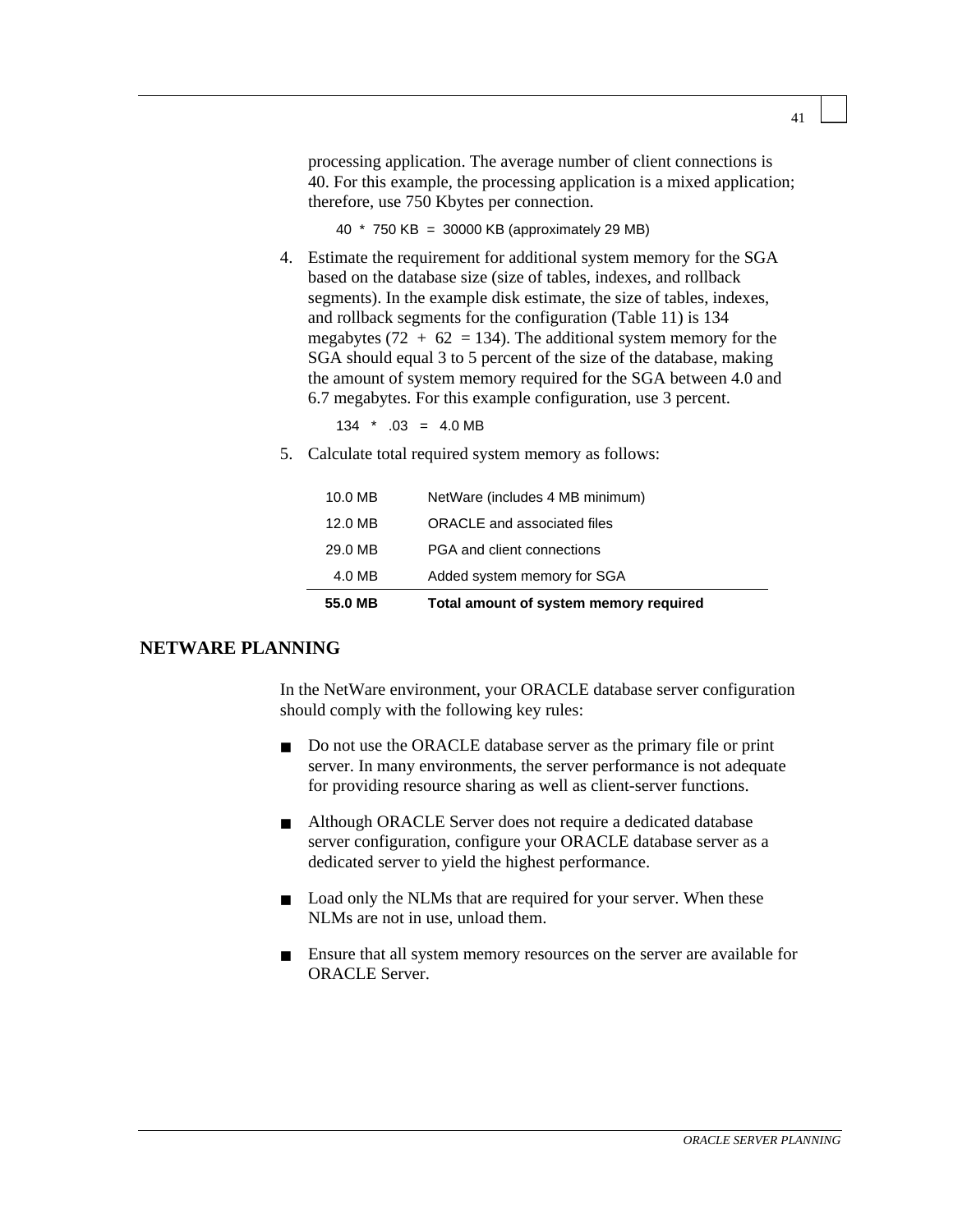As part of the NetWare installation, consider the following NetWare settings when planning your ORACLE database server configuration:

- Volume block size and cache buffer size
- **Hot Fix Redirection Area**
- NetWare SET parameter values

#### **Cache Buffer Size and Volume Block Size**

The default volume block size for NetWare is 4 Kbytes; however, when implementing a COMPAQ PC Server with a drive array, you can improve disk performance if you ensure that the volume block size matches the striping factor of the drive array and that the cache buffer size matches the volume block size.

In the NetWare environment, the striping factor for the IDA and IDA-2 subsystems is 16 sectors (8 Kbytes), and the striping factor for the COMPAQ 32-Bit Intelligent Array Expansion System is 32 sectors (16 Kbytes). For optimal performance, set the volume block size for the IDA or IDA-2 subsystem to 8 Kbytes, and the volume block size for the Array Expansion System to 16 Kbytes. Use Table 13 to determine the volume block size and the matching cache buffer size for your planned server.

| RECOMMENTED VOIDING DIVOR AND CAUNG DUNGI SIZES |                          |                          |
|-------------------------------------------------|--------------------------|--------------------------|
| <b>Subsystem</b>                                | <b>Volume Block Size</b> | <b>Cache Buffer Size</b> |
| <b>IDA</b>                                      | 8 KB                     | 8192                     |
| IDA-2                                           | 8 KB                     | 8192                     |
| <b>Array Expansion System</b>                   | 16 KB                    | 16384                    |
| IDE.                                            | 4 KB                     | 4096                     |

| Table 13                                        |
|-------------------------------------------------|
| Recommended Volume Block and Cache Buffer Sizes |

While these volume block sizes provide optimal performance, using them may result in inefficient use of disk space by failing to fill an 8-Kbyte or 16-Kbyte block with data. In cases where the use of these values results in improved performance but the inefficient use of disk space, you must address the trade-off between performance of the server or use of the disk space.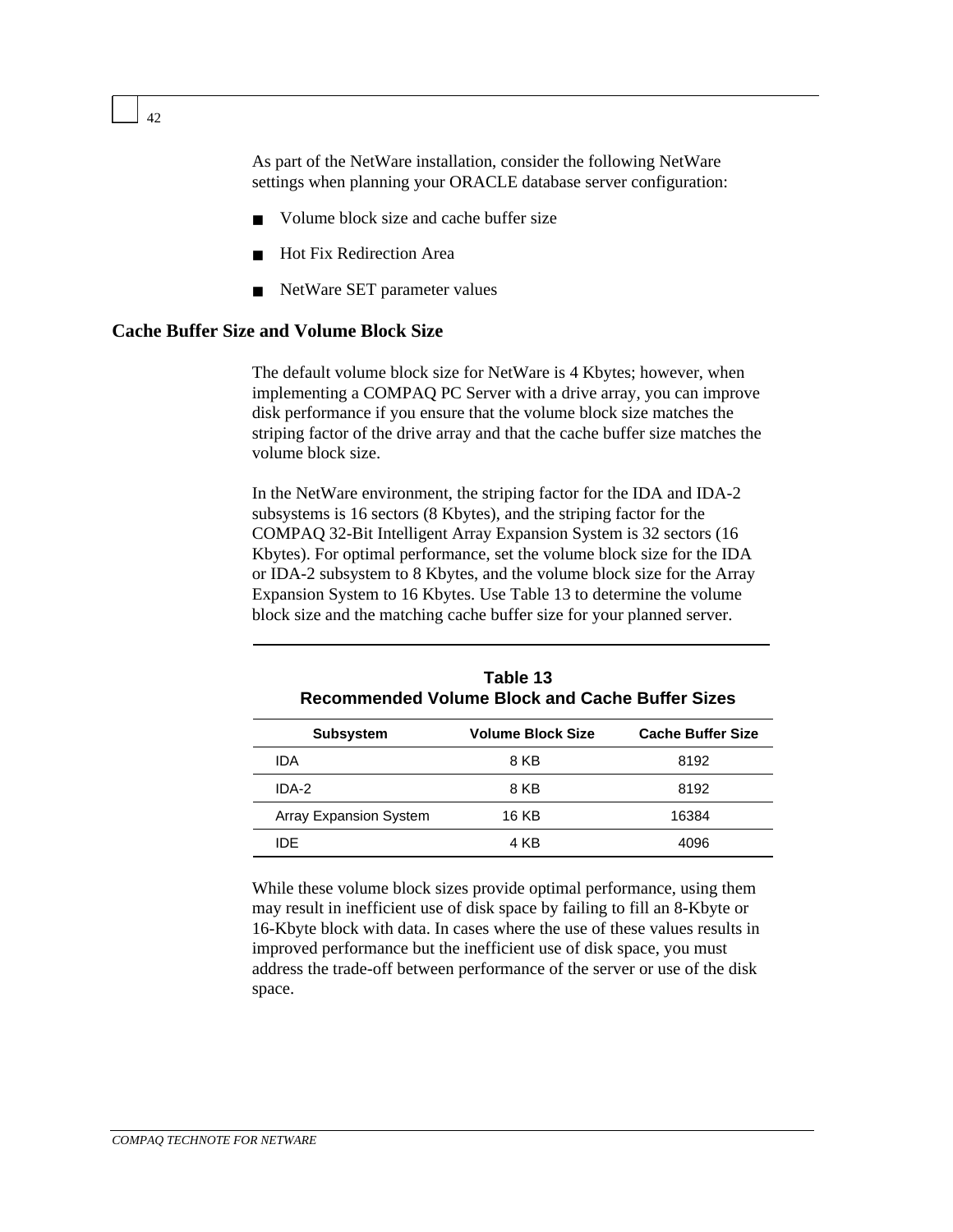#### **Hot Fix Redirection Area**

Modify the size of the Hot Fix Redirection Area to improve performance of your COMPAQ drive array subsystem by ensuring that the NetWare volume blocks align with the drive array striping factor. If you accept the system default and do not align the volume blocks with the drive array striping factor, the NetWare volume blocks (which immediately follow the Hot Fix Redirection Area on the drive) may cross the stripe boundaries. A significant number of write requests crossing the stripe boundaries results in decreased performance. Figure 3 illustrates this concept.

**Figure 3**



The following sections provide guidelines for configuring Hot Fix Redirection Area for COMPAQ drive array subsystems.

∆ **CAUTION:** Always perform a complete backup before changing the size of the Hot Fix Redirection Area. Changing the size of the Hot Fix Redirection Area may destroy data on the volume.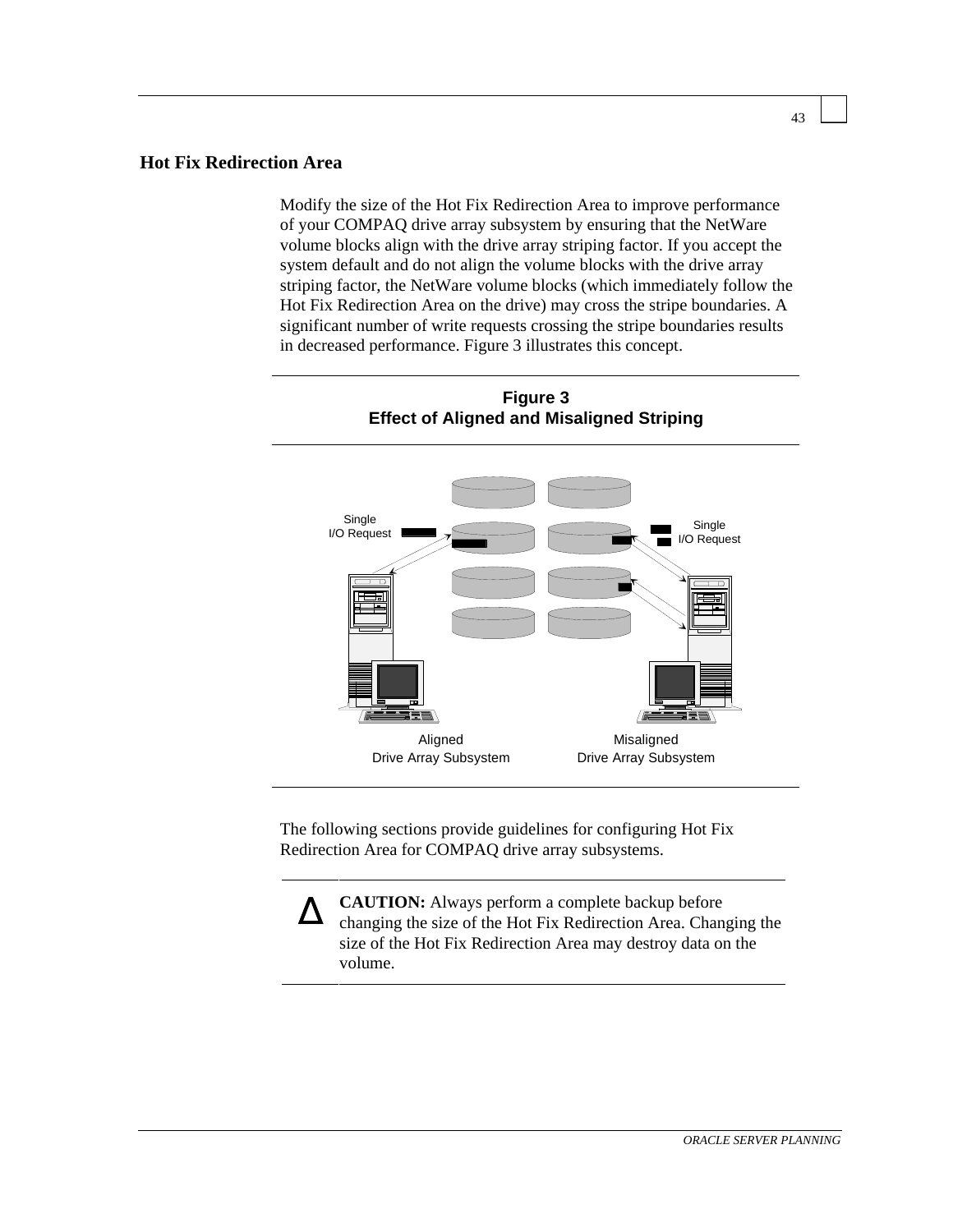#### **INTELLIGENT DRIVE ARRAY SUBSYSTEMS**

- 1. Begin optimization of the logical drive by creating a DOS partition.
- 2. Load *INSTALL.NLM* at the NetWare prompt.
- 3. Load the *CPQDA386.DSK* device driver for the IDA controller.
- 4. Select *Device #0* (primary logical drive) from the Available Disk Drives menu, and press the **ENTER** key to display the current partition information for the IDA controller and logical drive 1.
- 5. Select *Create NetWare Partition* from Partition Options menu.
- 6. Modify the number of Hot Fix Redirection Area blocks based on Tables 14 through 17. For example, configure an 840-megabyte array with a 10-megabyte DOS partition (11 cylinders) as follows:

In Table 15, the optimal number of Hot Fix Redirection Area blocks for two 420-megabyte drive array pairs configured for no fault tolerance is *even*. Specify any even number of blocks to align the file system data area with the drive array striping factor.

| <b>Number</b> | Fault<br><b>Tolerance</b> | <b>Drive</b><br>Type | Number of<br><b>Hot Fix Redirection Blocks</b>                |
|---------------|---------------------------|----------------------|---------------------------------------------------------------|
| 1 pair        | None                      | 69                   | Even or odd if DOS cylinders<br>are even or odd, respectively |
| 1 pair        | Mirroring                 | 50                   | Even or odd if DOS cylinders<br>are even or odd, respectively |
| 2 pairs       | None                      | 71                   | Even number                                                   |
| 2 pairs       | Mirroring                 | 69                   | Even or odd if DOS cylinders<br>are even or odd, respectively |
| 2 pairs       | Data Guarding             | 70                   | Even number                                                   |
| 3 pairs       | None                      | 76                   | Even number                                                   |
| 3 pairs       | Mirroring                 | 70                   | Even number                                                   |
| 4 pairs       | None                      | 82                   | Even number                                                   |
| 4 pairs       | Mirroring                 | 71                   | Even number                                                   |
| 4 pairs       | Data Guarding             | 76                   | Even number                                                   |

**Table 14 120-MB Hard Drives**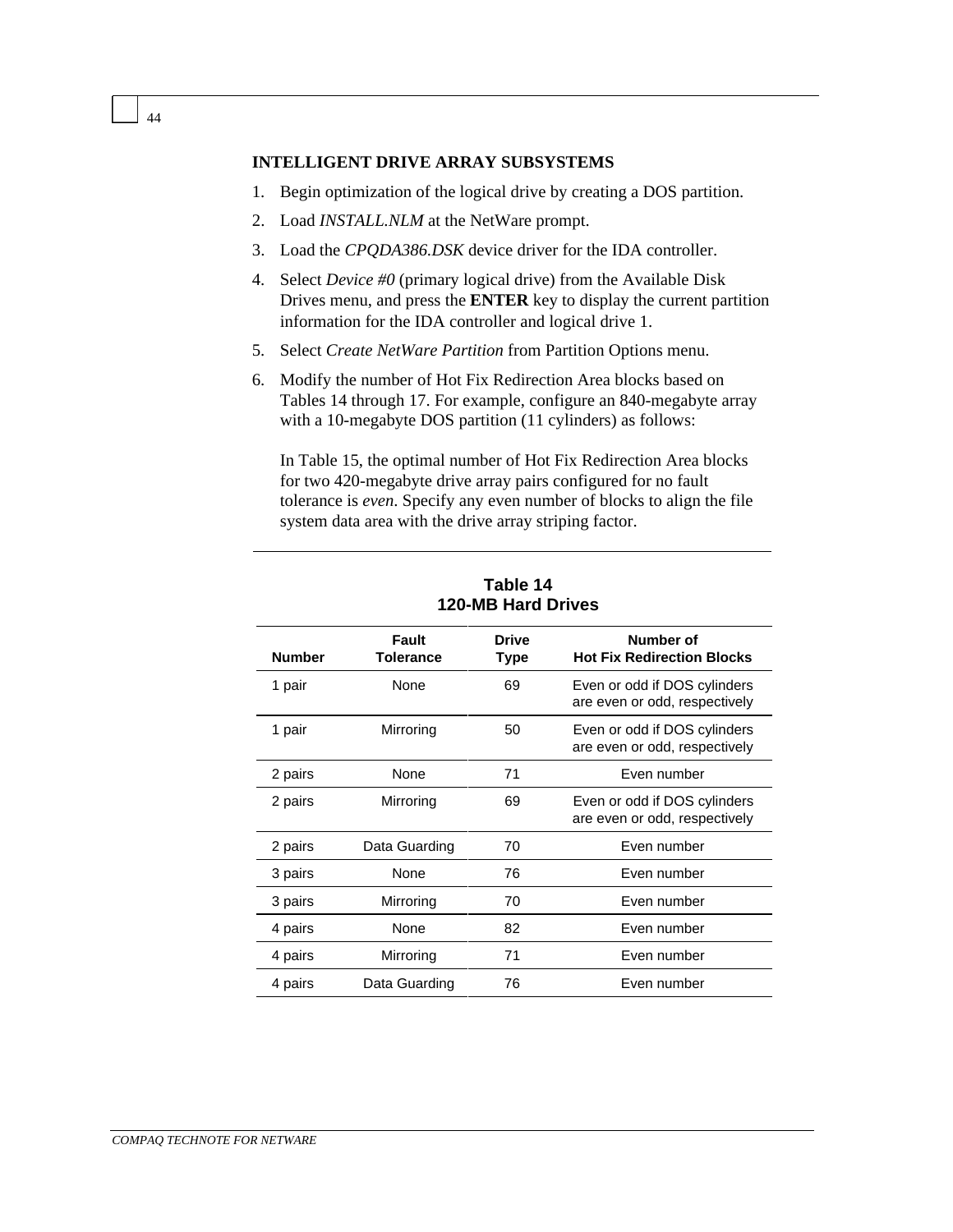| <b>210-MB Hard Drives</b> |                           |               |                                                |
|---------------------------|---------------------------|---------------|------------------------------------------------|
| <b>Number</b>             | Fault<br><b>Tolerance</b> | Drive<br>Type | Number of<br><b>Hot Fix Redirection Blocks</b> |
| 1 pair                    | None                      | 84            | Even number                                    |
| 1 pair                    | Mirroring                 | 51            | Even number                                    |
| 2 pairs                   | None                      | 87            | Even number                                    |
| 2 pairs                   | Mirroring                 | 84            | Even number                                    |
| 2 pairs                   | Data Guarding             | 85            | Even number                                    |
| 3 pairs                   | None                      | 94            | Even number                                    |
| 3 pairs                   | Mirroring                 | 85            | Even number                                    |
| 4 pairs                   | None                      | 100           | Even number                                    |
| 4 pairs                   | Mirroring                 | 87            | Even number                                    |
| 4 pairs                   | Data Guarding             | 94            | Even number                                    |

**Table 15**

#### **Table 16 340-MB Hard Drives**

| <b>Number</b> | Fault<br><b>Tolerance</b> | <b>Drive</b><br><b>Type</b> | Number of<br><b>Hot Fix Redirection Blocks</b> |
|---------------|---------------------------|-----------------------------|------------------------------------------------|
| 1 pair        | None                      | 72                          | Even number                                    |
| 1 pair        | Mirroring                 | 63                          | Even number                                    |
| 2 pairs       | None                      | 96                          | Even number                                    |
| 2 pairs       | Mirroring                 | 72                          | Even number                                    |
| 2 pairs       | Data Guarding             | 90                          | Even number                                    |
| 3 pairs       | None                      | 74                          | Even number                                    |
| 3 pairs       | Mirroring                 | 90                          | Even number                                    |
| 4 pairs       | None                      | 80                          | Even number                                    |
| 4 pairs       | Mirroring                 | 96                          | Even number                                    |
| 4 pairs       | Data Guarding             | 74                          | Even number                                    |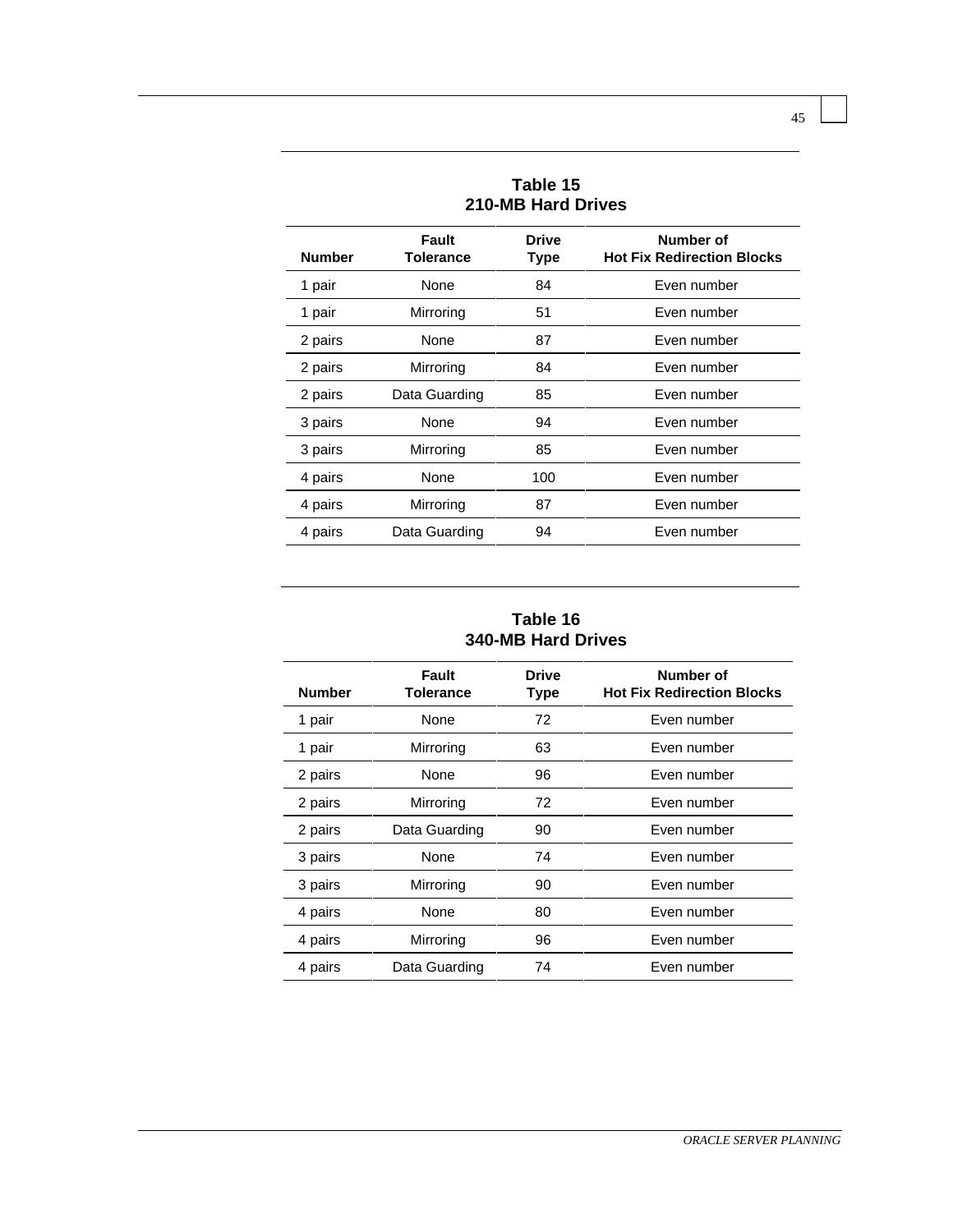| 1 GWIG 17<br>510-MB Hard Drives |                           |                             |                                                |
|---------------------------------|---------------------------|-----------------------------|------------------------------------------------|
| <b>Number</b>                   | Fault<br><b>Tolerance</b> | <b>Drive</b><br><b>Type</b> | Number of<br><b>Hot Fix Redirection Blocks</b> |
| 1 pair                          | None                      | 90                          | Even number                                    |
| 1 pair                          | Mirroring                 | 61                          | Even number                                    |
| 2 pairs                         | None                      | 74                          | Even number                                    |
| 2 pairs                         | Mirroring                 | 90                          | Even number                                    |
| 2 pairs                         | Data Guarding             | 102                         | Even number                                    |
| 3 pairs                         | None                      | 92                          | Even number                                    |
| 3 pairs                         | Mirroring                 | 102                         | Even number                                    |
| 4 pairs                         | None                      | 98                          | Even number                                    |
| 4 pairs                         | Mirroring                 | 74                          | Even number                                    |
| 4 pairs                         | Data Guarding             | 92                          | Even number                                    |

**Table 17**

#### **INTELLIGENT ARRAY EXPANSION SYSTEM**

With large-volume hard drive subsystems (more than 2 gigabytes of disk space), the Hot Fix Redirection Area can become larger than is actually necessary. For example, 2 percent of two Array Expansion System configurations with 18.2 gigabytes of disk space equals approximately 364 megabytes of Hot Fix Redirection Area. For some implementations, 364 megabytes of space may be excessive.

You can resize the Hot Fix Redirection Area to accommodate a more practical amount of disk space. This also allows you to align the NetWare volume blocks with the drive array striping factor, ensuring that read and write requests do not cross the stripe boundaries. When a significant number of read and write requests cross the stripe boundaries, the result is decreased performance.

∆ **CAUTION:** Always perform a complete backup before changing the size of the Hot Fix Redirection Area. Changing the size of the Hot Fix Redirection Area may destroy data on the volume.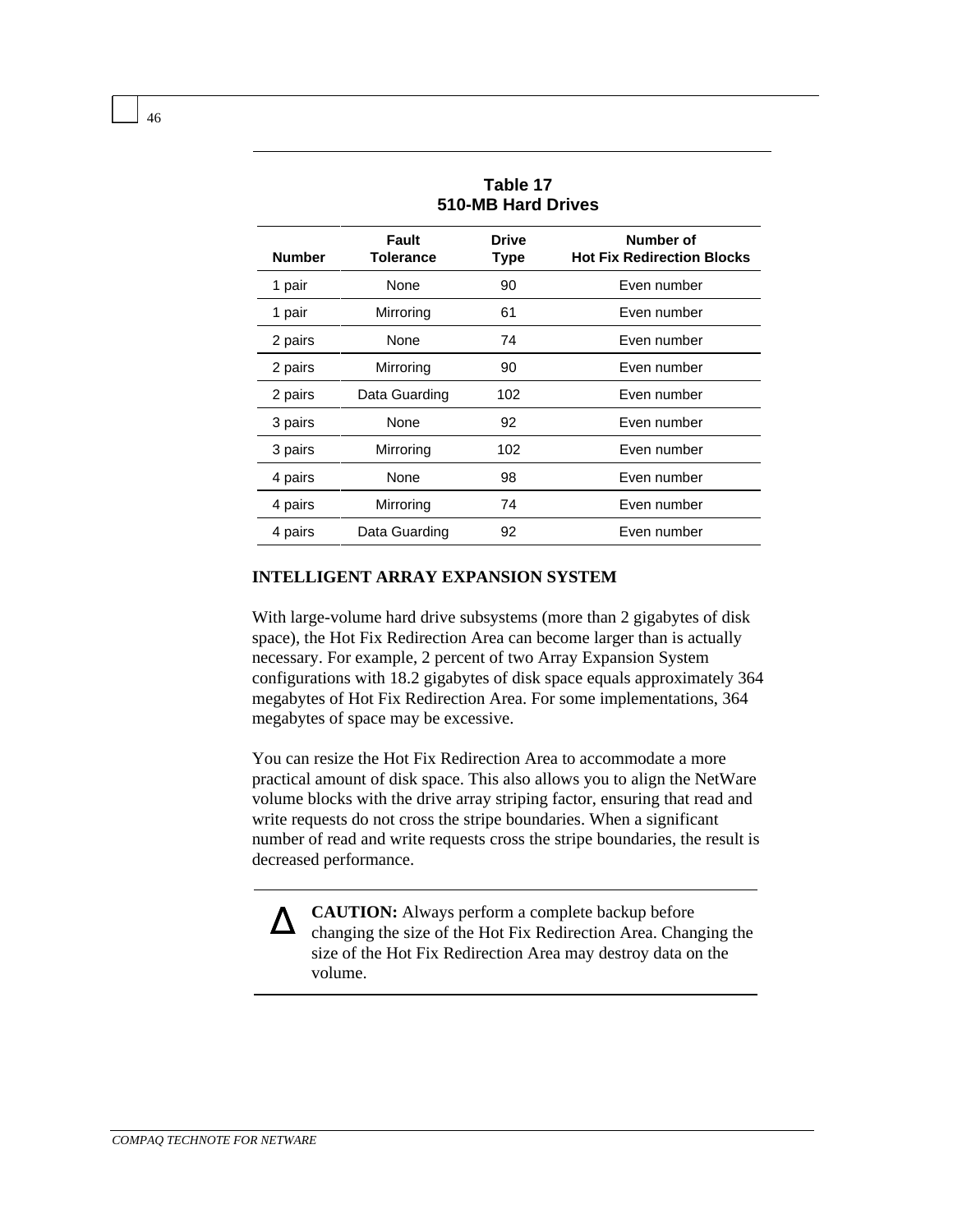Use the following procedure to resize the Hot Fix Redirection Area for the Array Expansion System and to align NetWare volume blocks with the drive array striping factor.

1. Configure the Array Expansion System using EISA Configuration Utility version 2.07 or later.

∆ **CAUTION:** Reconfiguring a logical drive on the Array Expansion System with COMPAQ EISA Configuration Utility version 2.07 causes the loss of all data on the logical drive.

To reconfigure an existing logical drive in the Array Expansion System (configured with an EISA Configuration Utility version prior to 2.07), you must back up and then restore the data on the drive.

- 2. Load the *CPQDA386.DSK* device driver for the 32-Bit IDA Expansion **Controller**
- 3. Select *Device #1* (secondary logical drive) from the Available Disk Drives menu.

Since the Array Expansion System does not support a bootable DOS partition, the entire logical drive 2 is available for installing a NetWare partition.

- 4. Select *Create NetWare Partition* from the Partition Options menu to display the Partition Information screen for the logical drive.
- 5. Modify the number of Hot Fix Redirection Area blocks based on the values provided in Table 18.

For example, a 5.2-gigabyte drive array (four 1.3-gigabyte drives) with no fault tolerance would be configured with a multiple of four blocks plus one block.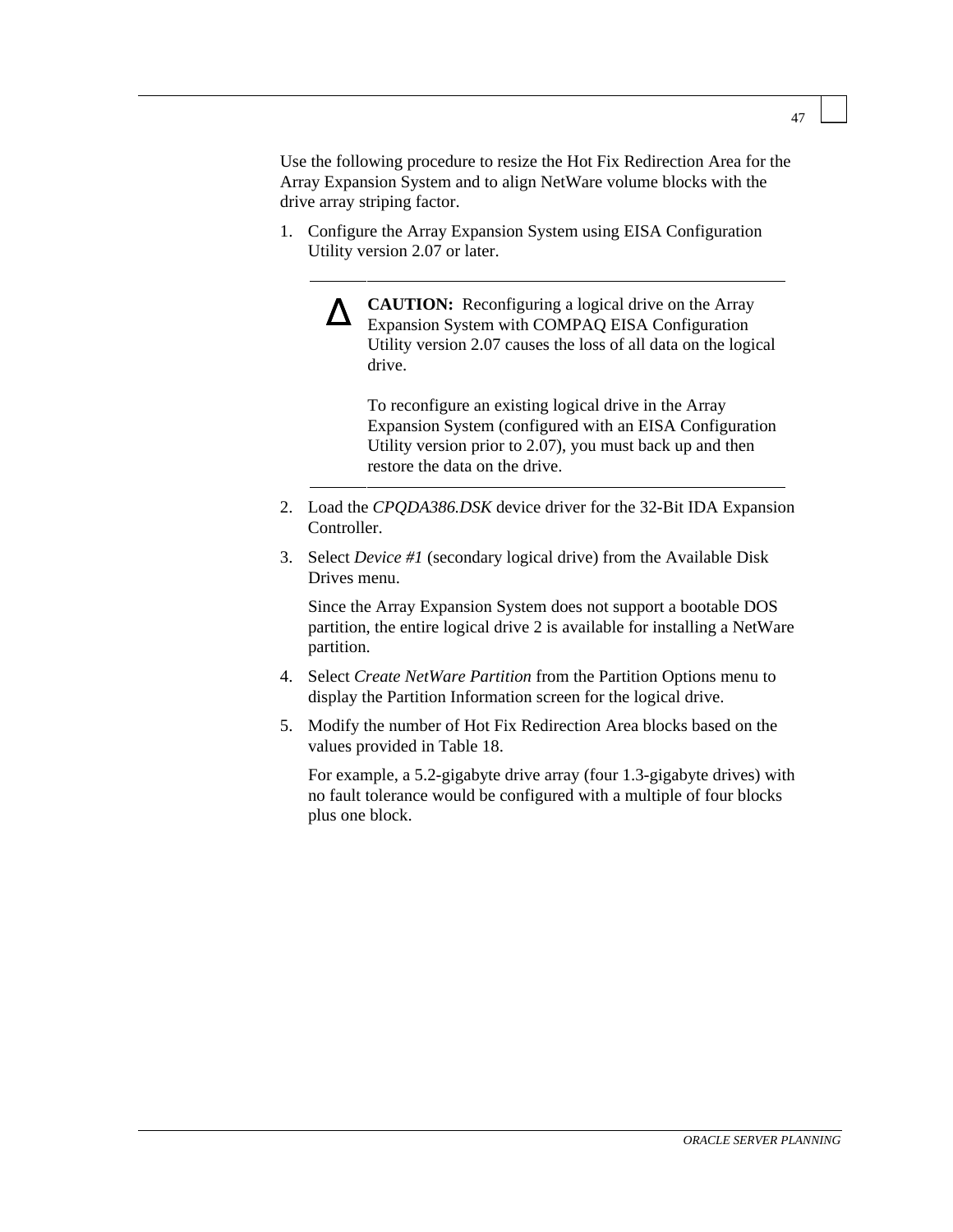| 1.3-GB Hard Drives                  |                                                |  |
|-------------------------------------|------------------------------------------------|--|
| Method of<br><b>Fault Tolerance</b> | Number of<br><b>Hot Fix Redirection Blocks</b> |  |
| None                                | multiple of four                               |  |
| None                                | multiple of four                               |  |
| Mirroring                           | multiple of four                               |  |
| None                                | multiple of four                               |  |
| None                                | multiple of four plus one                      |  |
| Mirroring                           | multiple of four                               |  |
| None                                | multiple of four plus one                      |  |
| Mirroring                           | multiple of four                               |  |
| None                                | multiple of four                               |  |
| None                                | multiple of four                               |  |
|                                     |                                                |  |

| Table 18           |  |
|--------------------|--|
| 1.3-GB Hard Drives |  |

#### **SET Parameters**

When implementing an ORACLE database server, check the following NetWare SET parameters to ensure that values for these parameters provide optimal performance for your server.

#### **SET MAXIMUM PHYSICAL RECEIVE PACKET SIZE = [VALUE]**

When installing a NIC, ensure that it is configured according to the manufacturer's specification, and configure the SET MAXIMUM PHYSICAL RECEIVE PACKET SIZE parameter to the largest supported packet size as stated by the manufacturer. This allows NetWare to transmit and receive larger packets on the network, which can substantially improve network performance.

△ **CAUTION:** If you configure the workstation device driver with a larger packet size than the size defined for the server in the SET parameter, problems may occur. These problems can surface during activities such as file copying. Ensure that both the workstation and the server are using the same packet size.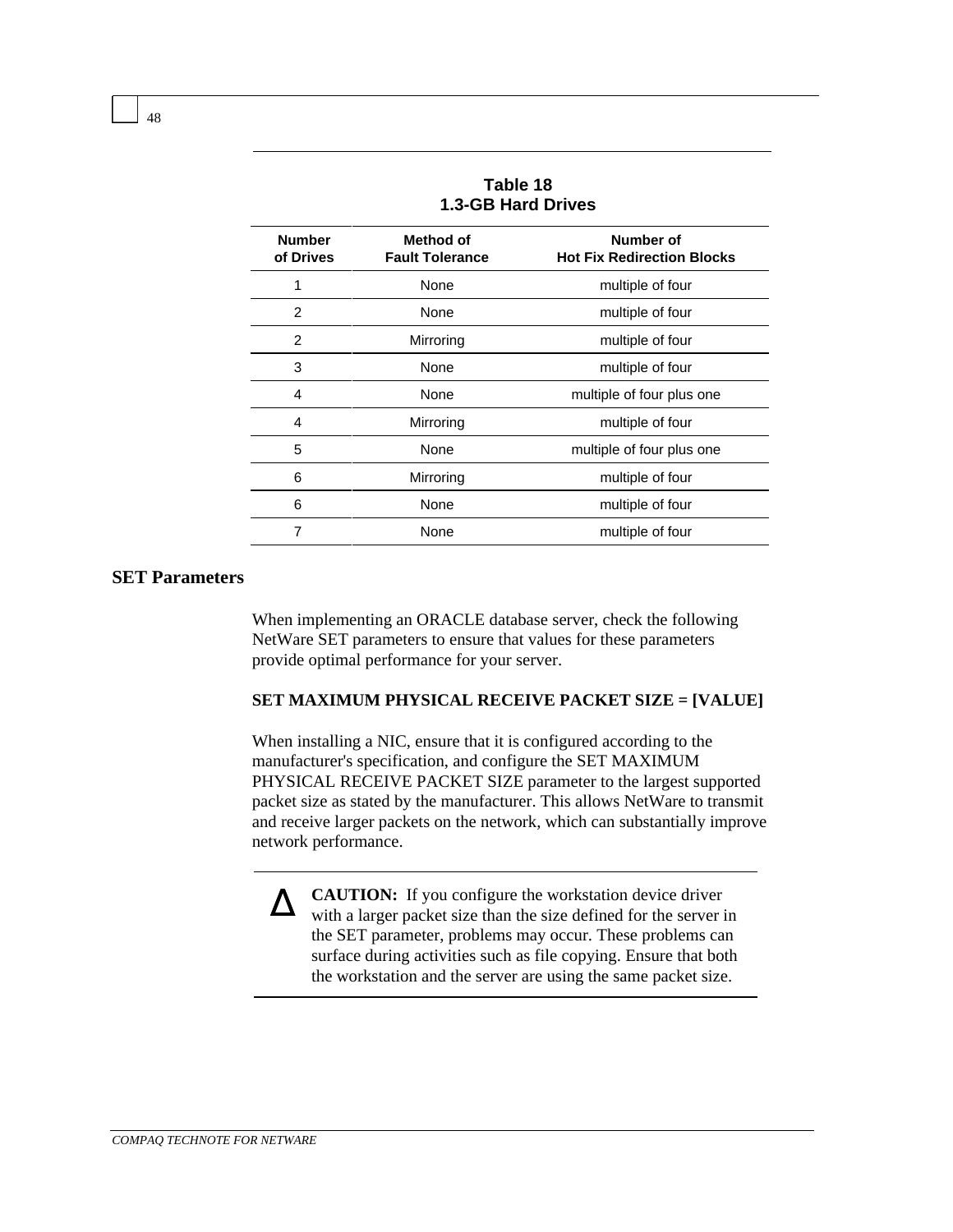Use the following values as a guideline to set the SET MAXIMUM PHYSICAL RECEIVE PACKET SIZE parameter accordingly.

| <b>Maximum Packet Sizes</b> |                    |  |
|-----------------------------|--------------------|--|
| <b>Topology</b>             | <b>Packet Size</b> |  |
| Token Ring (16-Mbps)        | 4202               |  |
| Token Ring (4-Mbps)         | 2154*              |  |
| Ethernet                    | 1130               |  |
| ARCnet                      | 618                |  |

**Table 19 Maximum Packet Sizes**

**\*** If using the IBM 16/4 Token-Ring Adapter, set packet size to 4202.

**NOTE:** Many NIC manufacturers provide device drivers that support larger packet sizes. When configuring network servers and workstations, ensure that you are using the largest supported packet size.

#### **SET MINIMUM PACKET RECEIVE BUFFERS = [VALUE]**

The SET MINIMUM PACKET RECEIVE BUFFERS parameter allows you to adjust the minimum number of communication buffers that the server can allocate at startup, rather than waiting for the server to reallocate communication buffers automatically. NetWare dynamically increases this value if you set it too low, but you can expect delays when processing packets until NetWare increases this value to allow for enough buffers. An indication that this number is too low is if "No ECB Available Count" errors are generated. When configuring your ORACLE database server, use the following values for your configuration:

For fewer than 41 ORACLE users: SET MINIMUM PACKET RECEIVE BUFFERS = 100 For more than 41 ORACLE users: SET MINIMUM PACKET RECEIVE BUFFERS = 150

**NOTE:** You can only set the SET MINIMUM PACKET RECEIVE BUFFERS parameter in the *STARTUP.NCF* file.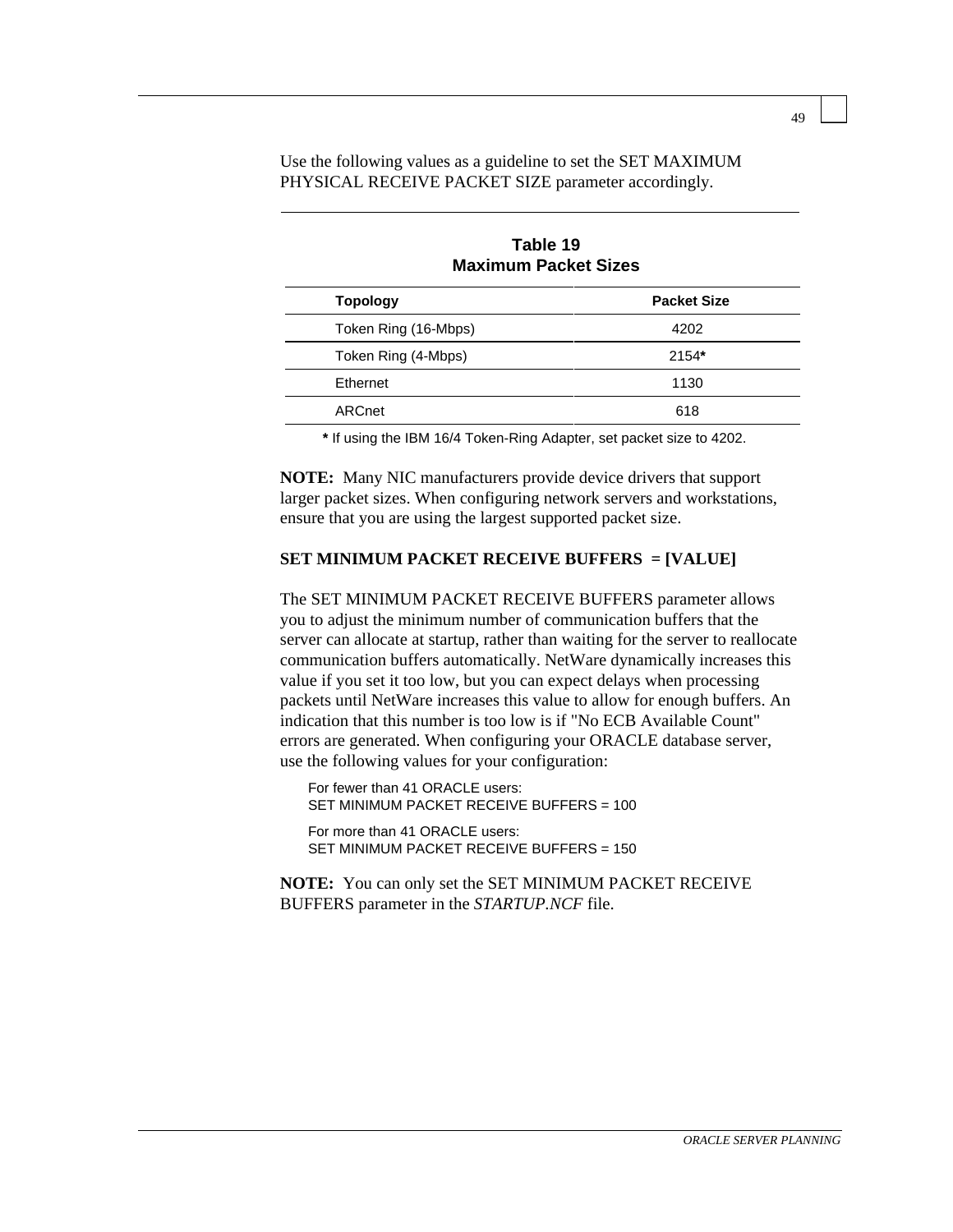#### **SET MAXIMUM PACKET RECEIVE BUFFERS = [VALUE]**

The SET MAXIMUM PACKET RECEIVE BUFFERS parameter establishes the maximum number of communication buffers that the server can allocate. Set this parameter according to the value of the SET **MINIMUM** PACKET RECEIVE BUFFERS parameter. For most configurations, set this parameter according to the following:

MINIMUM PACKET RECEIVE BUFFERS Value

+ 100

MAXIMUM PACKET RECEIVE BUFFERS Value

- 
- **! IMPORTANT:** Increasing the SET MAXIMUM PACKET<br>
RECEIVE BUFFERS parameter takes buffers from the Cache Buffers Pool. If you increase this value, check the "Resource Utilization" option in *MONITOR.NLM* to ensure that there are enough buffers for other processes. Your server should have no fewer than 1,000 cache buffers in the Cache Buffers Pool.

#### **SET MAXIMUM SERVICE PROCESSES = [VALUE]**

When a client sends a request to the database server, ORACLE Server builds a packet with the appropriate NetWare Core Protocol (NCP) request, and a File Service Process (FSP) services the request. Bottlenecks can occur if there are too few FSPs to service requests. As the server receives other requests, they cannot be processed until FSPs become available to handle them.

The SET MAXIMUM SERVICE PROCESSES parameter controls the maximum number of FSPs that NetWare can create. The supported values are 5 to 40, and the default value is 20. Usually, the default value is adequate; however, a server that supports many users may need more than the default 20 FSPs. Increasing this value can enhance performance if your server consistently receives more requests than available FSPs.

- **! IMPORTANT:** Increasing the SET MAXIMUM SERVICE
- PROCESSES parameter takes buffers from the Cache Buffers Pool. These buffers are not released from the Cache Buffers pool until the server is "brought down." Your server should have no fewer than 1,000 cache buffers in the Cache Buffers Pool.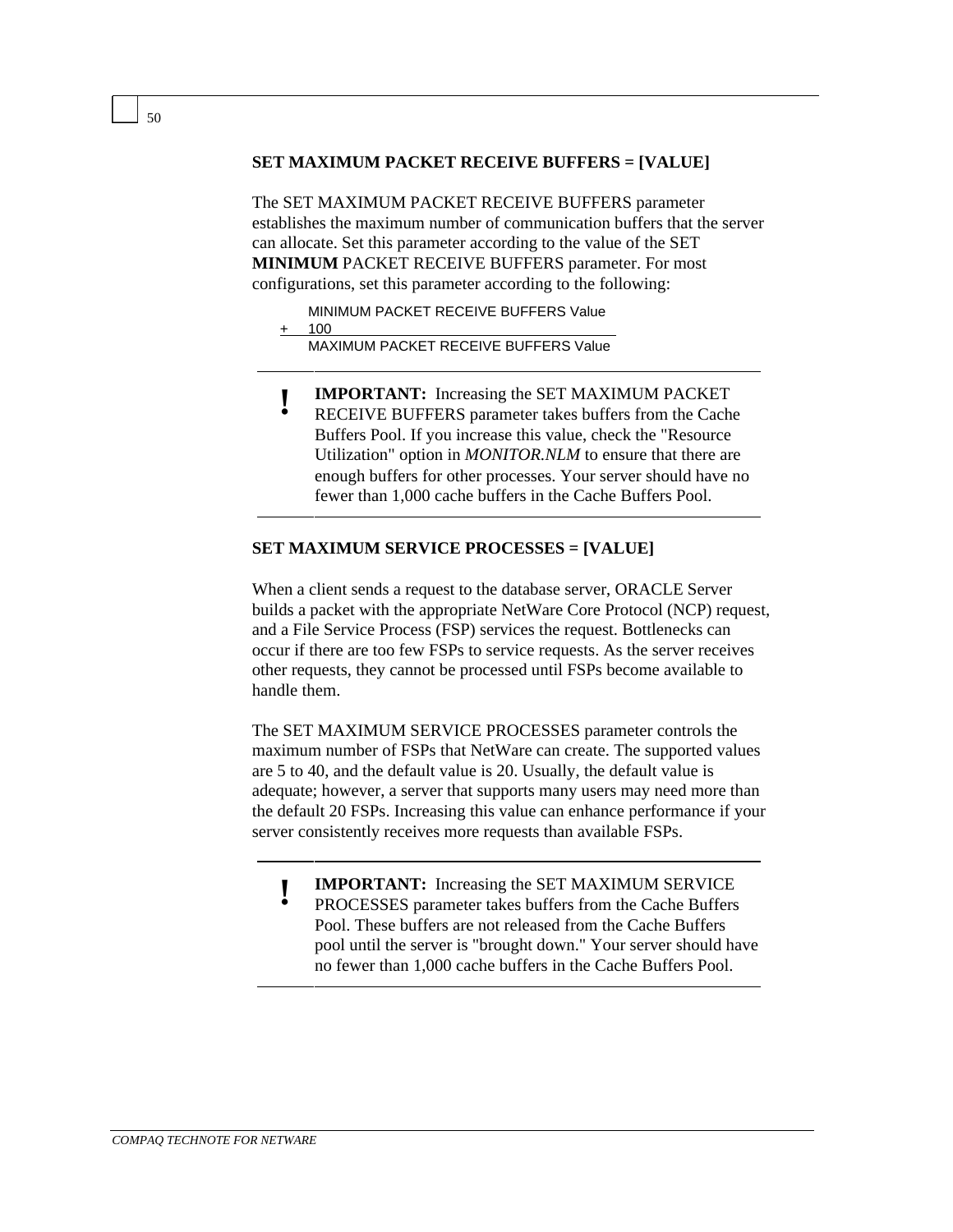## **SUMMARY**

Server planning is a key element to configuring an optimal ORACLE database server for the NetWare v3.11 environment. The server planning process begins before you acquire the server hardware components. To select the optimal server configuration, you must plan the size of the database at server implementation, the number of users who will access the database, the method of fault tolerance to be used, and the growth potential for the database over the life cycle of the server hardware configuration.

Carefully planning your ORACLE database server can also reduce the need for server hardware updates in the near future. In mission-critical environments, server "down time" reduces productivity and costs money. A well-planned server can help to reduce your ORACLE management time and increase your productivity. Use the following ORACLE Server Planning Worksheets when planning your database server to ensure that your configuration meets your current and future application needs.

Once you configure your server, monitor your server performance and tune your server based on the type of application that your server runs.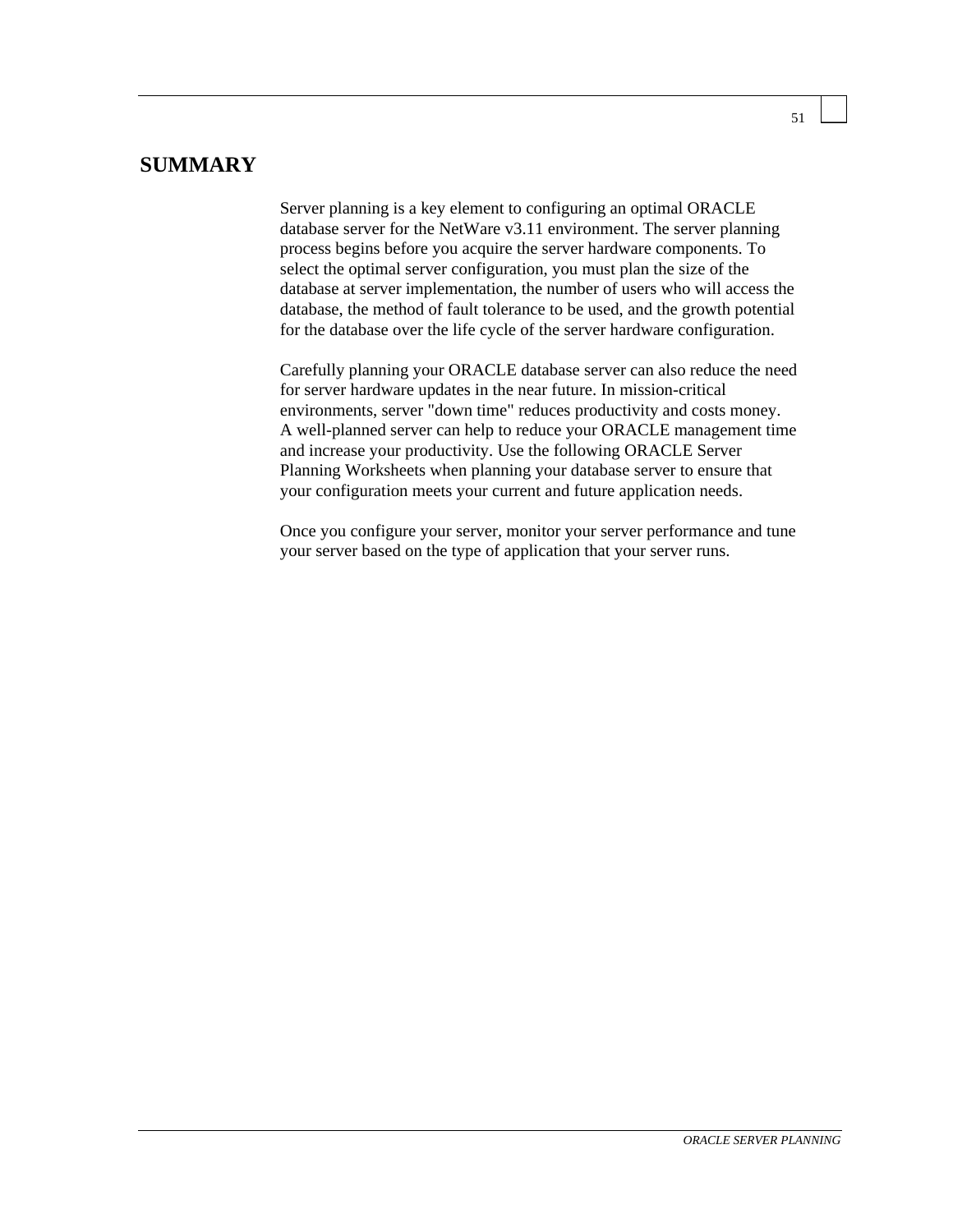#### **ORACLE SERVER PLANNING WORKSHEET FOR DISK**

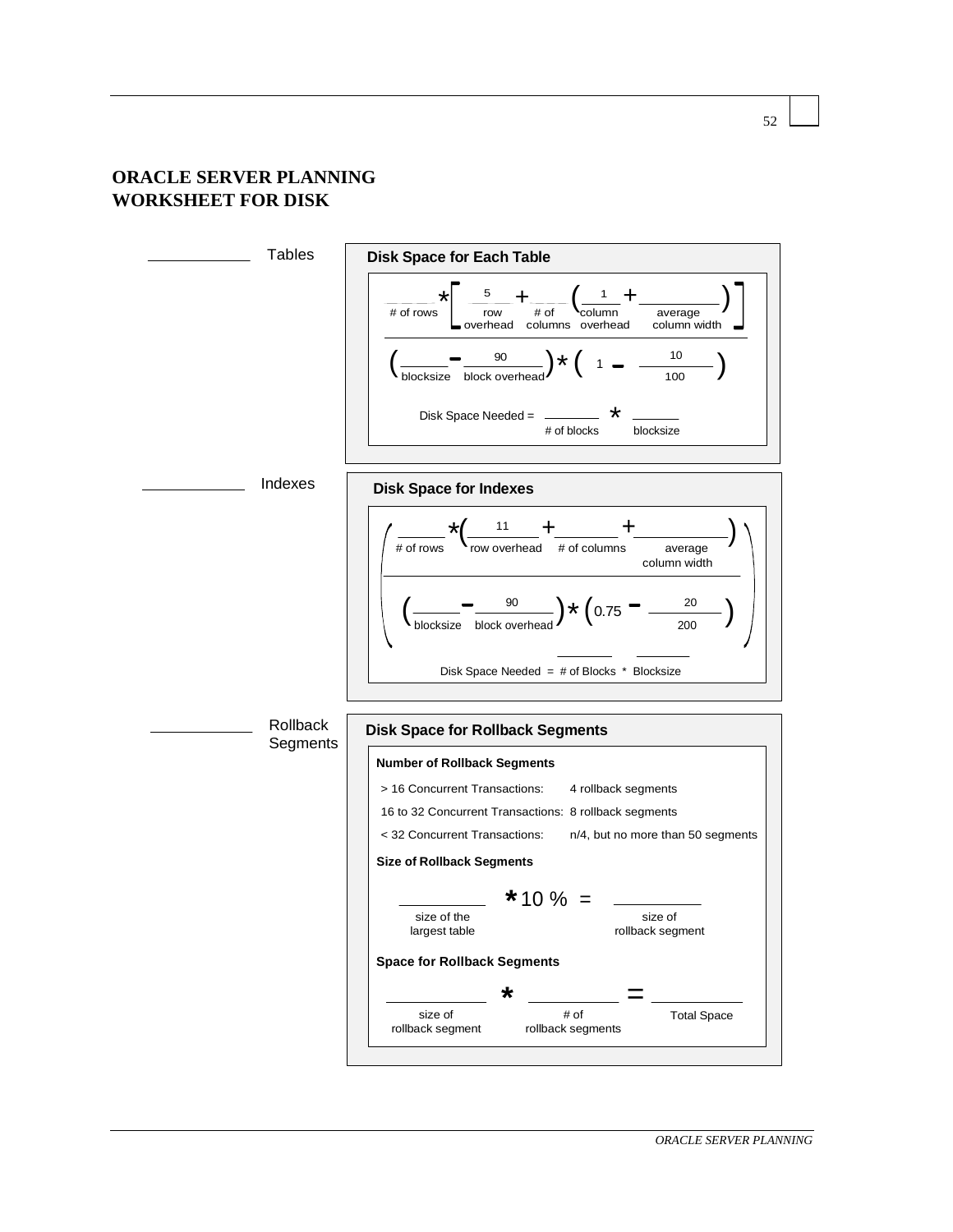## **ORACLE SERVER PLANNING WORKSHEET FOR DISK** *Continued*



|   |       | <b>Total Disk Space Required for the Database</b> |
|---|-------|---------------------------------------------------|
| ┿ | 30 MB | Minimum Disk Space Required for ORACLE            |
|   | 30 MB | Minimum Disk Space Required for NetWare           |
|   |       | Redo Log Files                                    |
|   |       | Rollback Segments                                 |
|   |       | Indexes                                           |
|   |       | <b>Tables</b>                                     |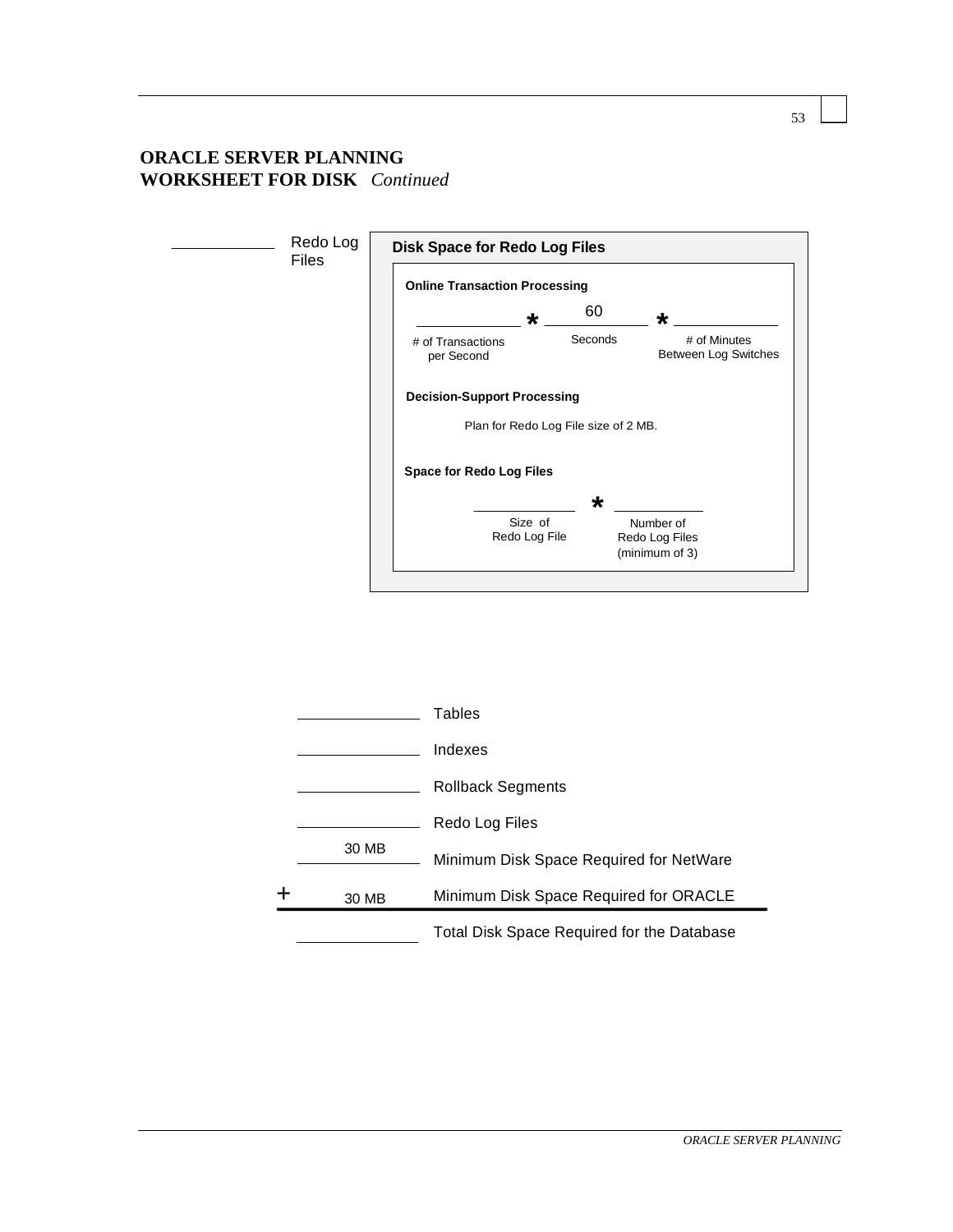## **ORACLE SERVER PLANNING WORKSHEET FOR DISK** *Continued*



Space Required for Database

| <b>Future Growth</b>                                           |                |                                      |  |  |  |  |
|----------------------------------------------------------------|----------------|--------------------------------------|--|--|--|--|
| $\star$<br><b>Total Disk Space</b><br>Required<br>for Database | Rate of Growth | Life Span Growth<br>of Server Period |  |  |  |  |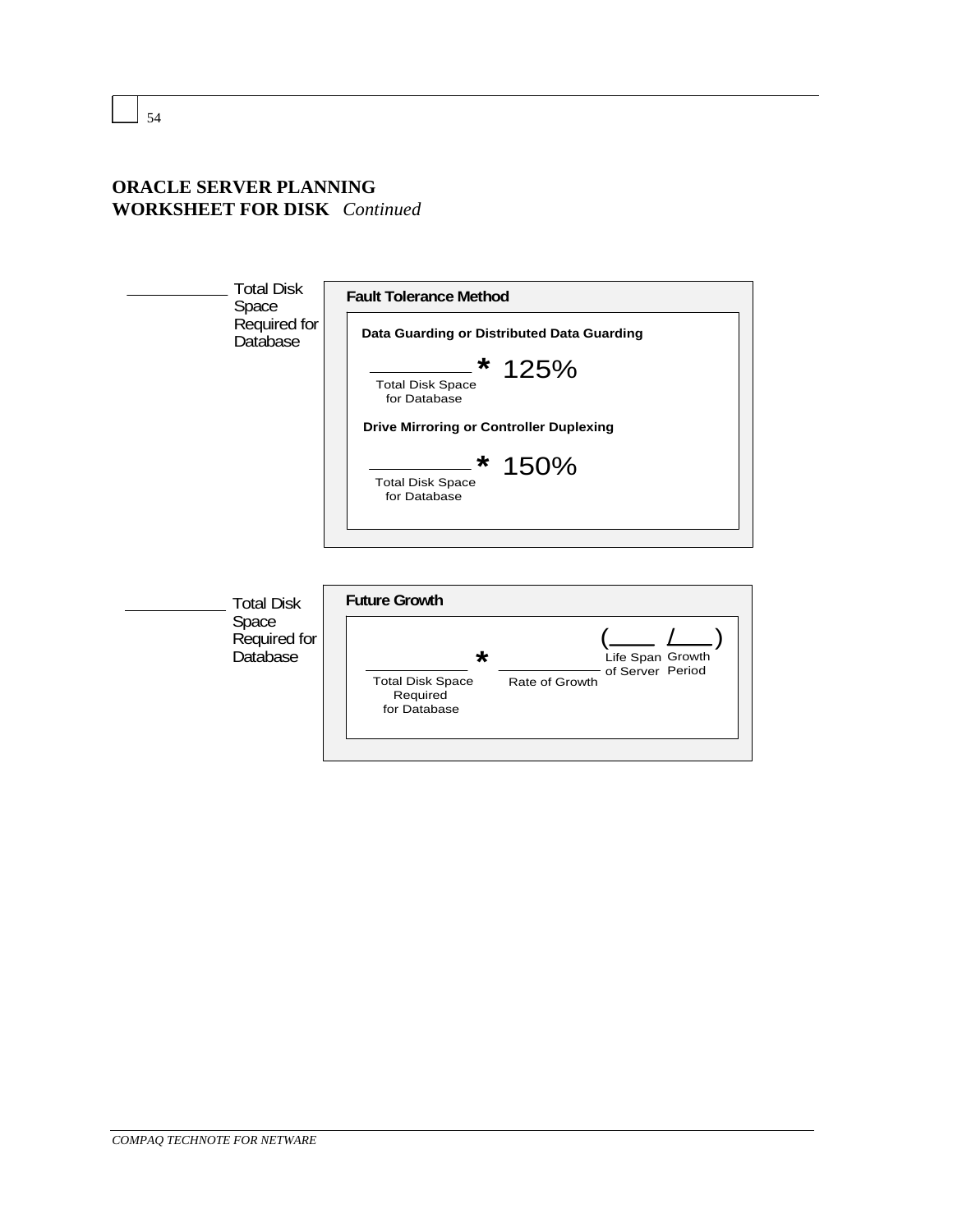## **ORACLE SERVER PLANNING WORKSHEET FOR SYSTEM MEMORY**

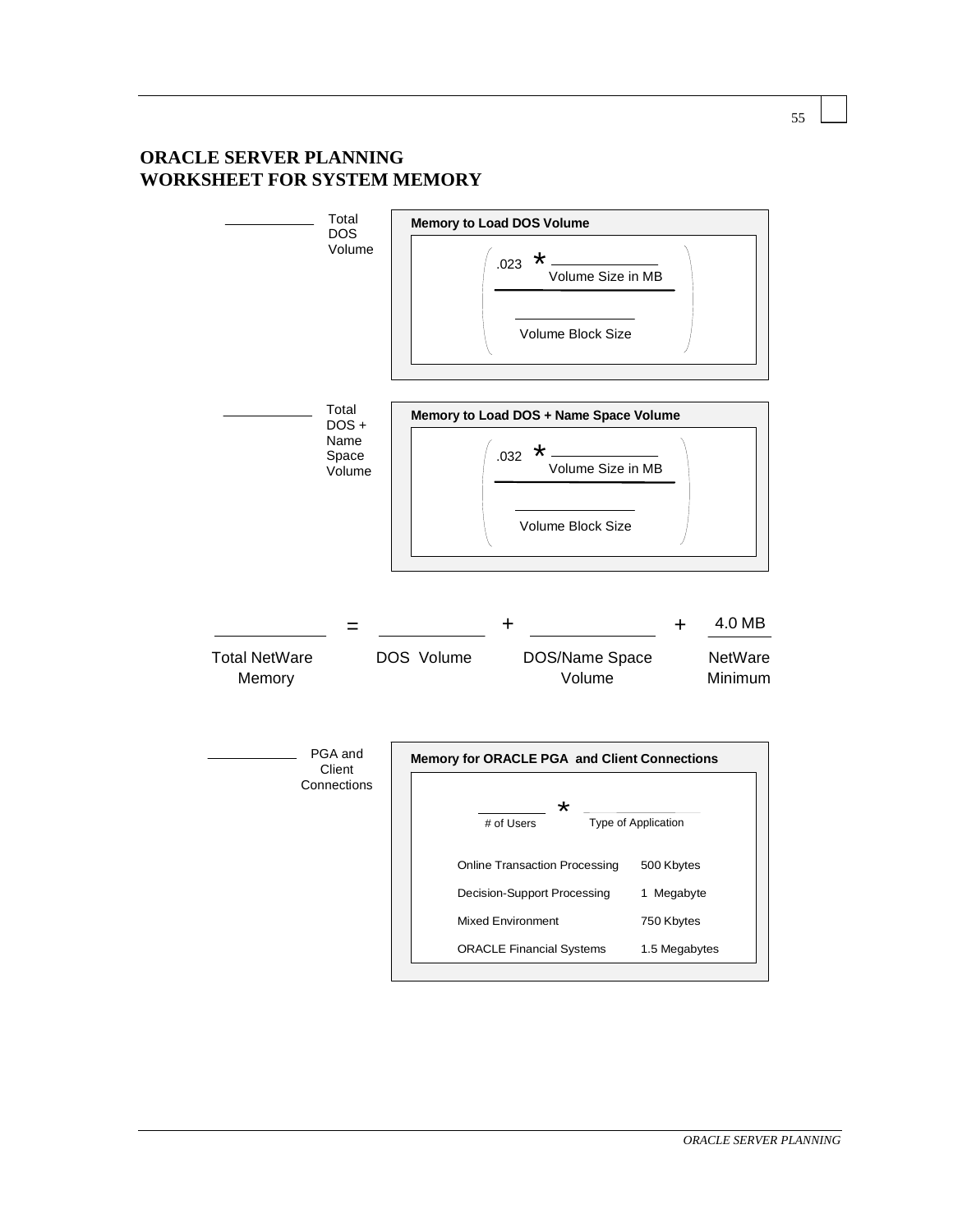## **ORACLE SERVER PLANNING WORKSHEET FOR SYSTEM MEMORY** *Continued*



Total System Memory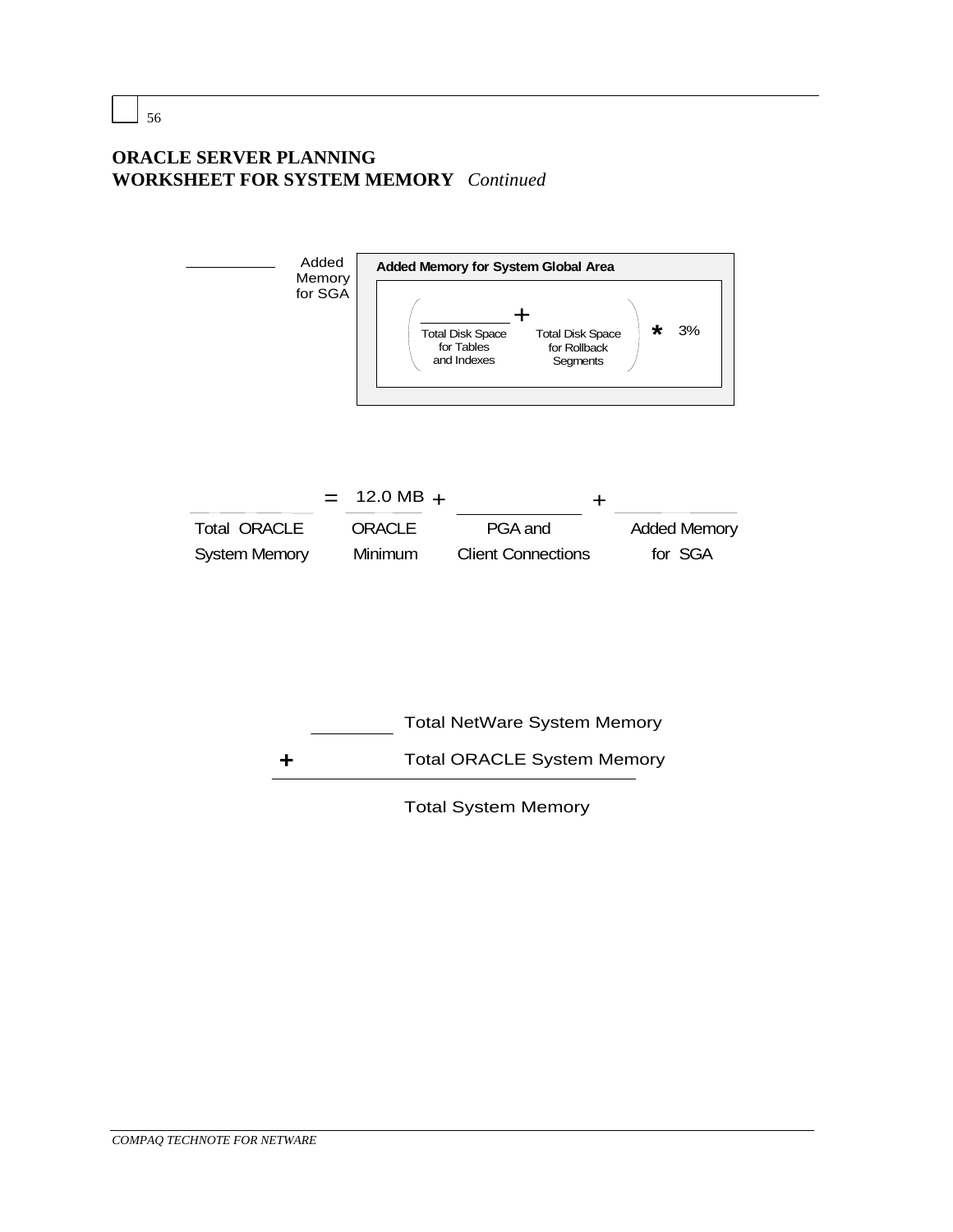# *Appendix A* **MULTIVENDOR INTEGRATION FROM COMPAQ**

Compaq is taking the lead in addressing your systems integration needs. To help you successfully integrate and optimize your network or multivendor system, Compaq has developed a library of systems integration documents, COMPAQ ToolKits and COMPAQ TechNotes.

## **COMPAQ TOOLKITS**

ToolKits are for you if you are currently evaluating, installing, or supporting the COMPAQ SYSTEMPRO in a Novell NetWare, SCO UNIX, or Microsoft LAN Manager operating environment. Delivered straight from the Compaq integration labs, ToolKits provide you with the step-by-step information you need to quickly install, configure, and support the COMPAQ SYSTEMPRO in advanced multivendor environments.

With ToolKits, you can tap into the combined expertise of engineers from Compaq and our industry partners -- Novell, The Santa Cruz Operation (SCO), and Microsoft. ToolKits are based on jointly tested configurations that are fully supported by Compaq and our partners.

## **COMPAQ TECHNOTES**

You can get the latest systems integration information by subscribing to the COMPAQ TechNote Subscription Service.

COMPAQ TechNotes complement our ToolKits. Each COMPAQ TechNote Subscription Service covers a specific operating environment: Novell NetWare, SCO UNIX, and Microsoft LAN Manager and Windows NT.

A TechNote covers a single topic, such as network performance management or operating system interconnectivity. You can purchase the TechNote Subscription Service, or order individual reprints of a TechNote.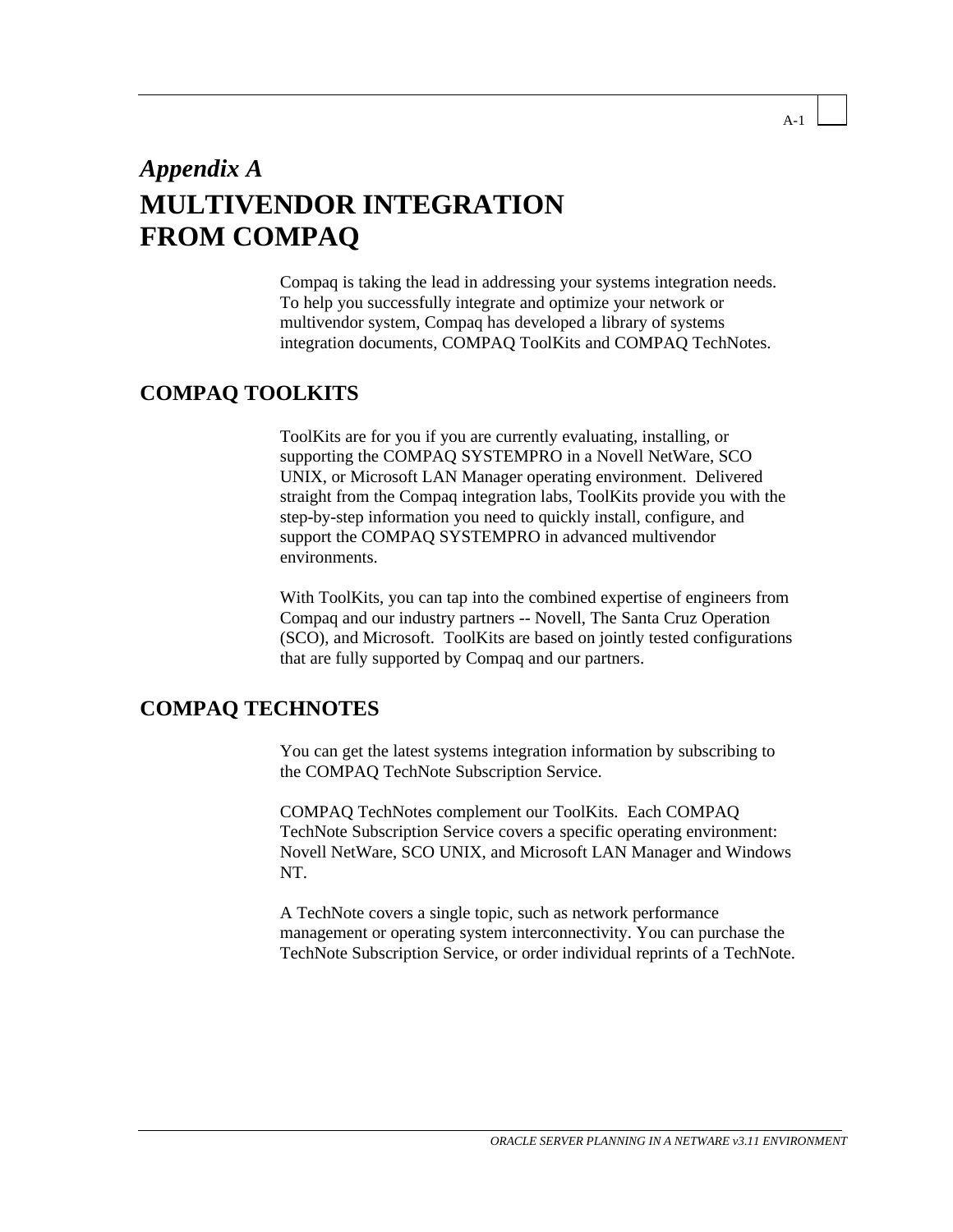A-2

Subscribing to a TechNote Service entitles you to a full calendar year of TechNotes. Each time we publish a COMPAQ TechNote for the TechNote Subscription Service you've purchased, we'll automatically send you a copy.

## **PRICING**

| ■ COMPAQ Integration ToolKits: | U.S. $$250$ (CND $$300)*$ |
|--------------------------------|---------------------------|
|                                |                           |

- COMPAQ TechNote Subscription: U.S. \$100 (CND \$250)\*
- Individual Reprints of COMPAQ TechNotes: U.S. \$45 (CND \$55)\*

\*Plus shipping & handling

## **HOW TO ORDER**

#### **To order by PHONE (credit card orders only), call:**

- 1-800-952-7689 (In U.S.: 7 a.m. 7 p.m. C.S.T.)
- 1-800-263-5868 (In Canada: 24 hours)
- 1-317-364-7281 (From outside U.S. & Canada: 7 a.m. 7 p.m. C.S.T.)

#### **To order by MAIL or FAX, send complete order information to:**

| <b>U.S. &amp; International:</b><br>(except Canada &<br>France) | Compaq Fulfillment Center<br>P.O. Box 4100<br>Crawfordsville, Indiana 47933                                              |  |  |
|-----------------------------------------------------------------|--------------------------------------------------------------------------------------------------------------------------|--|--|
|                                                                 | $FAX: 1-317-364-0780$                                                                                                    |  |  |
| Canada:                                                         | <b>COMPAQ ToolKits and TechNotes</b><br>Compaq Canada, Inc.<br>111 Granton Drive, Suite 101<br>Richmond Hill, ON L4B 1L5 |  |  |
|                                                                 | $FAX: 1-800-668-1835$                                                                                                    |  |  |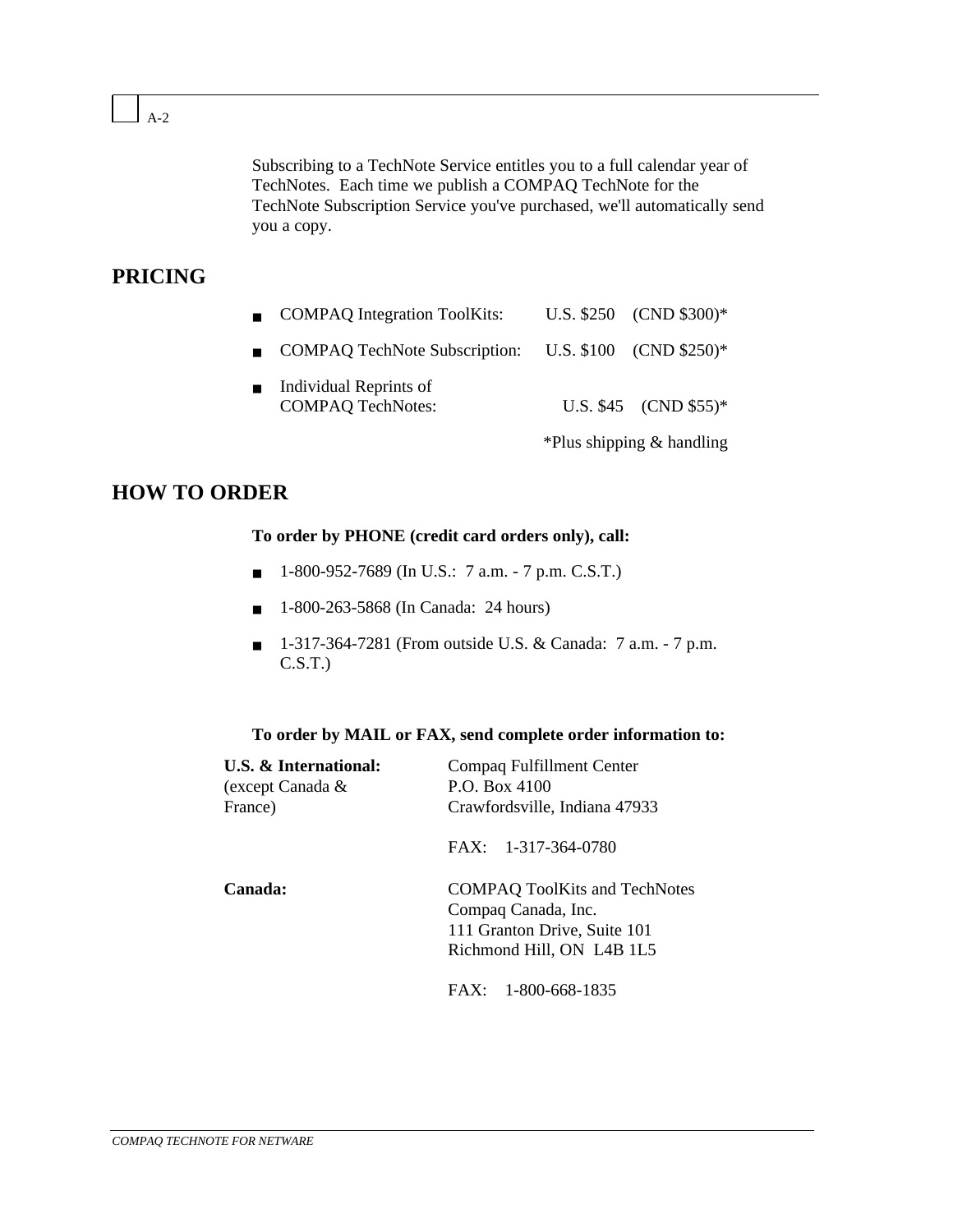France: COMPAQ ToolKits and TechNotes Compaq Computer S.A.R.L. 5, Avenue de Norvege 91959 LES ULIS Cedex France

FAX: 1-331-64-46-51-81

## **TOOLKIT AND TECHNOTE INDEX**

| <b>TOOLKITS</b>                                                                             | <b>PART</b><br><b>NUMBER</b> |
|---------------------------------------------------------------------------------------------|------------------------------|
| Compaq and Novell Integration ToolKit:<br>Novell NetWare v3.11 on the COMPAQ SYSTEMPRO      | 111175-001                   |
| Compaq and SCO Multiuser ToolKit:<br>The SCO UNIX System on the COMPAQ SYSTEMPRO            | 111176-001                   |
| Compaq and SCO Client-Server ToolKit:<br>SCO Open Desktop on the COMPAQ SYSTEMPRO           | 145078-001                   |
| Compaq and Microsoft Client-Server ToolKit:<br>Microsoft SQL Server on the COMPAQ SYSTEMPRO | 145077-001                   |

| <b>TECHNOTE SUBSCRIPTIONS</b>                   | <b>PART</b><br><b>NUMBER</b> |
|-------------------------------------------------|------------------------------|
| 1993 COMPAQ TechNote Subscription for NetWare   | 145073-002                   |
| 1993 COMPAQ TechNote Subscription for SCO UNIX  | 145074-002                   |
| 1993 COMPAQ TechNote Subscription for Microsoft | 145076-002                   |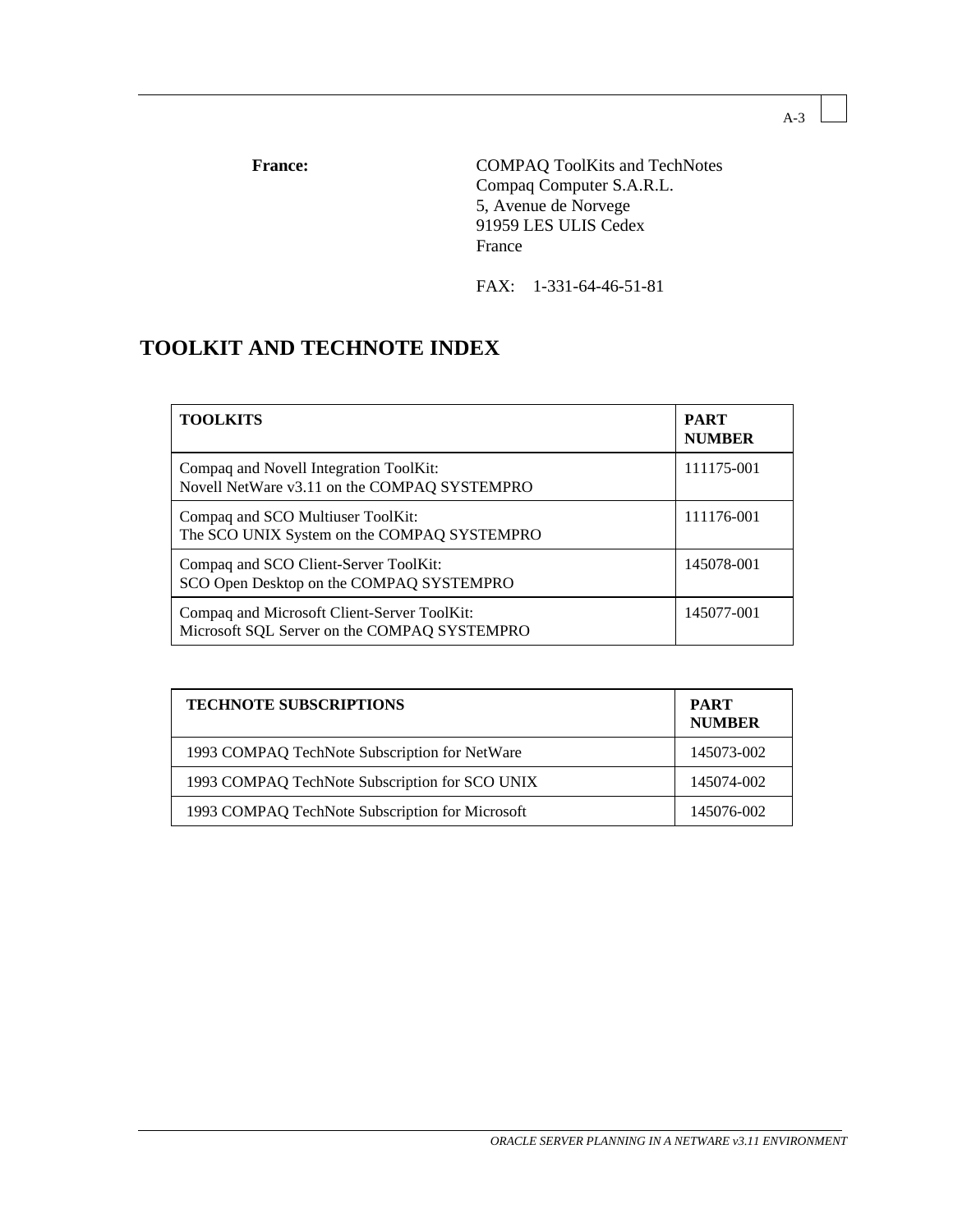| <b>TECHNOTE REPRINTS</b>                                                 | <b>PART</b><br><b>NUMBER</b> |
|--------------------------------------------------------------------------|------------------------------|
| NetWare Tape Backup Using ARCserve from Compaq                           | 137535-001                   |
| Compaq Answers to Technical Questions for NetWare Environments           | 145710-001                   |
| Performance Management in a NetWare v3.1x Environment                    | 133399-002                   |
| COMPAQ IDA-2 Configuration for NetWare                                   | 145536-001                   |
| NetWare Server Management                                                | 145231-001                   |
| ORACLE Server Planning in a NetWare v3.11 Environment                    | 145143-001                   |
| COMPAQ ProSignia Configuration Guidelines for NetWare v3.x               | 145537-001                   |
| SCO UNIX IP Routing Over X.25 Networks                                   | 145711-001                   |
| Printing in SCO UNIX and NetWare Integrated Environments                 | 145538-001                   |
| SCO UNIX Connectivity to SNA Environments Over X.25 Networks             | 145583-001                   |
| Performance Tuning for SCO UNIX on COMPAQ Systems                        | 145730-001                   |
| SCO UNIX in an SNA Environment Using CLEO DataTalker U/X                 | 145081-001                   |
| SCO UNIX in an SNA Environment Using Computone LYNX                      | 145116-001                   |
| <b>SCO UNIX Database Servers in Novell Networks</b>                      | 145402-001                   |
| An Overview of Windows for Workgroups with COMPAQ Products               | 137527-001                   |
| Microsoft SQL Server and Novell NetWare Requester for OS/2               | 145376-001                   |
| Implementing Lotus Notes on COMPAQ Servers with Microsoft LAN<br>Manager | 145201-001                   |
| 3COM Network Upgrade Guide                                               | 145054-001                   |
| Drive Subsystem Performance with Microsoft LAN Manager 2.1               | 145517-001                   |